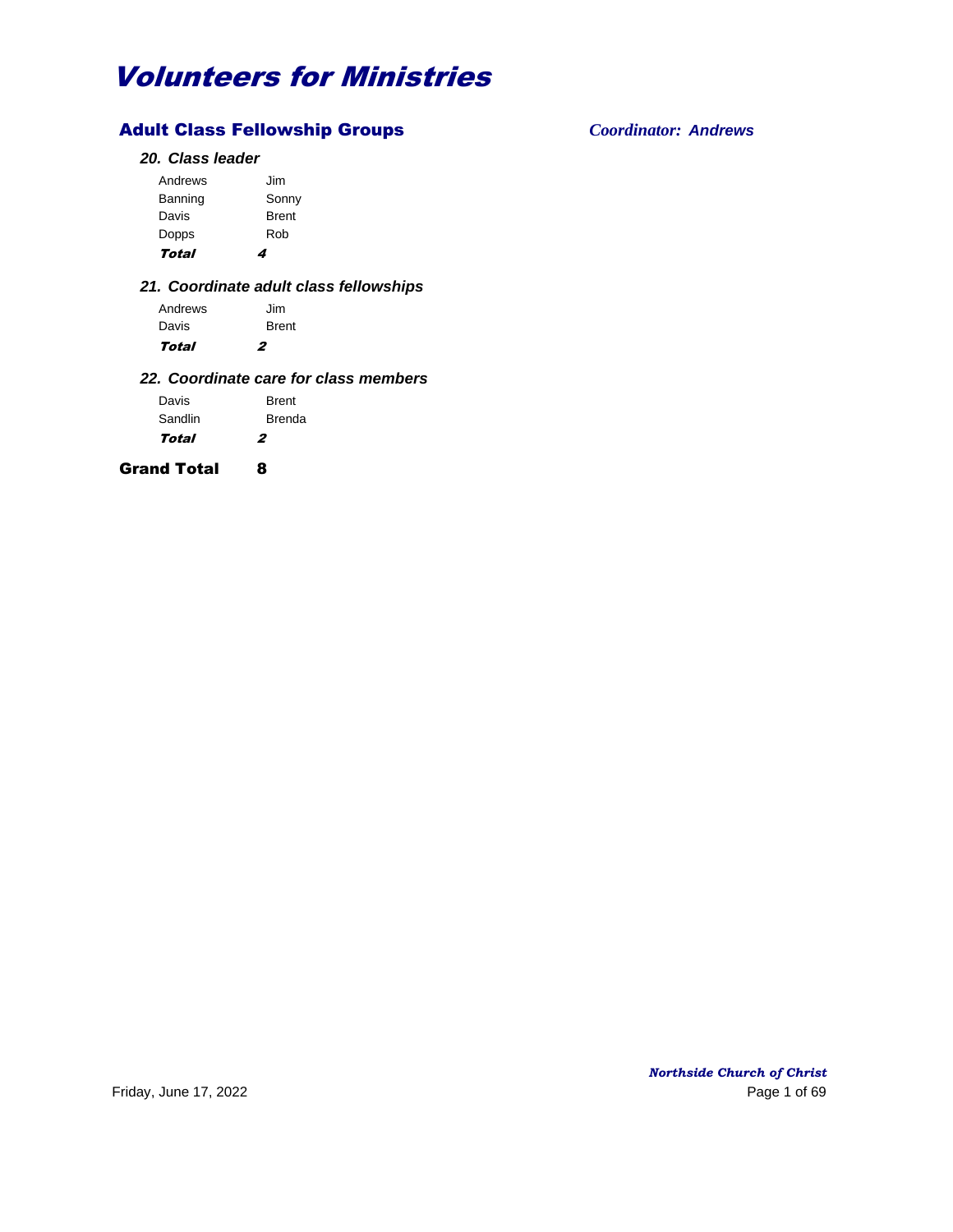## Adult Education *Coordinator: Wagner*

### *23. Adult class teacher*

| Babiash      | Kimberly     |
|--------------|--------------|
| Banning      | Sonny        |
| <b>Brown</b> | Garv         |
| Davis        | <b>Brent</b> |
| Decker       | Scott        |
| Dopps        | Rob          |
| Pearman      | James        |
| Weathers     | . Jim        |
| Yeakley      | Mark         |
| Total        |              |

### *24. Adult class assistant teacher*

| <b>Babiash</b> | Kimberly     |
|----------------|--------------|
| Banning        | Sonny        |
| <b>Brown</b>   | Gary         |
| Davis          | <b>Brent</b> |
| Decker         | Scott        |
| Dopps          | Rob          |
| Pearman        | James        |
| Weathers       | Jim          |
| Total          |              |

## *25. Adult class substitute teacher*

| <b>Babiash</b> | Kimberly     |
|----------------|--------------|
| Banning        | Sonny        |
| <b>Brown</b>   | Garv         |
| Davis          | <b>Brent</b> |
| Decker         | Scott        |
| Dopps          | Rob          |
| Pearman        | James        |
| Triplett       | Mark         |
| Weathers       | Jim          |
| Total          |              |

## *26. Learn to facilitate/teach adult classes*

| Davis  | <b>Brent</b> |
|--------|--------------|
| Decker | Scott        |
| Morris | Matt         |
| Total  | 3            |

## *27. Women's class teacher*

| Babiash  | Kimberly |
|----------|----------|
| Clothier | Jonah    |

*Northside Church of Christ* Friday, June 17, 2022 200 12:00 Page 2 of 69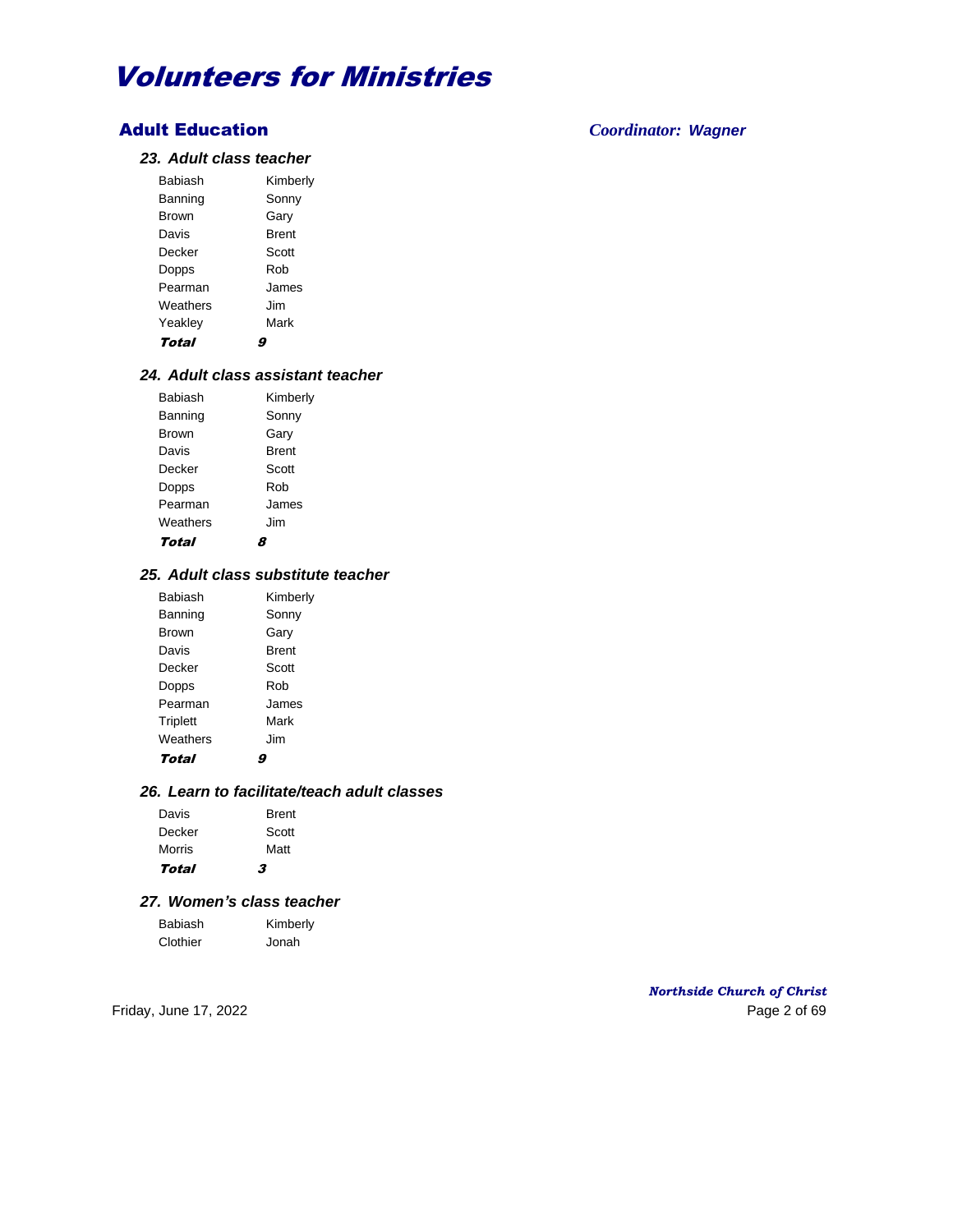| Heller | <b>Brenda</b> |
|--------|---------------|
| Ware   | Paulette      |
| Total  | 4             |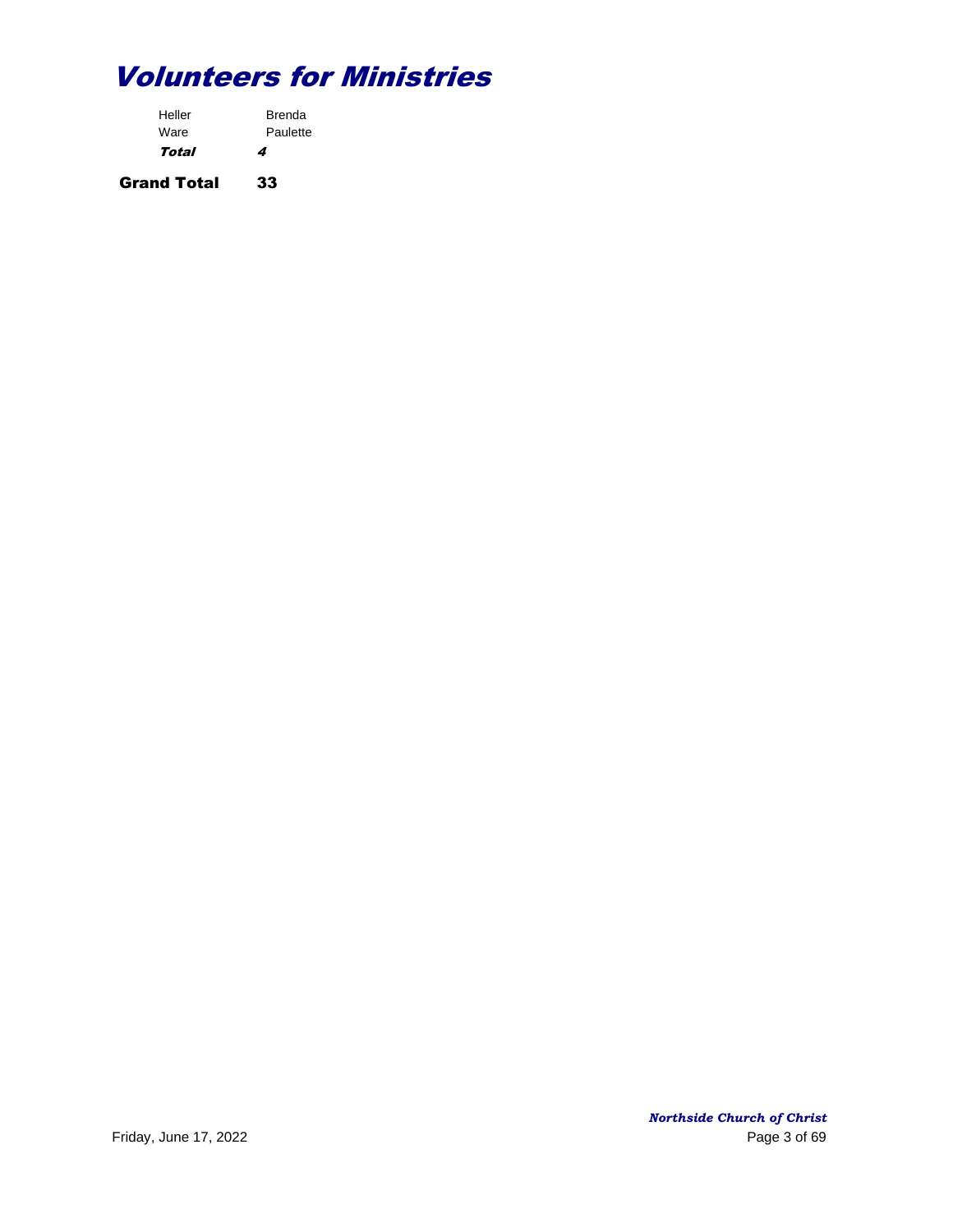| 157.              | Visit guests, new members, and shut-ins          |
|-------------------|--------------------------------------------------|
| Babiash           | Kimberly                                         |
| <b>Buttermore</b> | Pat                                              |
| Kirkland          | Don                                              |
| <b>McKinley</b>   | Glenda                                           |
| Shady             | Margaret                                         |
| <b>Total</b>      | 5                                                |
| 158.              | Call/send cards to guests, new members, shut-ins |
| Andrews           | Freida                                           |
| Babiash           | Kimberly                                         |
| <b>Brooks</b>     | Katy                                             |
| <b>Buttermore</b> | Pat                                              |
| Dopps             | Linda                                            |
| Dopps             | Rob                                              |
| Edwards           | Kelly                                            |
| Kirkland          | Don                                              |
| McKay             | Andrea                                           |
| McKinley          | Glenda                                           |
| Pearman           | Julie                                            |
| Snodgrass         | Makenna                                          |
| Ware              | Paulette                                         |
| <b>Total</b>      | 13                                               |

*160. Assist with computer input for tracking and assigning visits, cards, and calls* Hastings Patricia

| Total     | 3        |
|-----------|----------|
| Shady     | Margaret |
| McKinley  | Glenda   |
| ı ıasunya | т англа  |

Grand Total 21

Ambassadors *Coordinator: Yeakley*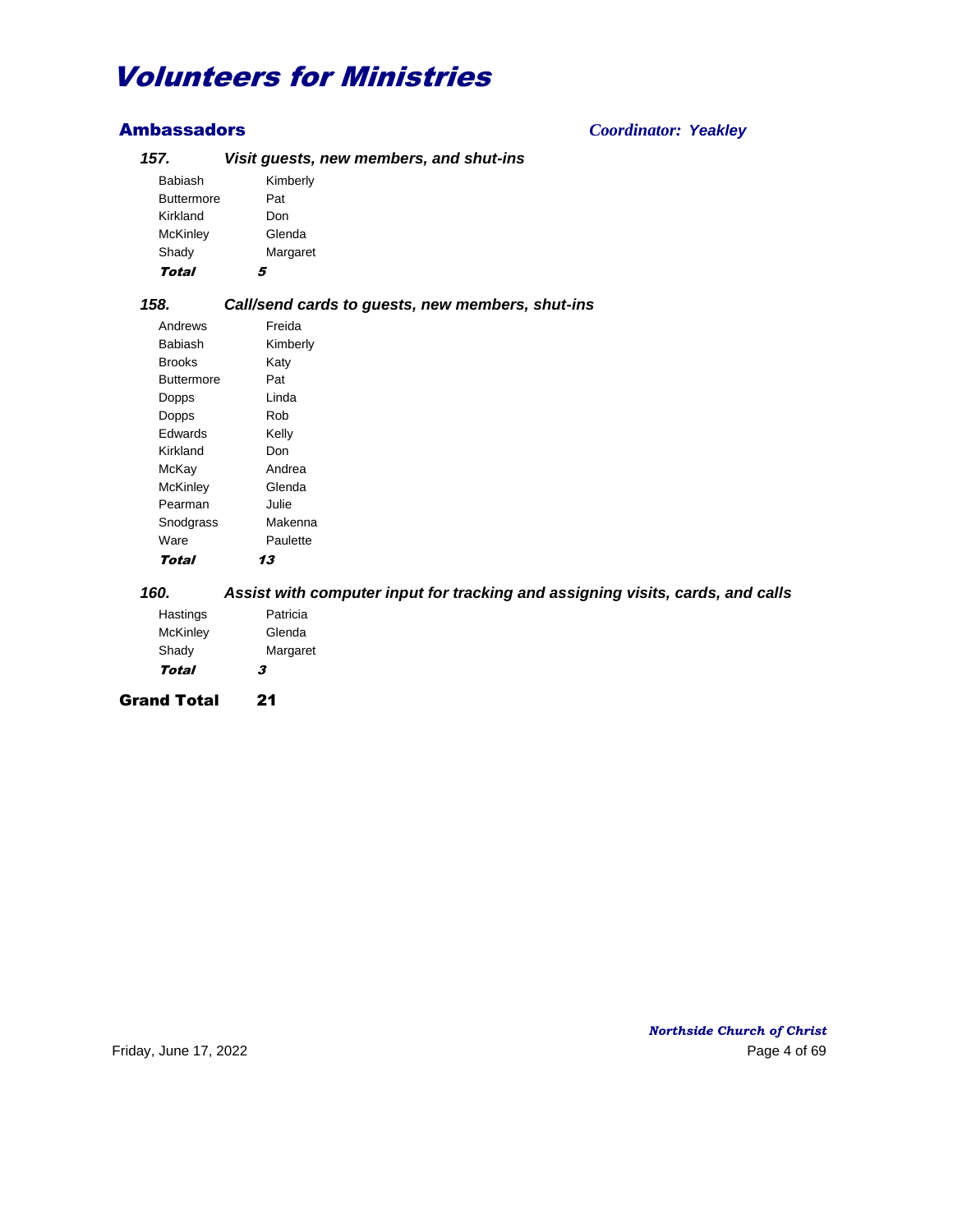| <b>Celebrate Recovery</b> | <b>Coordinator: Wagner</b>                                                  |
|---------------------------|-----------------------------------------------------------------------------|
| 162.                      | Serve as a CR greeter from 6:15 to 7:15                                     |
| Sandlin                   | <b>Brenda</b>                                                               |
| Total                     | 1                                                                           |
| 164.                      | Lead CR worship at 6:30                                                     |
| Davis                     | <b>Brent</b>                                                                |
| Total                     | 1                                                                           |
| 165.                      | Lead a CR small group                                                       |
| Foster                    | Cindy                                                                       |
| Pearson                   | Donna                                                                       |
| <b>Total</b>              | $\boldsymbol{z}$                                                            |
| 166.                      | Provide childcare for CR kids (ages 0-5), 6:15-8:30 pm, on a rotating basis |
| <b>Block</b>              | <b>Brenda</b>                                                               |
| Eroh                      | Rhonda                                                                      |
| Moore                     | Fern                                                                        |
| Wilson                    | Peggy                                                                       |
| Total                     | 4                                                                           |
| 167.                      | Teach lessons to CR kids (ages 6-11), 6:15-8:30 pm, on a rotating basis     |
| Eroh                      | Rhonda                                                                      |
| Ford                      | Shirley                                                                     |
| <b>Total</b>              | $\boldsymbol{z}$                                                            |
| 168.                      | Prepare food for CR and purchase more as needed                             |
| Pearson                   | Donna                                                                       |
| Total                     | 1                                                                           |
| 169.                      | Clean the kitchen and pack up the food following CR                         |
| Foster                    | Cindy                                                                       |
| Pearson                   | Donna                                                                       |
| Total                     | $\boldsymbol{z}$                                                            |
| <b>Grand Total</b>        | 13                                                                          |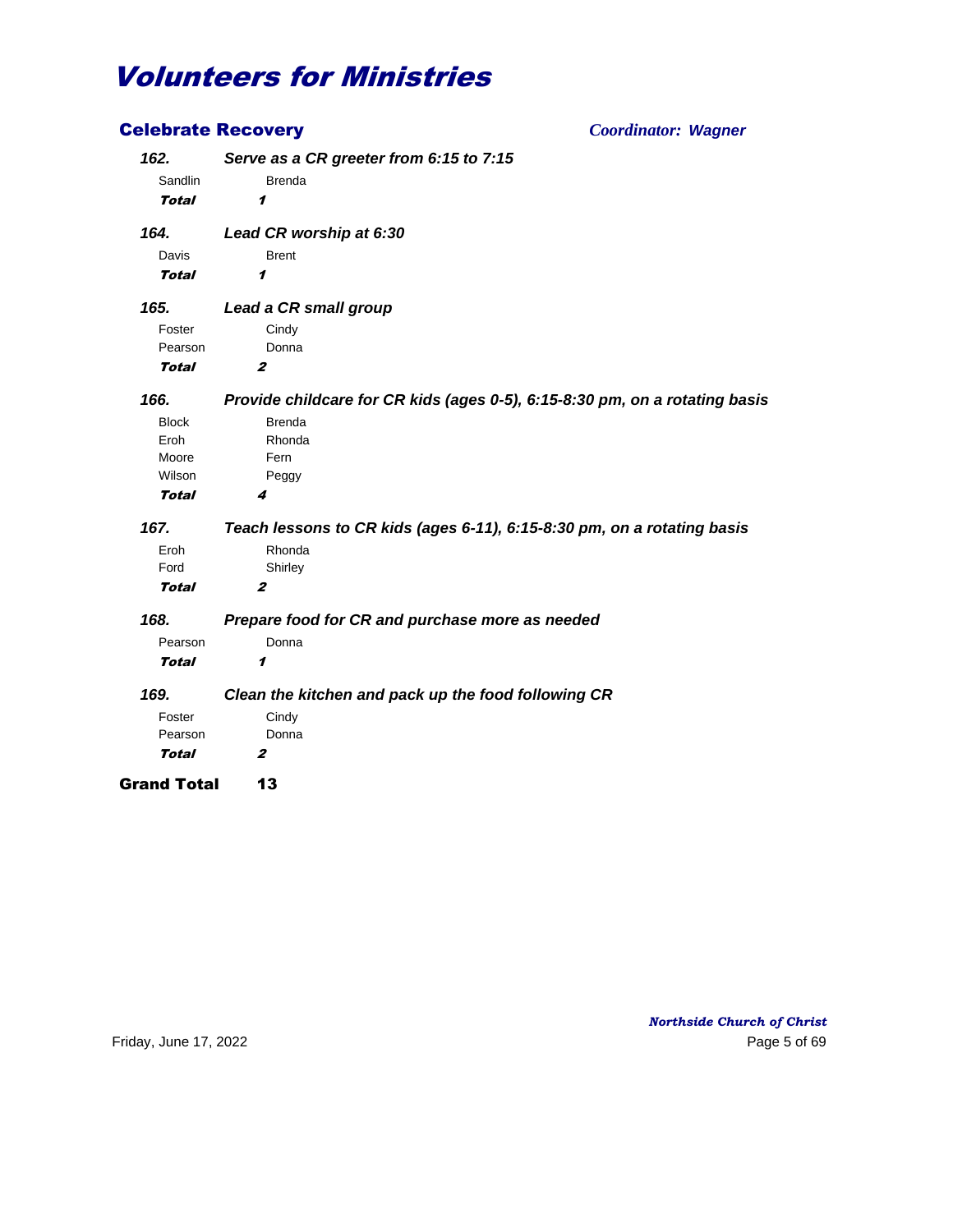## Children's Education *Coordinator: Weathers*

### *30. Prepare teachers' visuals and handouts*

| Becky<br>Aia |
|--------------|
| Linda        |
| Norma        |
|              |

### *31. Preschool – Teach or co-teach*

| Banning      | Norma         |
|--------------|---------------|
| <b>Block</b> | <b>Brenda</b> |
| Campbell     | Cassidy       |
| Heuer        | Elly          |
| Hudson       | Adeline       |
| I ewis       | Cassidy       |
| McKinley     | Glenda        |
| Nickel       | Becky         |
| Sandlin      | Aia           |
| Total        |               |

### *32. Preschool – Substitute teach*

| Banning | Norma          |
|---------|----------------|
| Heuer   | Elly           |
| Sandlin | Aia            |
| Weber   | <b>Britnee</b> |
| Total   | 4              |

## *33. 5th/6th – Teach or co-teach*

| 3            |
|--------------|
| James        |
| <b>Brody</b> |
| Kimberly     |
|              |

### *34. 5th/6th – Substitute teach*

| Total    | 5            |
|----------|--------------|
| Pearman  | James        |
| Kirkland | Don          |
| Douglas  | <b>Brody</b> |
| Davis    | <b>Brent</b> |
| Babiash  | Kimberly     |
|          |              |

### *35. Help with activities for the Loft*

| Andrews       | Freida   |
|---------------|----------|
| Babiash       | Kimberly |
| <b>Bogart</b> | Virginia |

*Northside Church of Christ* Friday, June 17, 2022 **Page 6 of 69**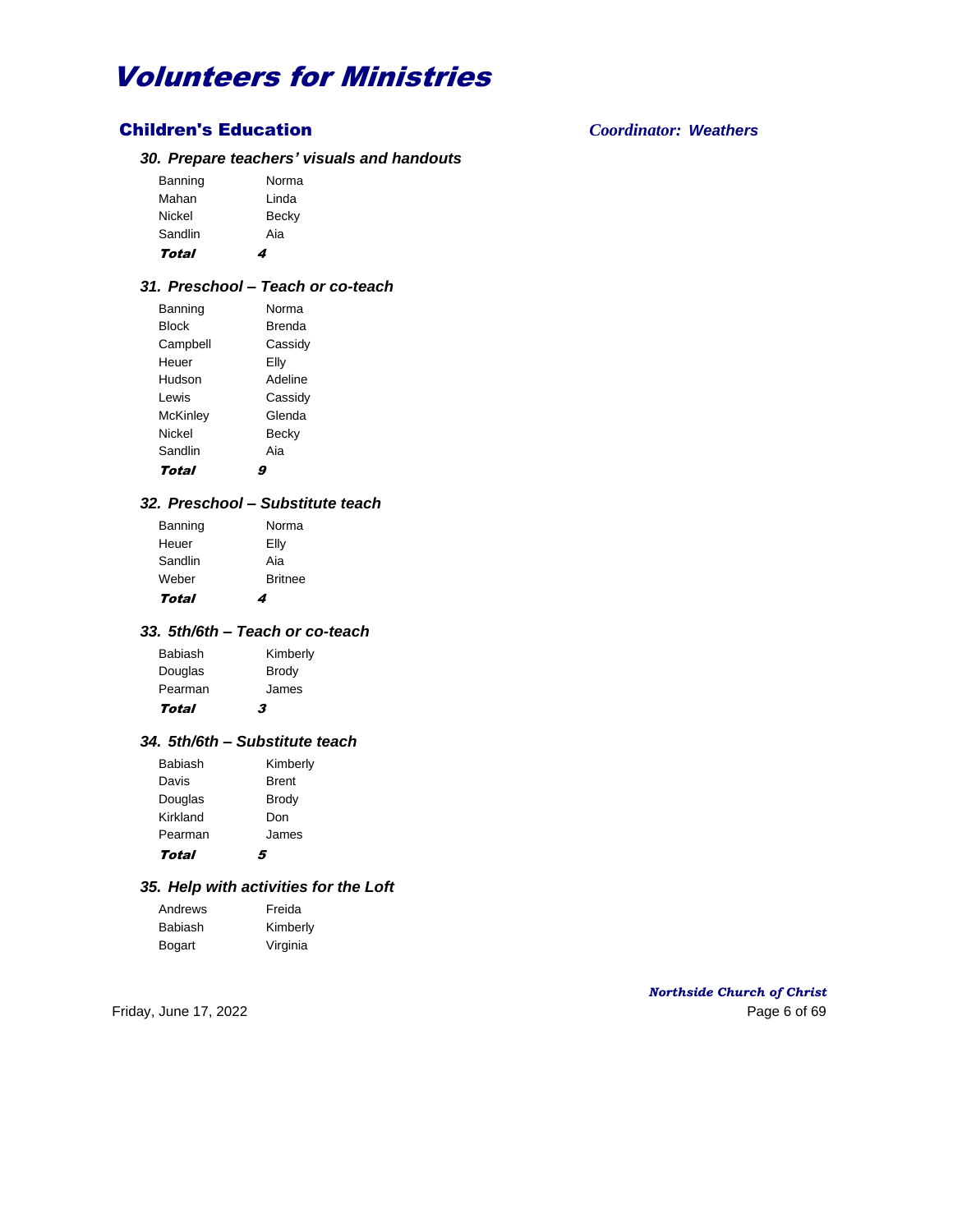| <b>Brooks</b>   | Annette |
|-----------------|---------|
| Griffith        | Fli     |
| Levering        | Christy |
| Lewis           | Cassidy |
| Nelson          | Jace    |
| <b>Triplett</b> | Lindsay |
| Total           |         |

## *36. Host a Loft activity at your house*

| Andrews  | Freida        |
|----------|---------------|
| Andrews  | . Jim         |
| Babiash  | Kimberly      |
| Bogart   | Virginia      |
| Griffith | Fli           |
| Heller   | <b>Brenda</b> |
| Levering | Christy       |
| Waggoner | Cindy         |
| Total    |               |

## *37. Provide anonymous financial assistance for Loft students/activities*

| Babiash  | Kimberly |
|----------|----------|
| Kirkland | Don      |
| Total    | 3        |

## *38. Teach Safari Storytelling*

| <b>Babiash</b> | Kimberly |
|----------------|----------|
| Banning        | Norma    |
| Bogart         | Virginia |
| <b>Brown</b>   | Garv     |
| Davis          | Brent    |
| Eroh           | Rhonda   |
| Groves         | Debbie   |
| Heuer          | Elly     |
| Pearman        | Julie.   |
| Weber          | Britnee  |
| Woodard        | Isabelle |
| Total          | 11       |

## *39. Teach Safari Music/Memory*

| Babiash  | Kimberly     |
|----------|--------------|
| Bogart   | Virginia     |
| Campbell | Cassidy      |
| Davis    | <b>Brent</b> |
| Heuer    | Elly         |
| Lewis    | Cassidy      |
| Miller   | Kiley        |

## *Northside Church of Christ* Friday, June 17, 2022 2008 and the state of the Page 7 of 69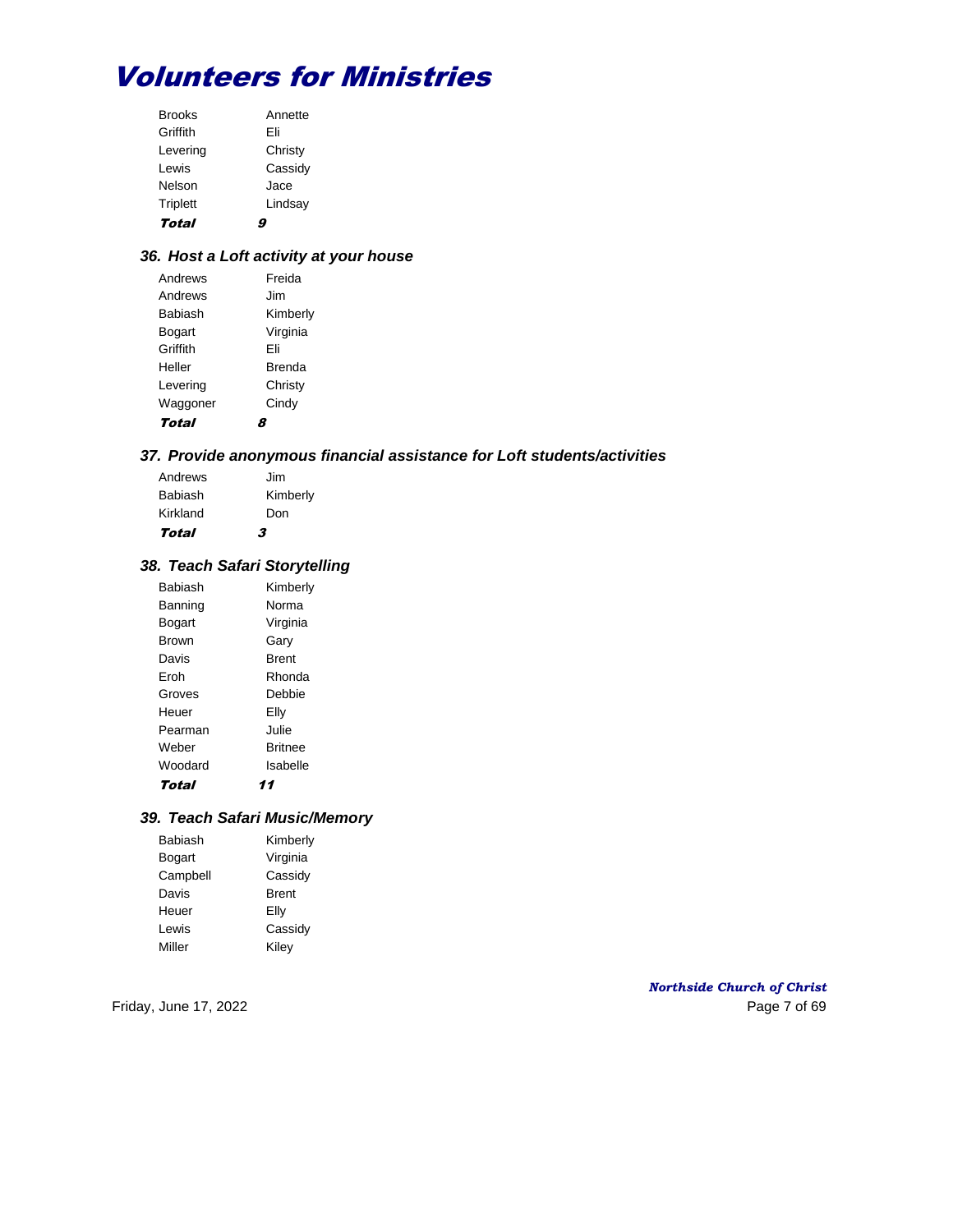Weber Britnee Total 8

## *40. Teach Safari Geography*

| Babiash | Kimberly       |
|---------|----------------|
| Bogart  | Virginia       |
| Davis   | <b>Brent</b>   |
| Groves  | Debbie         |
| Shady   | Dan            |
| Ware    | Paulette       |
| Weber   | <b>Britnee</b> |
| Total   |                |

## *41. Teach Safari Creation Station*

| <b>Babiash</b> | Kimberly       |
|----------------|----------------|
| Banning        | Norma          |
| Bogart         | Virginia       |
| Campbell       | Cassidy        |
| Duncan         | Grace          |
| Froh           | Rhonda         |
| Griffith       | Abbie          |
| Groves         | Debbie         |
| I ewis         | Cassidy        |
| Weber          | <b>Britnee</b> |
| Woodard        | Isabelle       |
| Total          | 11             |

## *42. Teach Safari Games*

| Kimberly       |
|----------------|
| Norma          |
| Virginia       |
| Garv           |
| Cassidy        |
| James          |
| Julie.         |
| <b>Britnee</b> |
| Isabelle       |
|                |
|                |

#### *43. Teach Safari Drama*

| Babiash | Kimberly       |
|---------|----------------|
| Bogart  | Virginia       |
| Eroh    | Rhonda         |
| Miller  | Kiley          |
| Pearman | Julie          |
| Weber   | <b>Britnee</b> |
| Woodard | Isabelle       |

*Northside Church of Christ* Friday, June 17, 2022 Page 8 of 69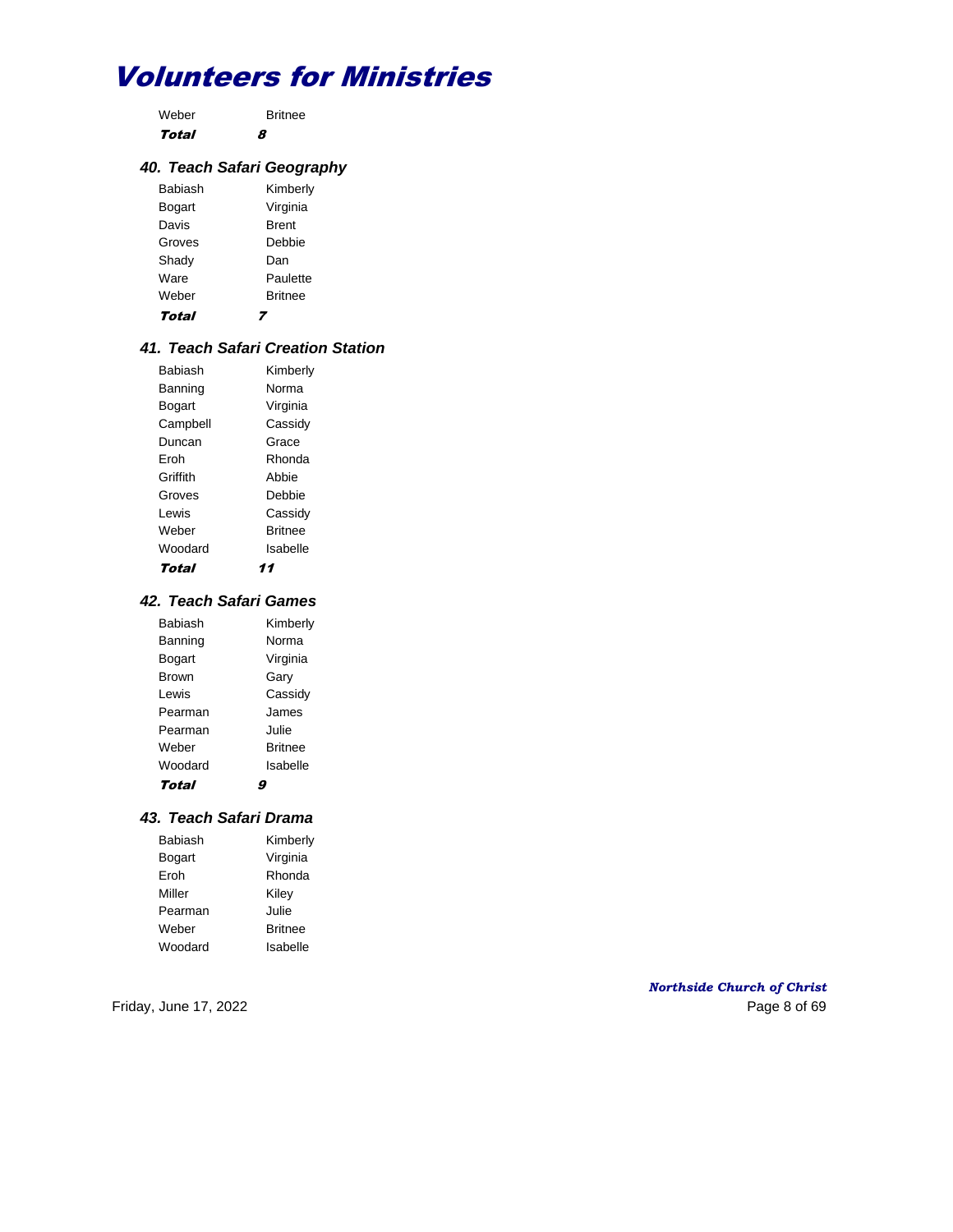Total 7

## *44. Guide for 1st Grade Safari class*

Andrews Freida Banning Baylee Banning Norma Banning Sonny Bogart Virginia Brown Gary Campbell Cassidy Davis **Brent** Dopps Linda Duncan Grace Heller Brenda Pearman Alyssa Petersburg Laura Weber Britnee Woodard Sydney Total 15

## *45. Guide for 2nd Grade Safari class*

| Banning    | <b>Baylee</b>  |
|------------|----------------|
| Banning    | Norma          |
| Banning    | Sonny          |
| Bogart     | Virginia       |
| Brown      | Garv           |
| Davis      | Brent          |
| Dopps      | I inda         |
| Duncan     | Grace          |
| Heller     | Brenda         |
| Pearman    | Alyssa         |
| Petersburg | Laura          |
| Weber      | <b>Rritnee</b> |
| Woodard    | Sydney         |
| Total      | 13             |

### *46. Guide for 3rd Grade Safari class*

| Banning      | Baylee   |
|--------------|----------|
| Banning      | Sonny    |
| Bogart       | Virginia |
| <b>Brown</b> | Gary     |
| Davis        | Brent    |
| Dopps        | I inda   |
| Duncan       | Grace    |
| Heller       | Brenda   |
| Pearman      | Alyssa   |
| Petersburg   | Laura    |

*Northside Church of Christ* Friday, June 17, 2022 **Page 9 of 69**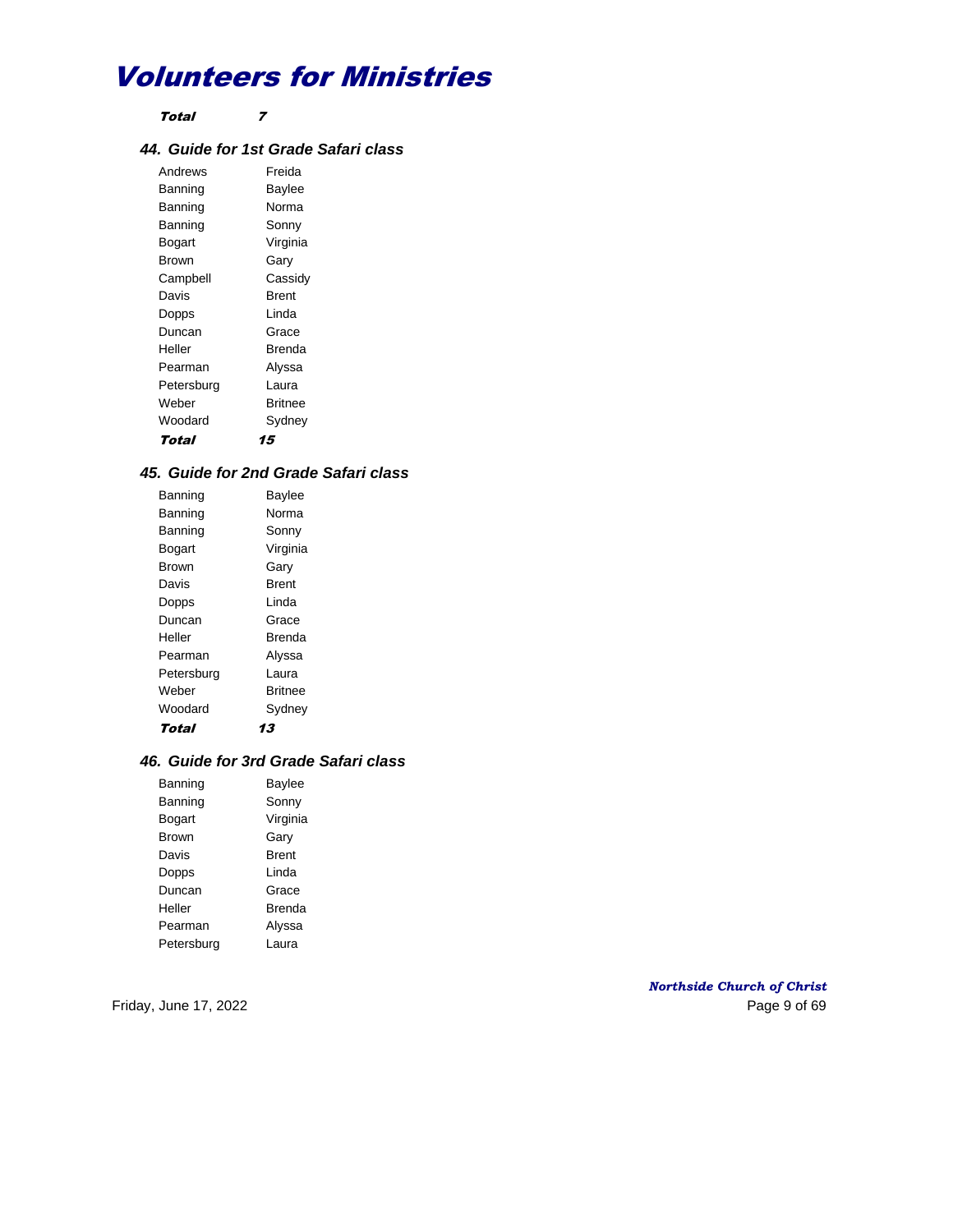| Total   | 12             |
|---------|----------------|
| Woodard | Sydney         |
| Weber   | <b>Britnee</b> |

## *47. Guide for 4th Grade Safari class*

| Banning    | <b>Baylee</b>  |
|------------|----------------|
| Banning    | Sonny          |
| Bogart     | Virginia       |
| Brown      | Gary           |
| Davis      | Brent          |
| Dopps      | I inda         |
| Duncan     | Grace          |
| Heller     | Brenda         |
| Pearman    | Alyssa         |
| Petersburg | Laura          |
| Weber      | <b>Britnee</b> |
| Woodard    | Sydney         |
| Total      | 12             |

Grand Total 150

*Northside Church of Christ* Friday, June 17, 2022 Page 10 of 69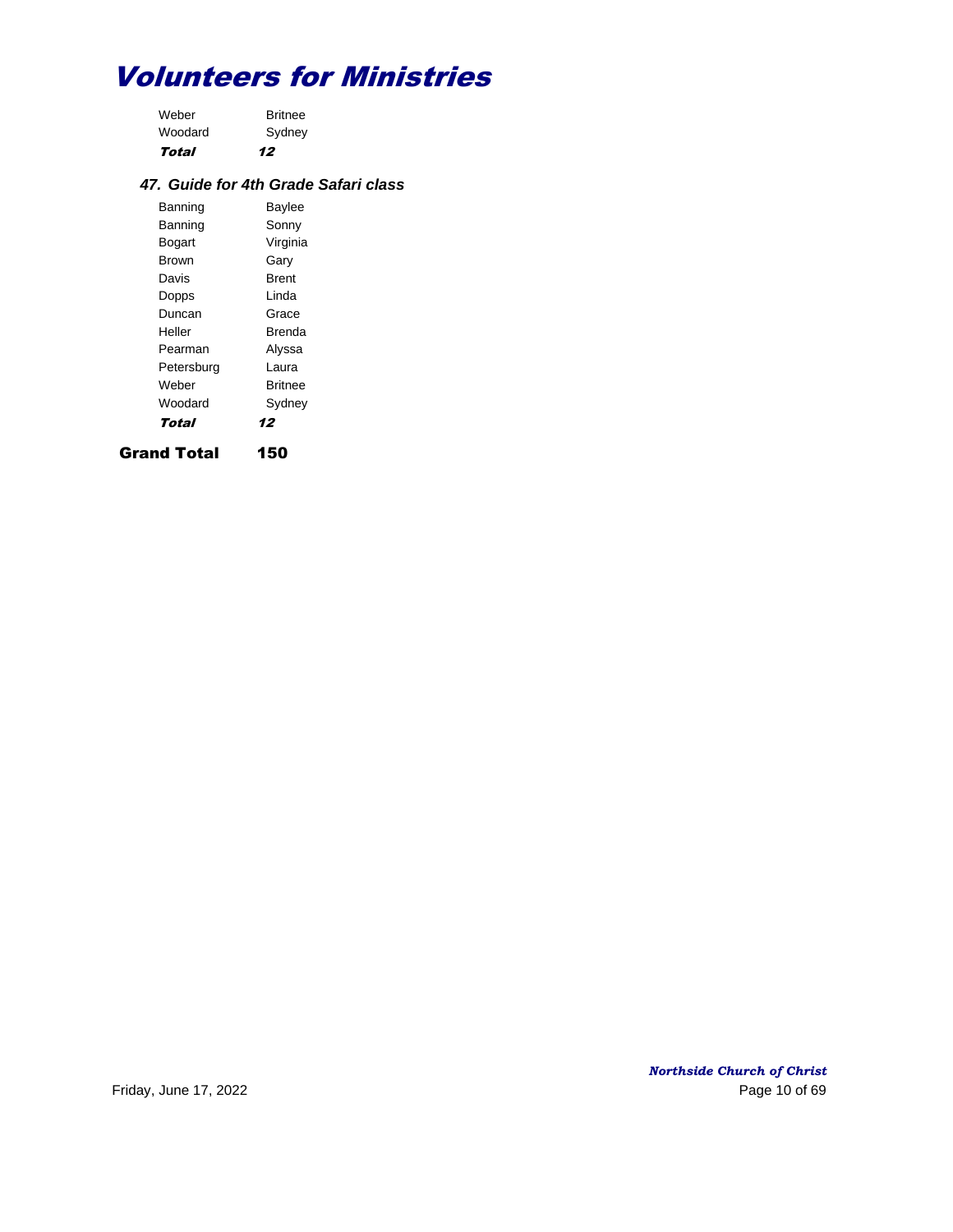## Children's Training Hour *Coordinator: Bolay*

## *28. Sunday morning Children's Training Hour leader*

| Total        | 5            |
|--------------|--------------|
| Miller       | Austin       |
| Harrold      | Clark Ryan   |
| Dopps        | Rob          |
| Davis        | <b>Brent</b> |
| <b>Brown</b> | Gary         |
|              |              |

## *29. Sunday morning Children's Training Hour helper*

Allen Mary Banning Baylee Brown Gary Campbell Cassidy Douglas Brennan Griffith Luke Hanshaw Echo Hudson Adeline Lewis Cassidy Nickel Becky Pearman Alyssa Triplett Lindsay Triplett Madison Vogel Brooke Total 14 Grand Total 19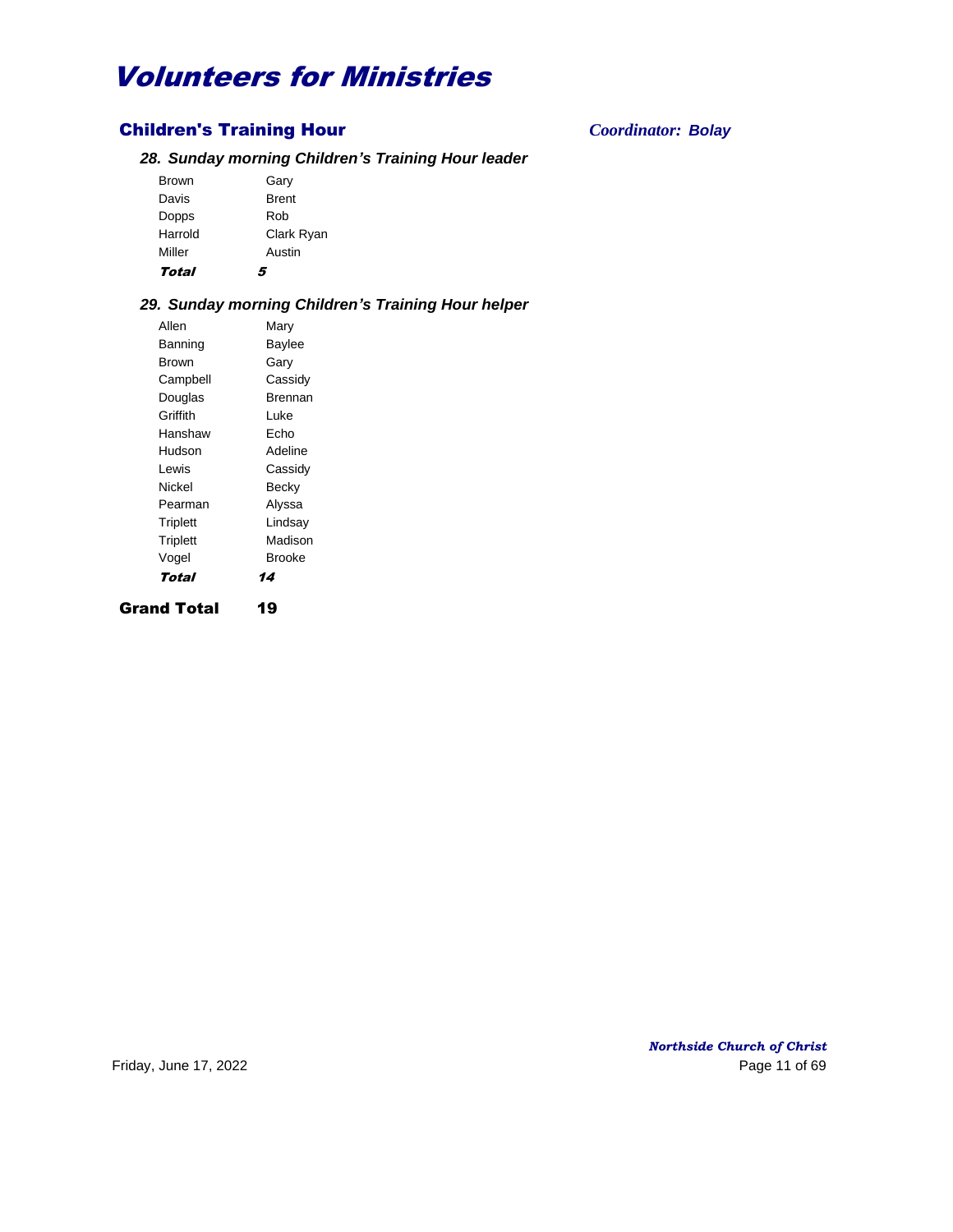## *176. Conduct one-on-one Bible studies*

| Babiash            | Kimberly     |  |
|--------------------|--------------|--|
| Banning            | Sonny        |  |
| <b>Brown</b>       | Gary         |  |
| Davis              | <b>Brent</b> |  |
| Decker             | Scott        |  |
| Dopps              | Rob          |  |
| Petersburg         | Laura        |  |
| Total              | 7            |  |
| <b>Grand Total</b> |              |  |

Evangelism *Coordinator: Yeakley*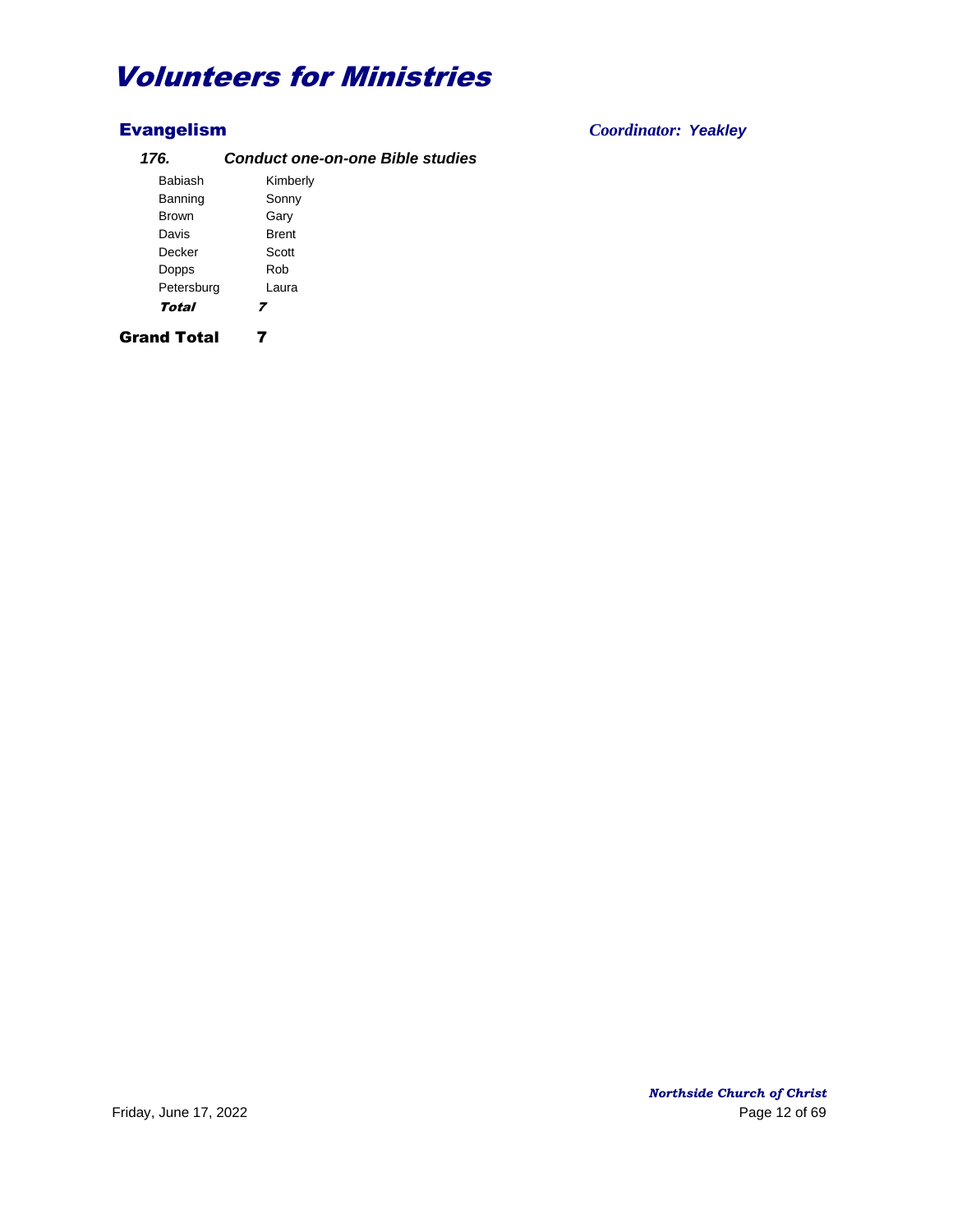## Facility *Coordinator: Eroh*

*1. Help with special projects (e.g., painting, repairs, ironing tablecloths)*

Clothier Noah Heller **Brenda** Heuer Ryan Huff Russell Kingsley Joy Lewis Carter Lewis Cassidy McKay Andrea Morris Matt Nelson Jace Taliaferro Darris Total 11

## *2. Sidewalk snow and ice removal*

| Campbell | Austin       |
|----------|--------------|
| Cothran  | <b>Brent</b> |
| Heller   | Brenda       |
| Heuer    | Ryan         |
| Hudson   | Cooper       |
| Huff     | Russell      |
| Morris   | Matt         |
| Nelson   | Jace         |
| Total    |              |

### *4. Pick up auditorium trash before evening services*

| Total    |          |
|----------|----------|
| Ware     | Paulette |
| Nelson   | Jace     |
| Morris   | Matt     |
| Lewis    | Cassidy  |
| Lewis    | Carter   |
| Gentry   | Timothy  |
| Clothier | Noah     |

### *5. Special event setup or cleanup*

| Dopps         | Rob     |
|---------------|---------|
| Duquette      | Elsea   |
| Heller        | David   |
| Kennedy       | Jason   |
| I ewis        | Carter  |
| Lewis         | Cassidy |
| McKay         | Andrea  |
| <b>Morris</b> | Matt    |

*Northside Church of Christ* Friday, June 17, 2022 **Page 13 of 69**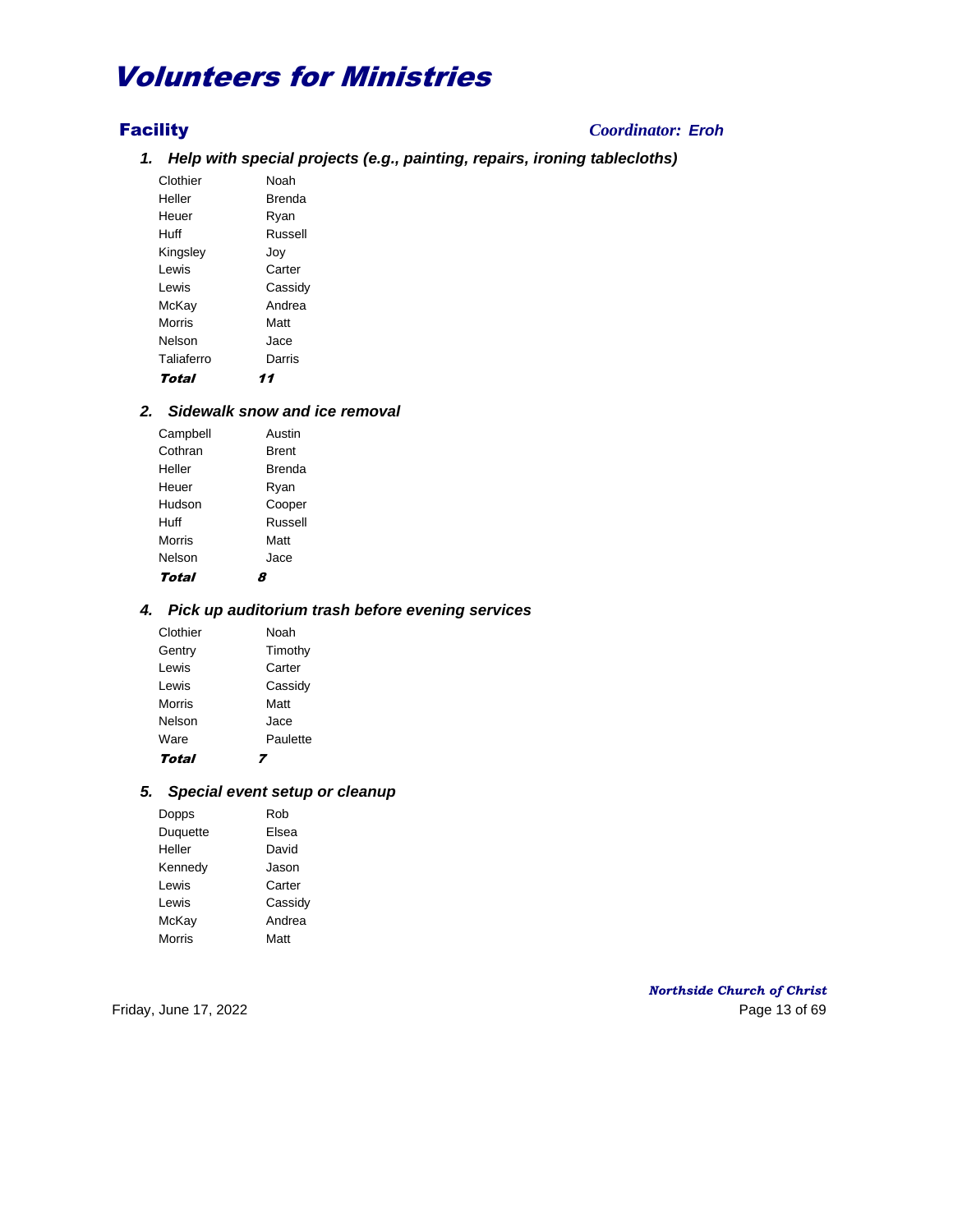| Nelson             | Jace |
|--------------------|------|
| Total              | 9    |
| <b>Grand Total</b> | 35   |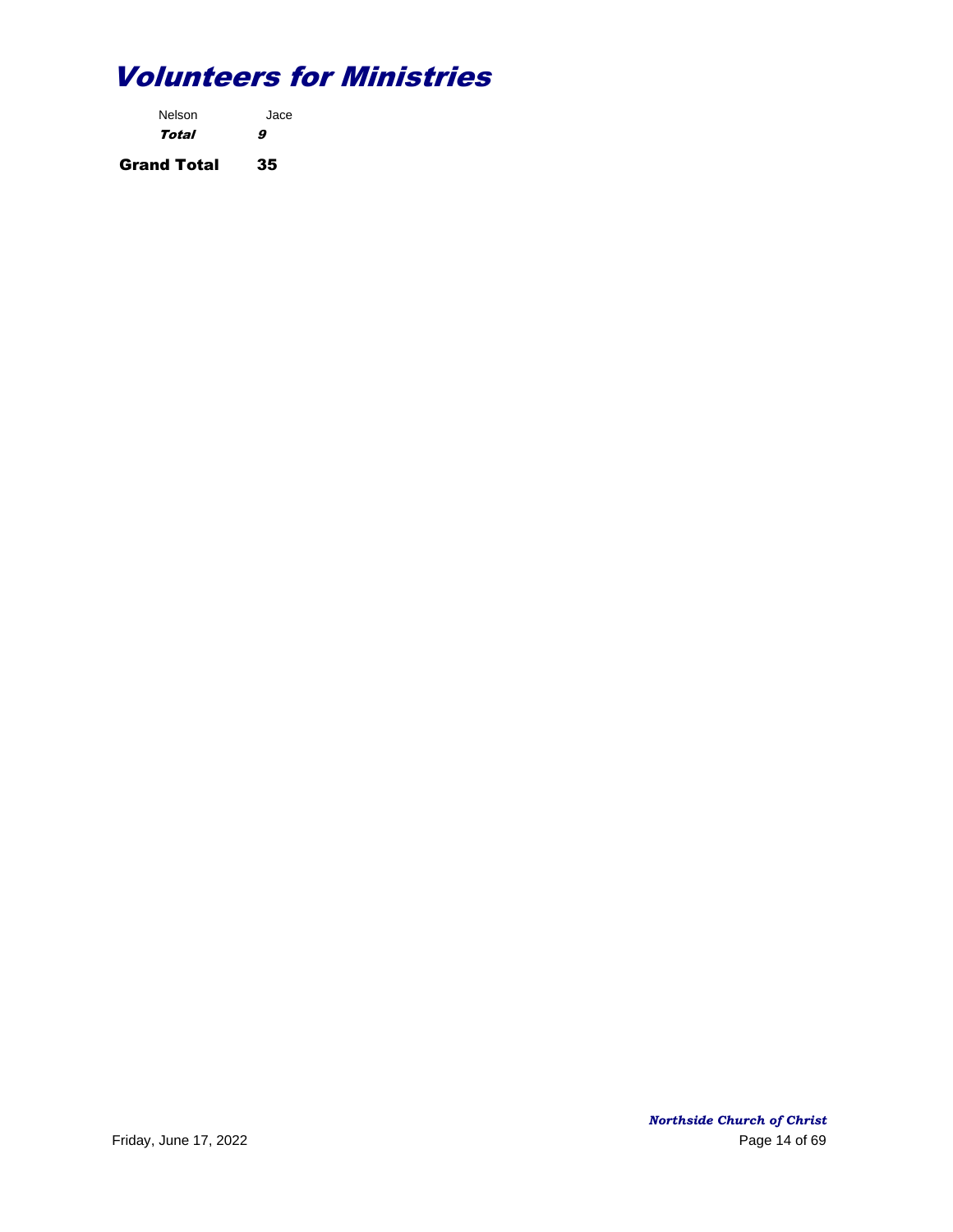## Family Camp *Coordinator: Herrington*

### *66. Attend Family Camp planning meetings*

| 4              |
|----------------|
| Becky          |
| Cassidy        |
| Jason          |
| Rob            |
| <b>Brianne</b> |
|                |

### *67. Family Camp children's teacher coordinator*

Lewis Cassidy Total 1

### *68. Prepare Family Camp children's teachers' packets*

| Total      | 3       |
|------------|---------|
| Nickel     | Becky   |
| Lewis      | Cassidy |
| Herrington | Pat     |
|            |         |
|            |         |

#### *69. Family Camp class-time babysitter coordinator*

| Lewis | Cassidy |
|-------|---------|
| Total | 1       |

## *70. Family Camp class-time babysitter*

| Banning         | <b>Baylee</b>  |
|-----------------|----------------|
| Banning         | <b>Brianne</b> |
| Duncan          | Grace          |
| Harrold         | Donna          |
| Lewis           | Cassidy        |
| Triplett        | Lindsay        |
| <b>Triplett</b> | Madison        |
| Womack          | Clay           |
| Womack          | Kaylee         |
| Total           |                |

### *71. Help with Family Camp kids' activities*

| Douglas  | Brennan |
|----------|---------|
| Griffith | l uke   |
| Hanshaw  | Fcho    |
| I ewis   | Cassidy |
| Nickel   | Becky   |
| Womack   | Clay    |
| Womack   | Kaylee  |
| Total    |         |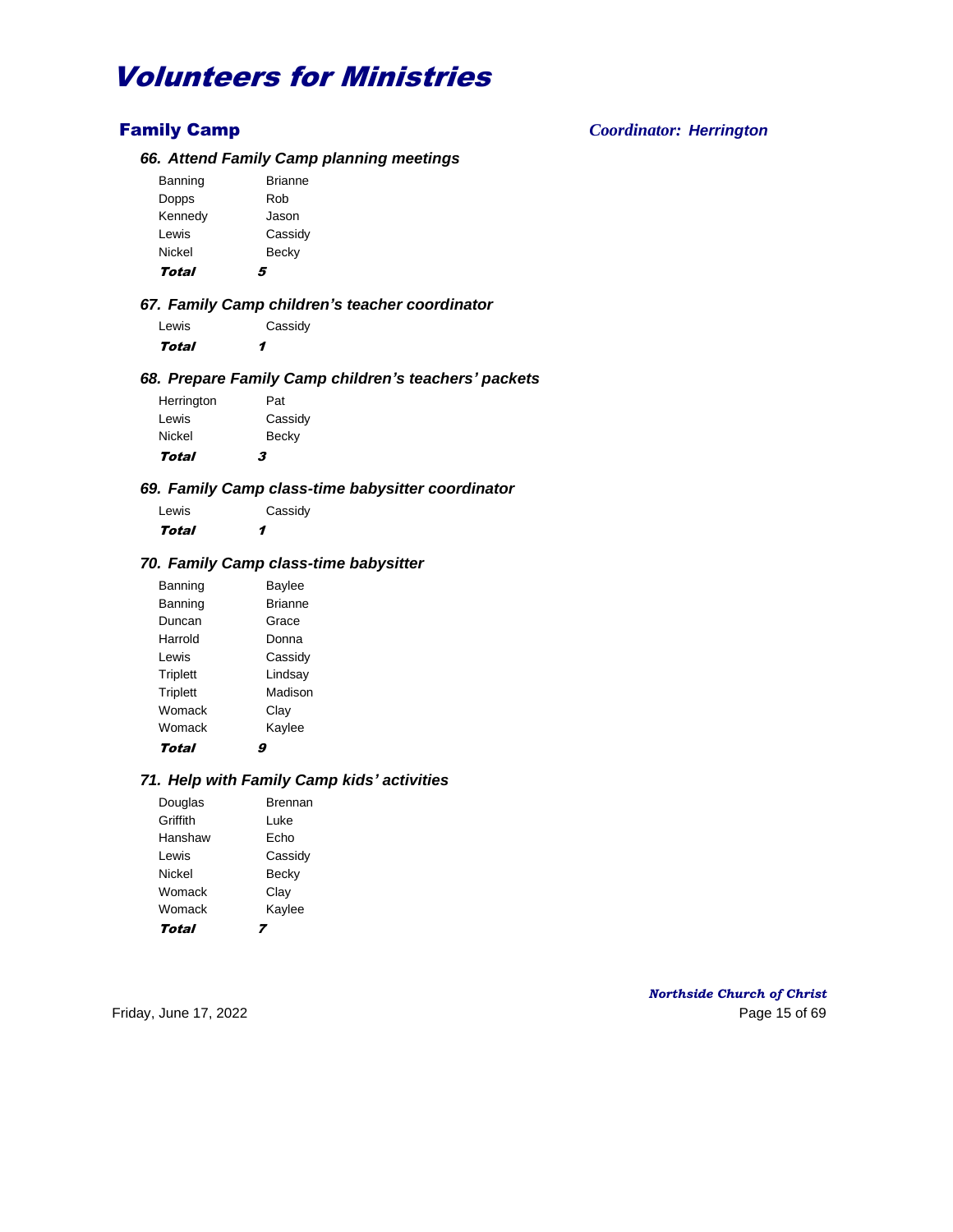### *72. Family Camp kids' class teacher*

| Triplett         | Lindsay          |
|------------------|------------------|
| Lewis<br>Pearman | Cassidy<br>Julie |
| Griffith         | Abbie            |
| Banning          | <b>Brianne</b>   |

## *73. Family Camp kids' class helper*

| Hanshaw         | Fcho    |
|-----------------|---------|
| Levering        | Christy |
| Lewis           | Cassidy |
| Nickel          | Becky   |
| Pearman         | Julie   |
| Triplett        | Lindsay |
| <b>Triplett</b> | Madison |
| Westwood        | Mia     |
| Total           |         |

### *74. Help with s'mores and hot chocolate after the Sunday evening devotional*

| Total   | 4              |
|---------|----------------|
| Womack  | Clay           |
| Lewis   | Cassidy        |
| Hanshaw | Echo           |
| Banning | <b>Brianne</b> |

## *75. Family Camp youth group class teacher*

| Total           | 3       |
|-----------------|---------|
| <b>Triplett</b> | Mark    |
| Lewis           | Cassidy |
| Dopps           | Rob     |

## *76. Help with Family Camp devotional camp fires*

| Total | 2            |
|-------|--------------|
| Lewis | Cassidy      |
| Davis | <b>Brent</b> |

#### *77. Family Camp talent show stage hand*

| Douglas  | <b>Brennan</b> |
|----------|----------------|
| Griffith | Luke           |
| Lewis    | Cassidy        |
| Total    | 3              |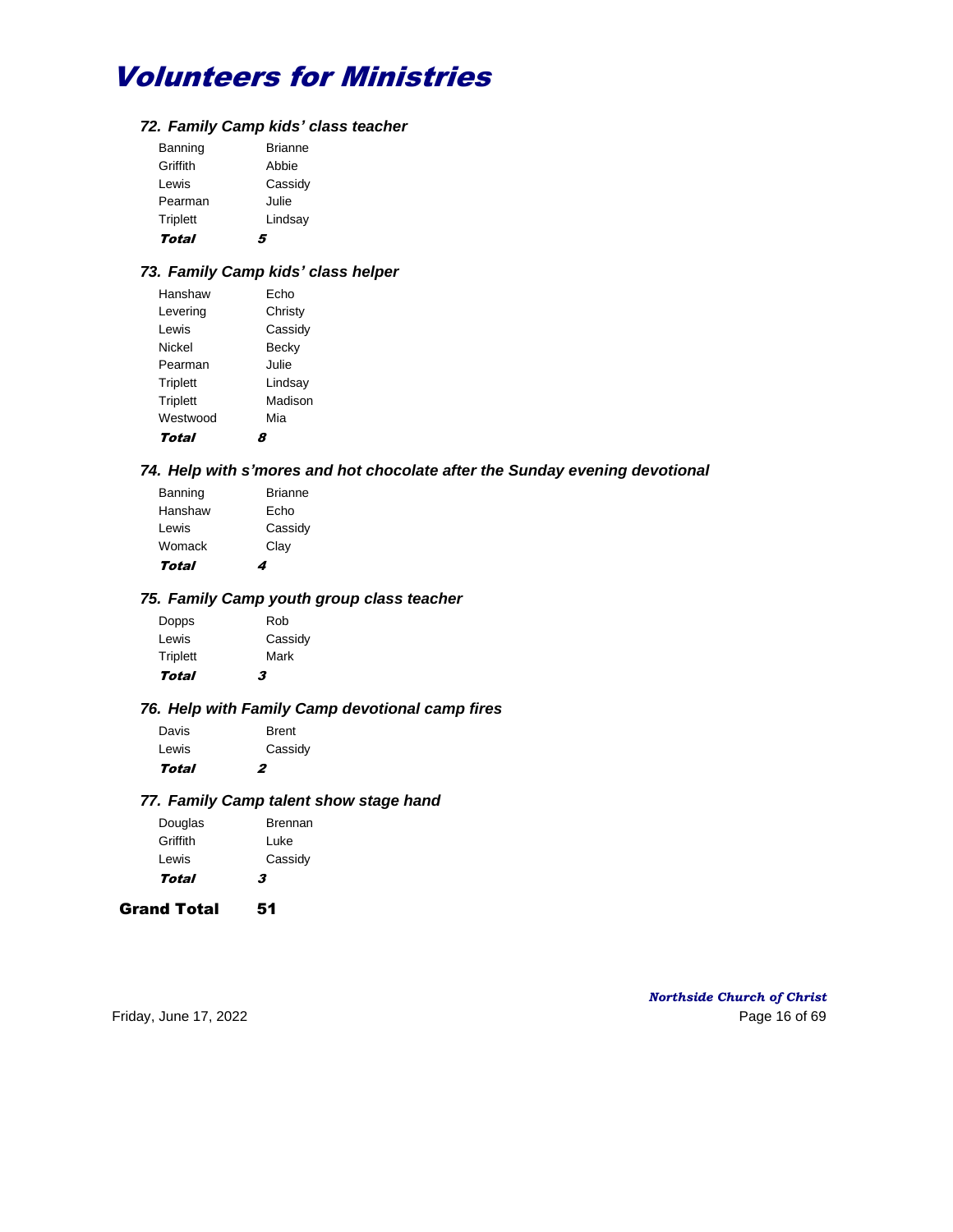## Family Fellowship Meals *Coordinator: Womack*

## *79. Help with setup (table coverings, paper goods, salt & pepper)*

Andrews Freida Andrews Jim Brooks Annette Brown Gary Campbell Jennifer Eroh Rhonda Griffith Chloe Griffith Eli Griffith Luke Herrington Pat Kennedy Jason Lewis Cassidy Miller Kiley Nelson Jace Pearson Donna Taliaferro Darris Triplett Lindsay Weber Kristen Total 18

#### *80. Serve as a food runner (replenish food on serving line)*

| Andrews         | Freida   |
|-----------------|----------|
| Babiash         | Kimberly |
| Bogart          | Virginia |
| Brooks          | Annette  |
| Campbell        | Jennifer |
| Cothran         | Brent    |
| Froh            | Rhonda   |
| Griffith        | Fli      |
| Miller          | Kiley    |
| Nelson          | Jace     |
| <b>Triplett</b> | Lindsay  |
| Weber           | Kristen  |
| Westwood        | Mia      |
| Total           | 13       |

#### *81. Wash dishes (wash, rinse, dry, and put away)*

| Andrews       | Freida   |
|---------------|----------|
| Babiash       | Kimberly |
| Bogart        | Virginia |
| <b>Brooks</b> | Annette  |
| <b>Brown</b>  | Gary     |
| Campbell      | Jennifer |

*Northside Church of Christ* Friday, June 17, 2022 **Page 17** of 69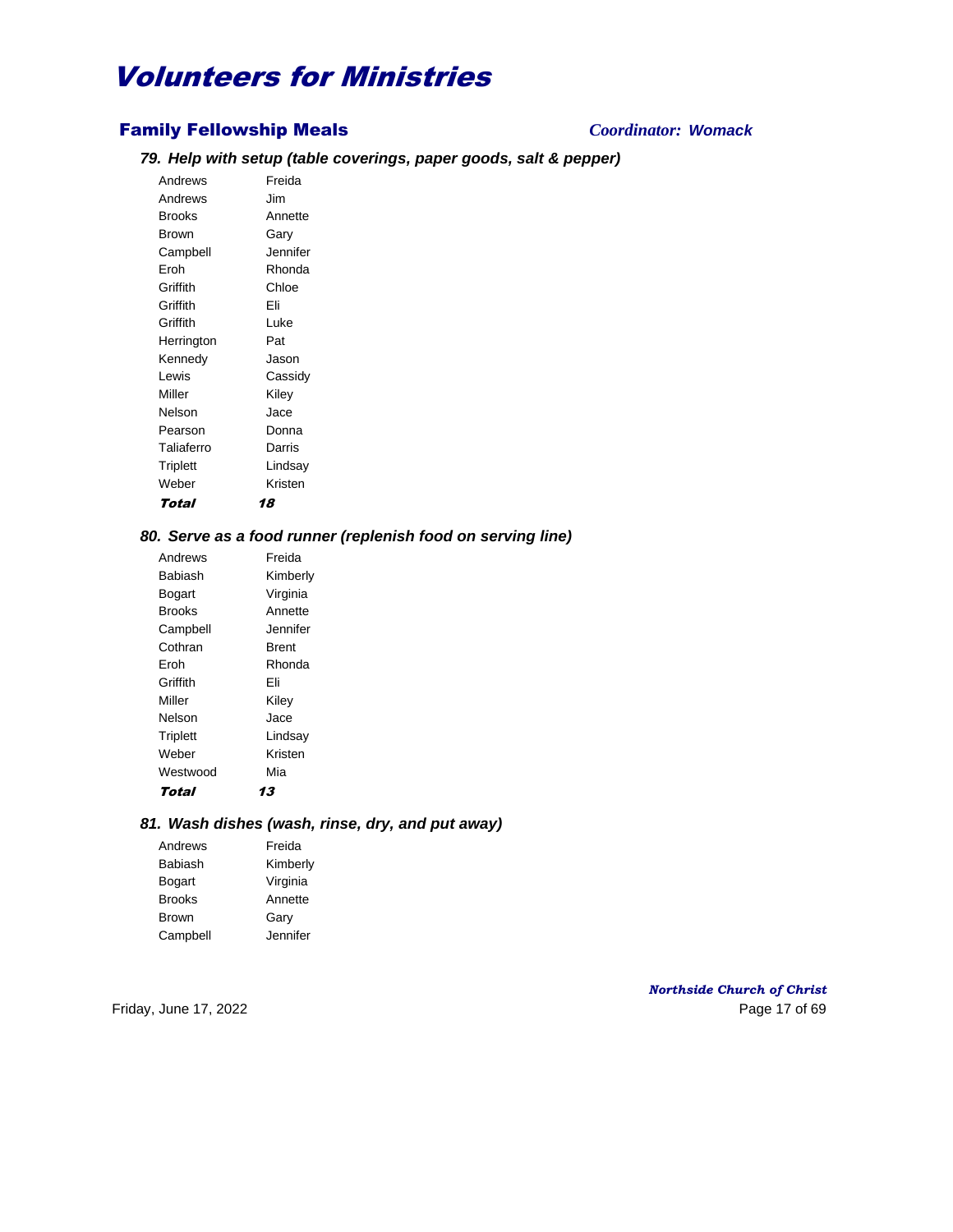| Clothier   | Hazel   |
|------------|---------|
| Froh       | Rhonda  |
| Griffith   | Fli     |
| Herrington | Pat     |
| I ewis     | Cassidy |
| Mahan      | I inda  |
| Miller     | Kiley   |
| Nelson     | Jace    |
| Triplett   | Lindsay |
| Total      |         |

## *82. Help with Multipurpose Room cleanup (trash, vacuum, remove tables & chairs)*

| Andrews      | Freida   |
|--------------|----------|
| Babiash      | Kimberly |
| <b>Brown</b> | Garv     |
| Campbell     | Jennifer |
| Griffith     | Chloe    |
| Griffith     | Fli      |
| I ewis       | Cassidy  |
| Miller       | Kiley    |
| Nelson       | Jace     |
| Total        |          |

## *83. Help with kitchen cleanup (put away leftovers, clean kitchen)*

| Total           | 11       |
|-----------------|----------|
| <b>Triplett</b> | Lindsay  |
| Nelson          | Jace     |
| Miller          | Kiley    |
| Lewis           | Cassidy  |
| Griffith        | Fli      |
| Froh            | Rhonda   |
| Campbell        | Jennifer |
| Brown           | Garv     |
| Bogart          | Virginia |
| Babiash         | Kimberly |
| Andrews         | Freida   |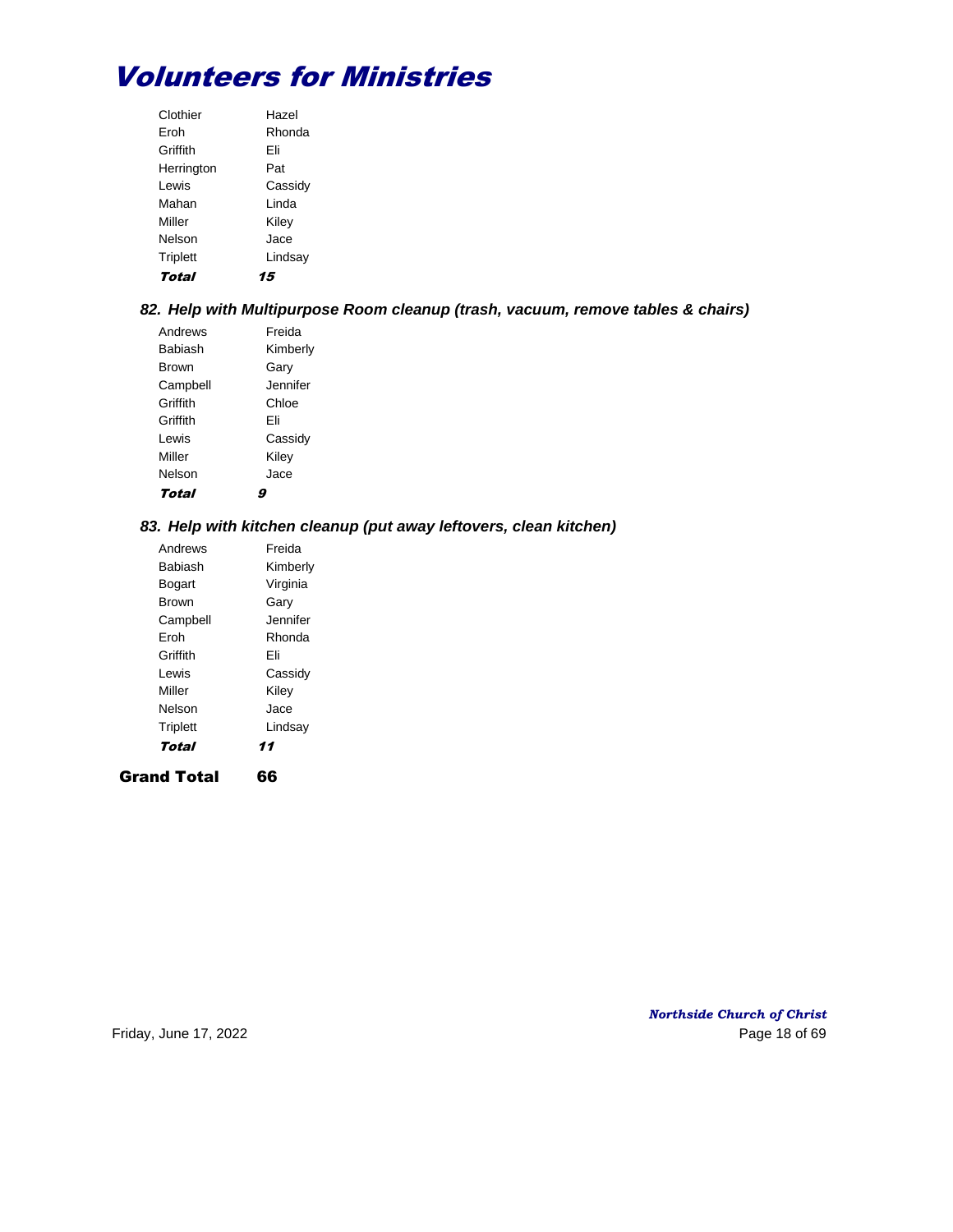## *145. Donate money for a funeral meal*

| Total         | 13       |
|---------------|----------|
| Weber         | Kristen  |
| Weathers      | Jim      |
| Waggoner      | Cindy    |
| Sandlin       | Brenda   |
| Mahan         | Linda    |
| Herrington    | Pat      |
| Eroh          | Rhonda   |
| Davis         | Linda    |
| Brown         | Garv     |
| <b>Brooks</b> | Annette  |
| Bogart        | Virginia |
| Babiash       | Kimberly |
| Alliston      | AI       |

## *146. Provide food for funeral meals*

| Allen           | Mary     |
|-----------------|----------|
| Andrews         | Freida   |
| Babiash         | Kimberly |
| <b>Byers</b>    | Pam      |
| Clothier        | Hazel    |
| Davis           | Linda    |
| Dopps           | Linda    |
| Duquette        | Fisea    |
| Eroh            | Rhonda   |
| Hall            | Trudy    |
| Harrold         | Donna    |
| Kingsley        | Joy      |
| Levering        | Christy  |
| Mahan           | I inda   |
| Mauck           | Archie   |
| Mauck           | Ginger   |
| <b>McKinley</b> | Glenda   |
| Sandlin         | Brenda   |
| Shady           | Margaret |
| Watson          | Glen     |
| Weber           | Kristen  |
| Westwood        | Mia      |
| Wilson          | Peggy    |
| Total           | 23       |

## *147. Assist in setup and serving during funeral meals*

Andrews Freida

Funeral Meals *Coordinator: Cothran*

*Northside Church of Christ* Friday, June 17, 2022 Page 19 of 69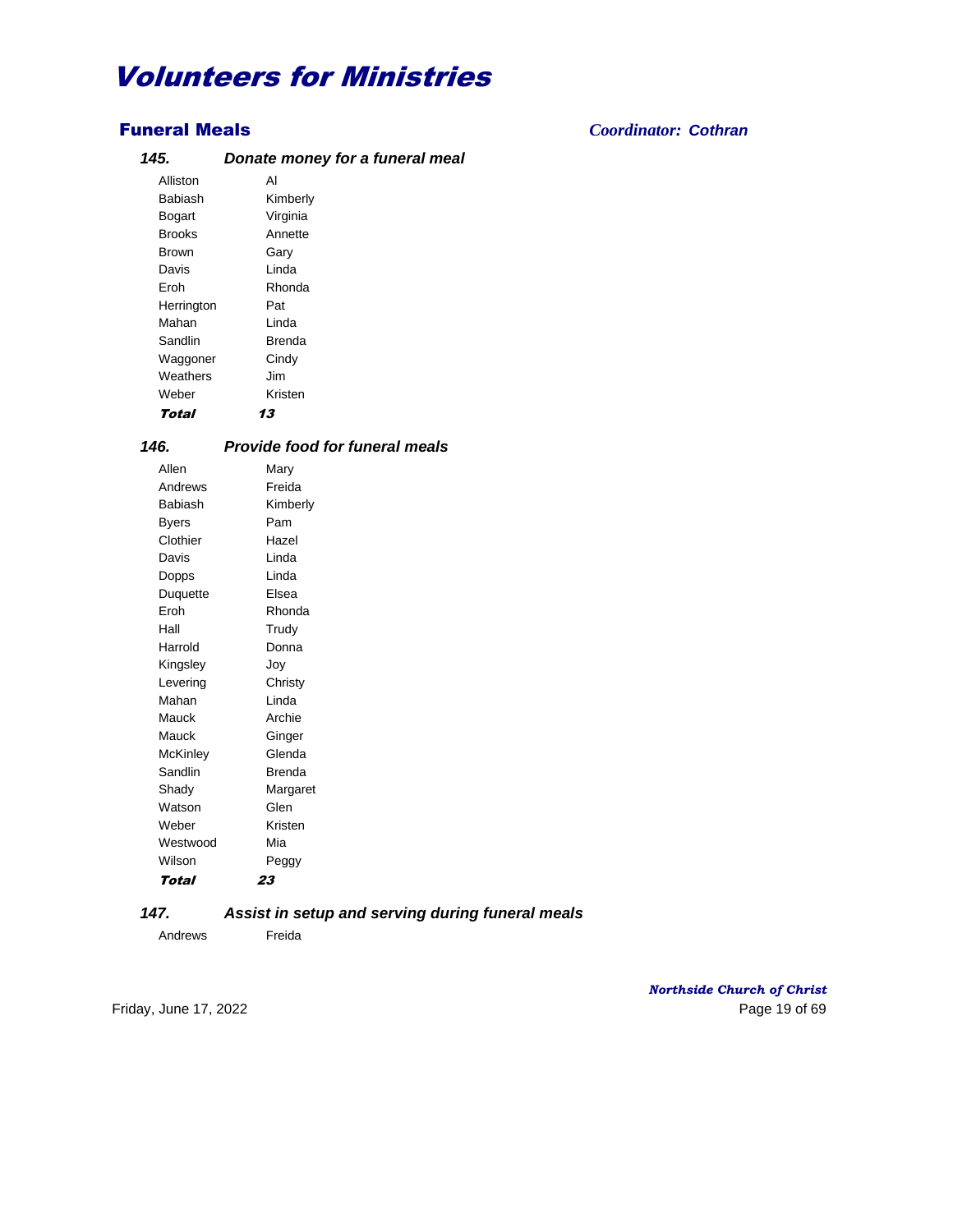| Babiash  | Kimberly     |
|----------|--------------|
| Banning  | Norma        |
| Byers    | Pam          |
| Cothran  | <b>Brent</b> |
| Davis    | I inda       |
| Froh     | Rhonda       |
| Ford     | Betty        |
| Kennedy  | Jason        |
| Kingsley | Jov          |
| Levering | Christy      |
| Mahan    | I inda       |
| McKay    | Andrea       |
| Nickel   | Becky        |
| Pearson  | Donna        |
| Sandlin  | Brenda       |
| Weber    | Kristen      |
| Wilson   | Peggy        |
| Total    | 18           |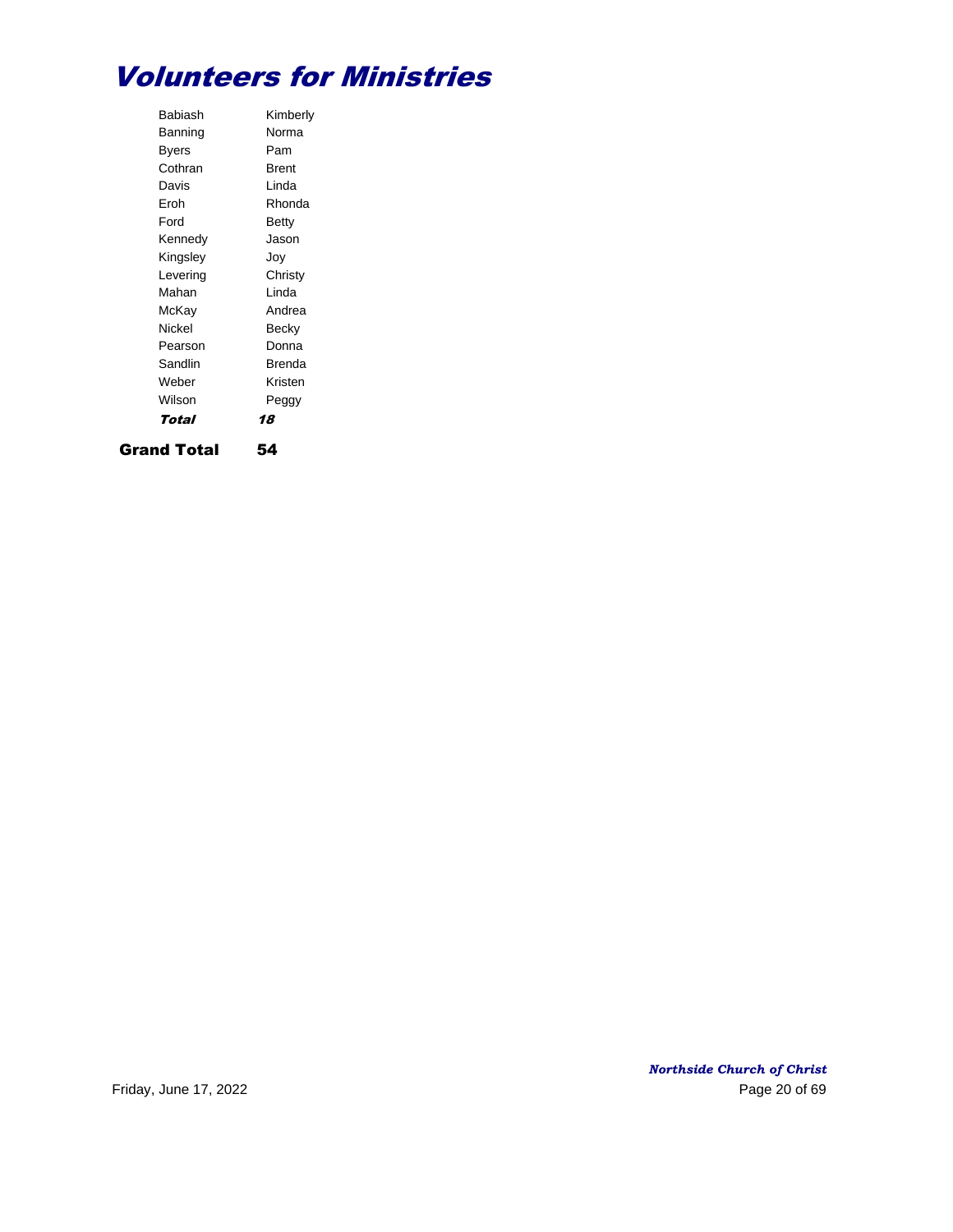## *12. Serve as a greeter on Sunday mornings*

Alliston Al Babiash Kimberly Edwards Kelly Foster Bill Griffith Eli Heuer Ryan Hudson Adeline Hudson Cooper Kirkland Don Koehn Arden Lewis Carter Lewis Cassidy Morris Matt Pearman Alyssa Pearson Donna Triplett Mark Weber Tyler Westwood Mia Total 18 Grand Total 18

Greeters *Coordinator: Weber*

*Northside Church of Christ* Friday, June 17, 2022 **Page 21 of 69**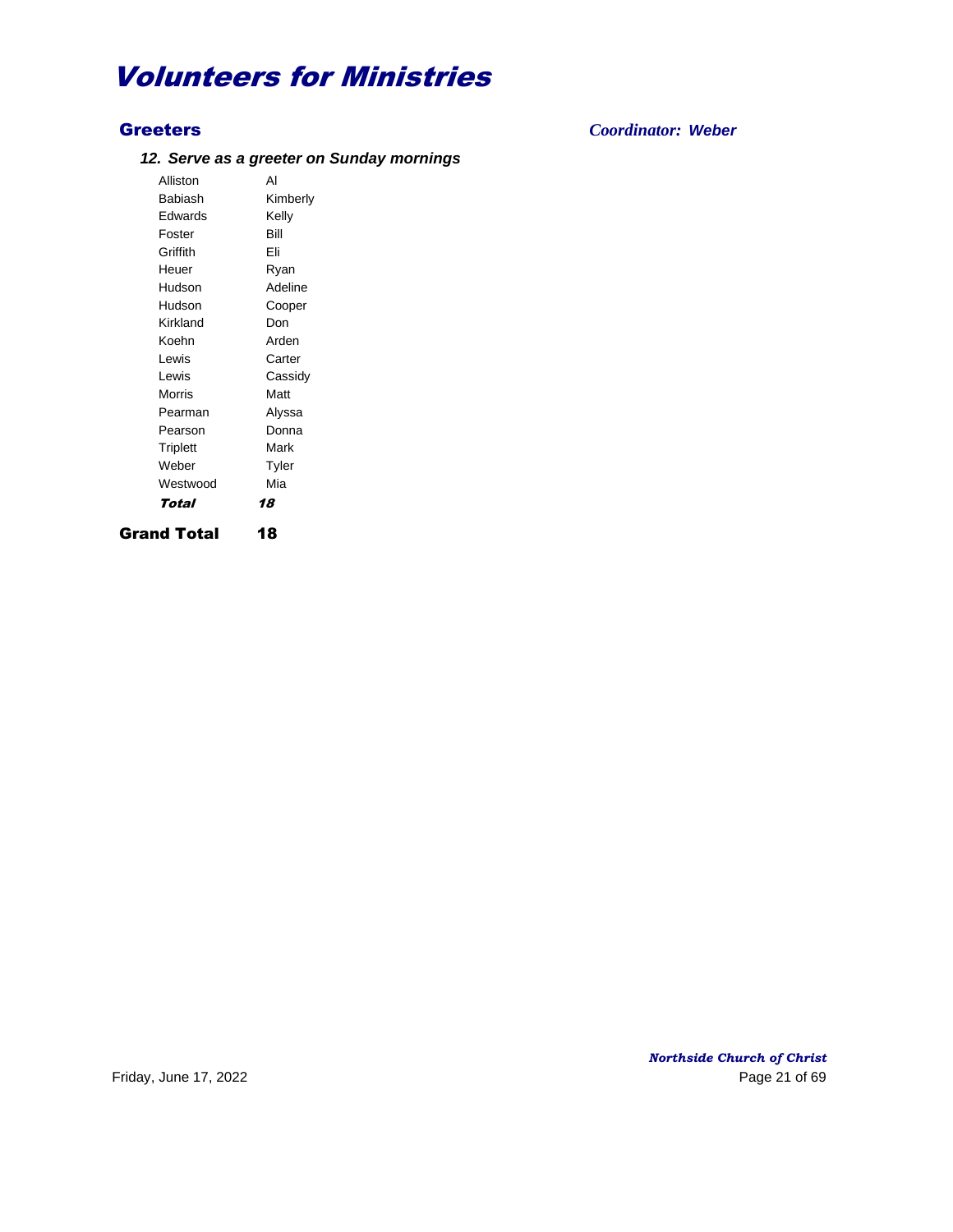## *177. Guest Lunch group co-leader* Banning Norma

| Banning       | Sonny        |
|---------------|--------------|
| <b>Bogart</b> | Virginia     |
| Davis         | <b>Brent</b> |
| Garrison      | Jeff         |
| Garrison      | Margaret     |
| Griffith      | Abbie        |
| Hanshaw       | Echo         |
| Ware          | Paulette     |
| Weber         | Kristen      |
| Total         | 10           |
|               |              |

Grand Total 10

## Guest Lunch *Coordinator: Nelsen*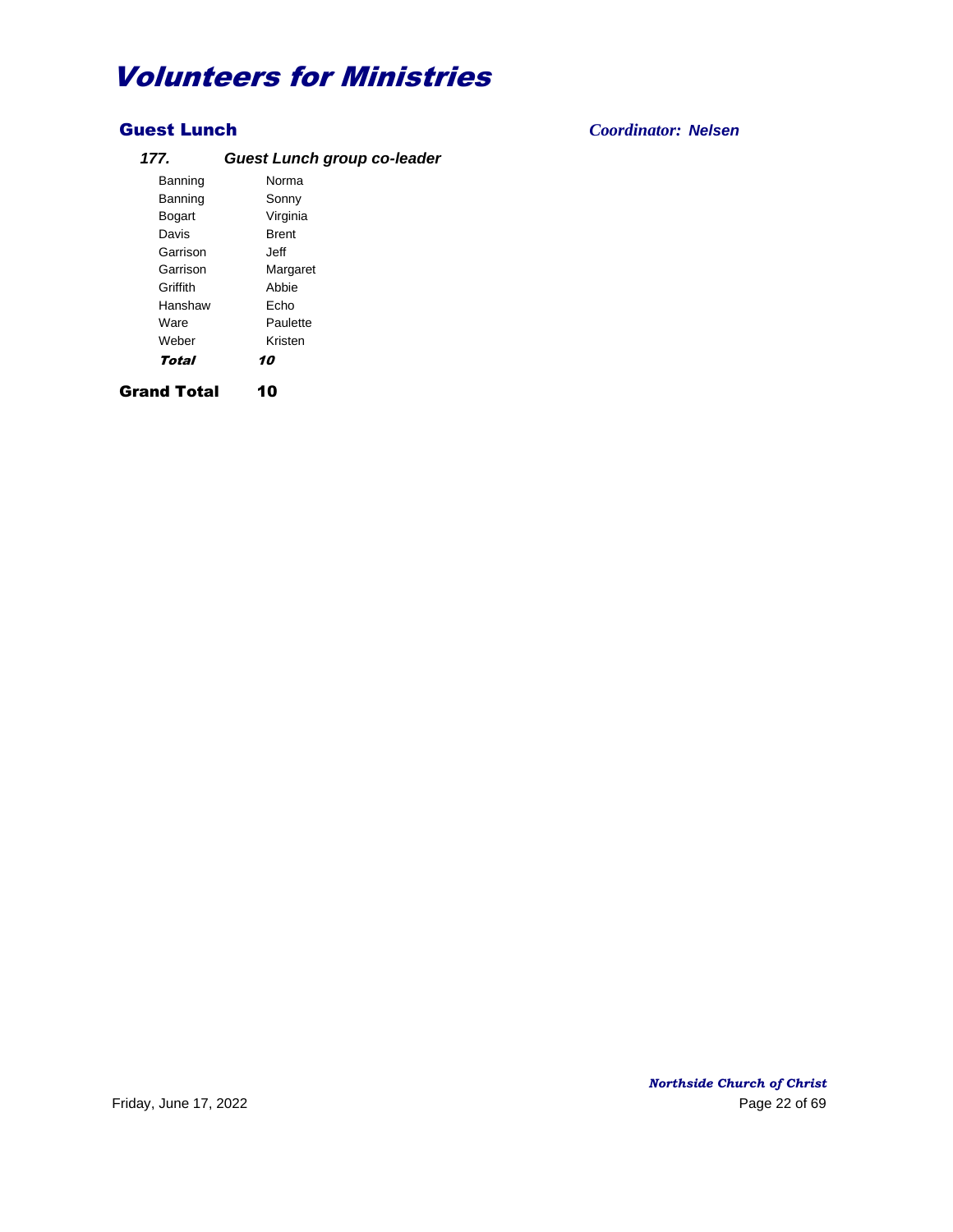| <b>Helping Others</b> | <b>Coordinator: Yeakley</b>                                          |  |
|-----------------------|----------------------------------------------------------------------|--|
| 130.                  | <b>Electrical work</b>                                               |  |
| Pettegrew             | Richard                                                              |  |
| <b>Total</b>          | 1                                                                    |  |
| 131.                  | Help with electronic devices such as TVs, DVDs, computers, or phones |  |
| Cothran               | <b>Brent</b>                                                         |  |
| Morris                | Matt                                                                 |  |
| Taliaferro            | Darris                                                               |  |
| <b>Total</b>          | 3                                                                    |  |
| 132.                  | <b>Plumbing</b>                                                      |  |
|                       |                                                                      |  |
| Pettegrew             | Richard                                                              |  |
| Weathers              | Jim                                                                  |  |
| Total                 | 2                                                                    |  |
| 133.                  | Car repairs                                                          |  |
| Pettegrew             | Richard                                                              |  |
| <b>Total</b>          | 1                                                                    |  |
| 134.                  | <b>Painting</b>                                                      |  |
| <b>Bogart</b>         | Virginia                                                             |  |
| Gentry                | Timothy                                                              |  |
| McKay                 | Andrea                                                               |  |
| Nelson                | Jace                                                                 |  |
| Taliaferro            | Darris                                                               |  |
| Weathers              | <b>Brady</b>                                                         |  |
| Weathers              | Jim                                                                  |  |
| <b>Total</b>          | $\overline{z}$                                                       |  |
| 135.                  | General maintenance and home repairs                                 |  |
|                       |                                                                      |  |
| Kirkland              | Don                                                                  |  |
| Nelson                | Jace                                                                 |  |
| Pettegrew             | Richard                                                              |  |
| Taliaferro            | Darris                                                               |  |
| Weathers              | <b>Brady</b>                                                         |  |
| Weathers              | Jim                                                                  |  |
| <b>Total</b>          | 6                                                                    |  |
| 136.                  | <b>General construction</b>                                          |  |
| Nelson                | Jace                                                                 |  |
| Pettegrew             | Richard                                                              |  |
| Weathers              | Jim                                                                  |  |
| <b>Total</b>          | 3                                                                    |  |

*Northside Church of Christ* Friday, June 17, 2022 2001 2012 12:30 Page 23 of 69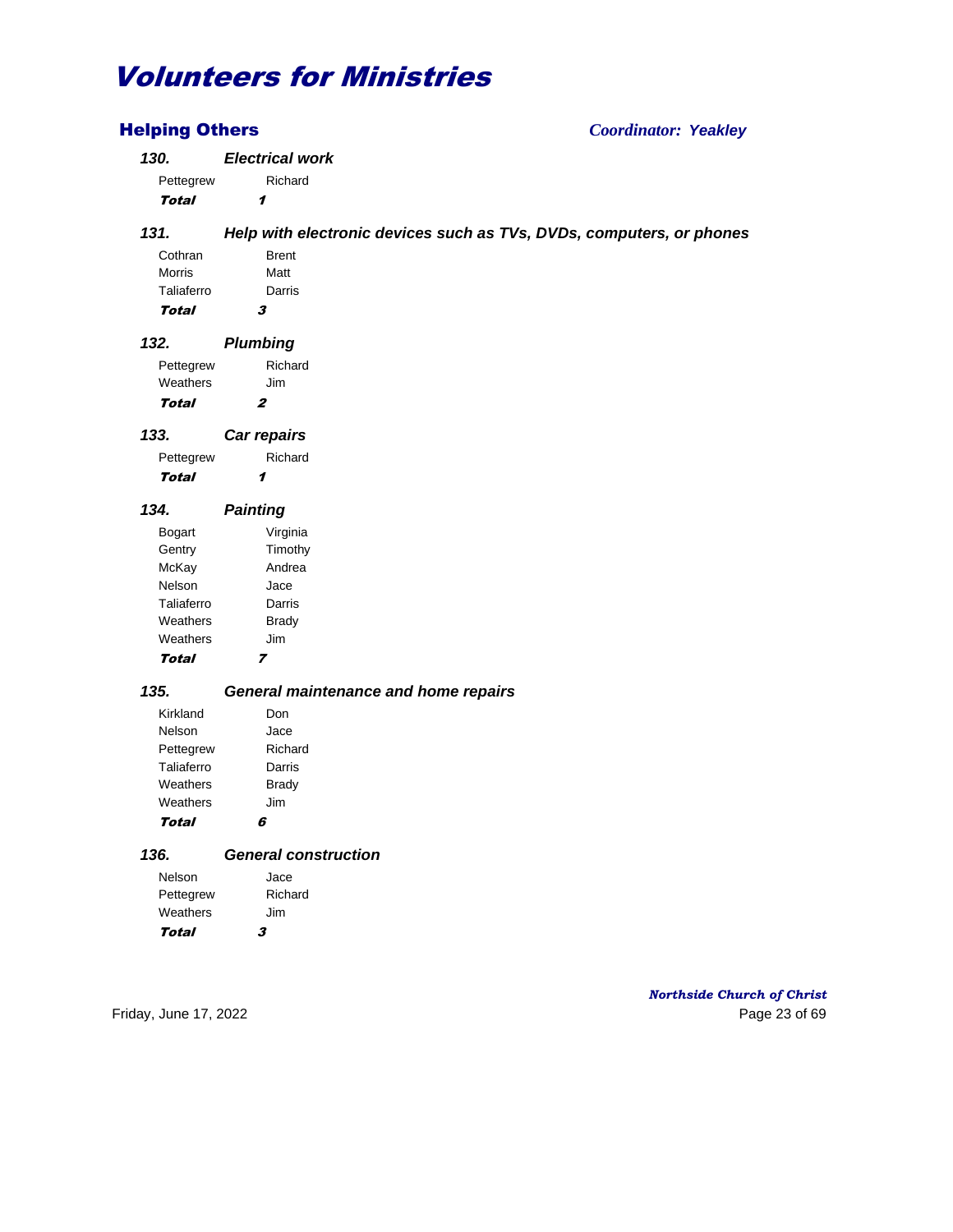| 137.            | <b>Babysitting</b> |
|-----------------|--------------------|
| <b>Brooks</b>   | Annette            |
| <b>McKinley</b> | Glenda             |
| Pearman         | Julie              |
| Weber           | <b>Britnee</b>     |
| Westwood        | Mia                |
| Womack          | Kaylee             |
| Total           |                    |

### *138. Provide rides to church* Andrews Jim Babiash Kimberly Brooks Annette Kirkland Don Mahan Linda Petersburg Laura Ware **Paulette**

## Total 7

#### *139. Temporary housing* Babiash Kimberly

| Total         | 3        |
|---------------|----------|
| Ware          | Paulette |
| <b>Brooks</b> | Annette  |
| Babiash       | Kimberly |

## *140. Use of a generator*

| Total     | 2            |
|-----------|--------------|
| Pettegrew | Richard      |
| Cothran   | <b>Brent</b> |
|           |              |

## *141. Anonymous financial help*

| Andrews      | Jim      |
|--------------|----------|
| Babiash      | Kimberly |
| <b>Brown</b> | Garv     |
| Groves       | Debbie   |
| Helm         | Rov      |
| Herrington   | Pat      |
| Kirkland     | Don      |
| Mahan        | I inda   |
| Mauck        | Archie   |
| McKinley     | Glenda   |
| Watson       | Glen     |
| Weathers     | Jim      |
| Total        | 12       |

## *142. Sit with sick members*

*Northside Church of Christ* Friday, June 17, 2022 **Page 24 of 69**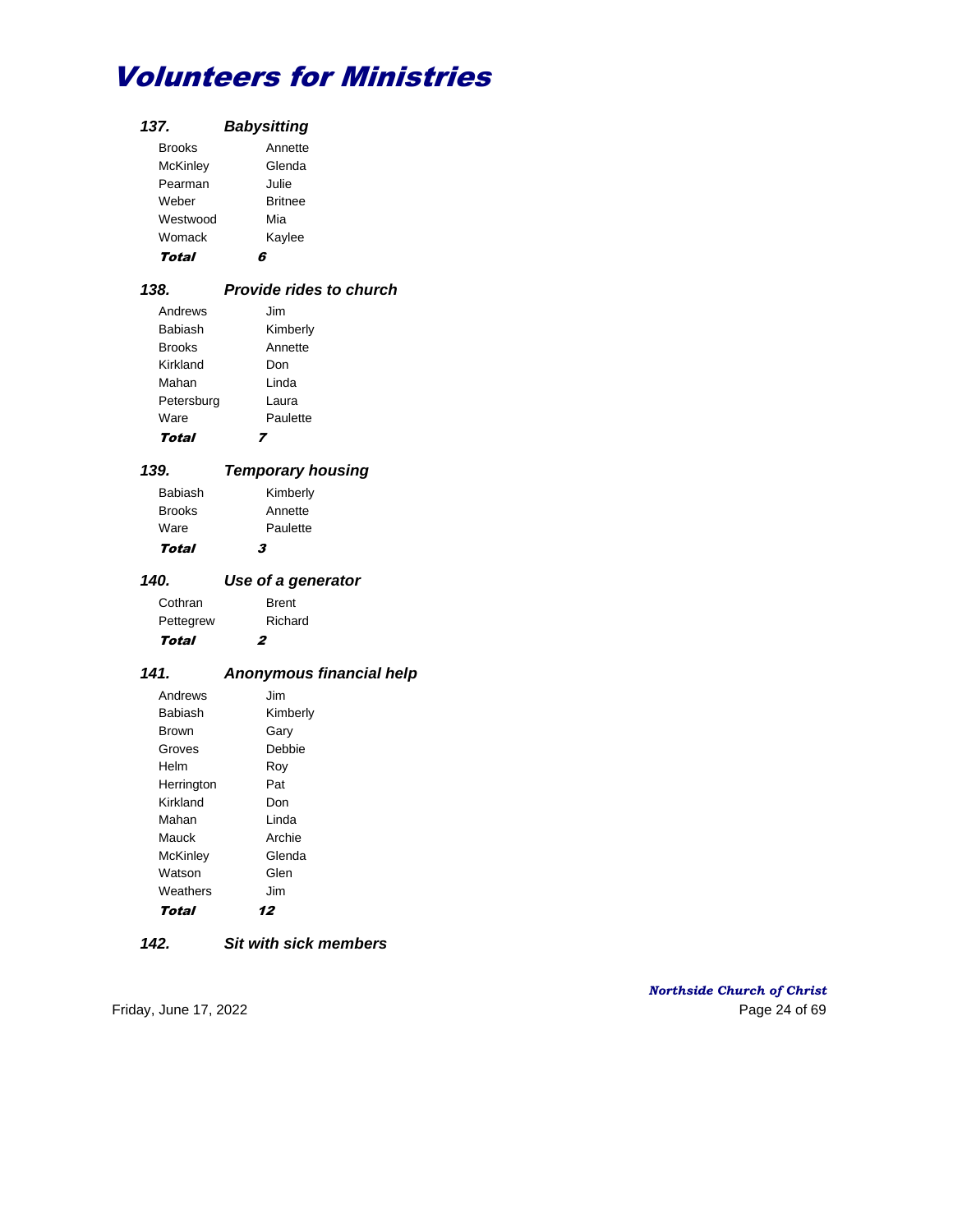| <b>Babiash</b>  | Kimberly |
|-----------------|----------|
| <b>Brooks</b>   | Annette  |
| Griffith        | Abbie    |
| Griffith        | Chloe    |
| Mahan           | I inda   |
| <b>McKinley</b> | Glenda   |
| Pearson         | Donna    |
| Petersburg      | Laura    |
| Total           |          |

## *143. Housecleaning*

| Babiash       | Kimberly       |
|---------------|----------------|
| <b>Brooks</b> | Annette        |
| Froh          | Rhonda         |
| Mahan         | I inda         |
| McKinley      | Glenda         |
| Pearman       | Julie.         |
| Ware          | Paulette       |
| Weber         | <b>Britnee</b> |
| Total         |                |

## *144. Lawn and yard work*

| Douglas    | Brennan |
|------------|---------|
| Griffith   | l uke   |
| Groves     | Debbie  |
| Hudson     | Cooper  |
| Kingsley   | Terry   |
| McKay      | Andrea  |
| Nelson     | Jace    |
| Pearman    | Julie   |
| Pettegrew  | Richard |
| Taliaferro | Darris  |
| Triplett   | Mark    |
| Watson     | Glen    |
| Total      | 12      |
|            |         |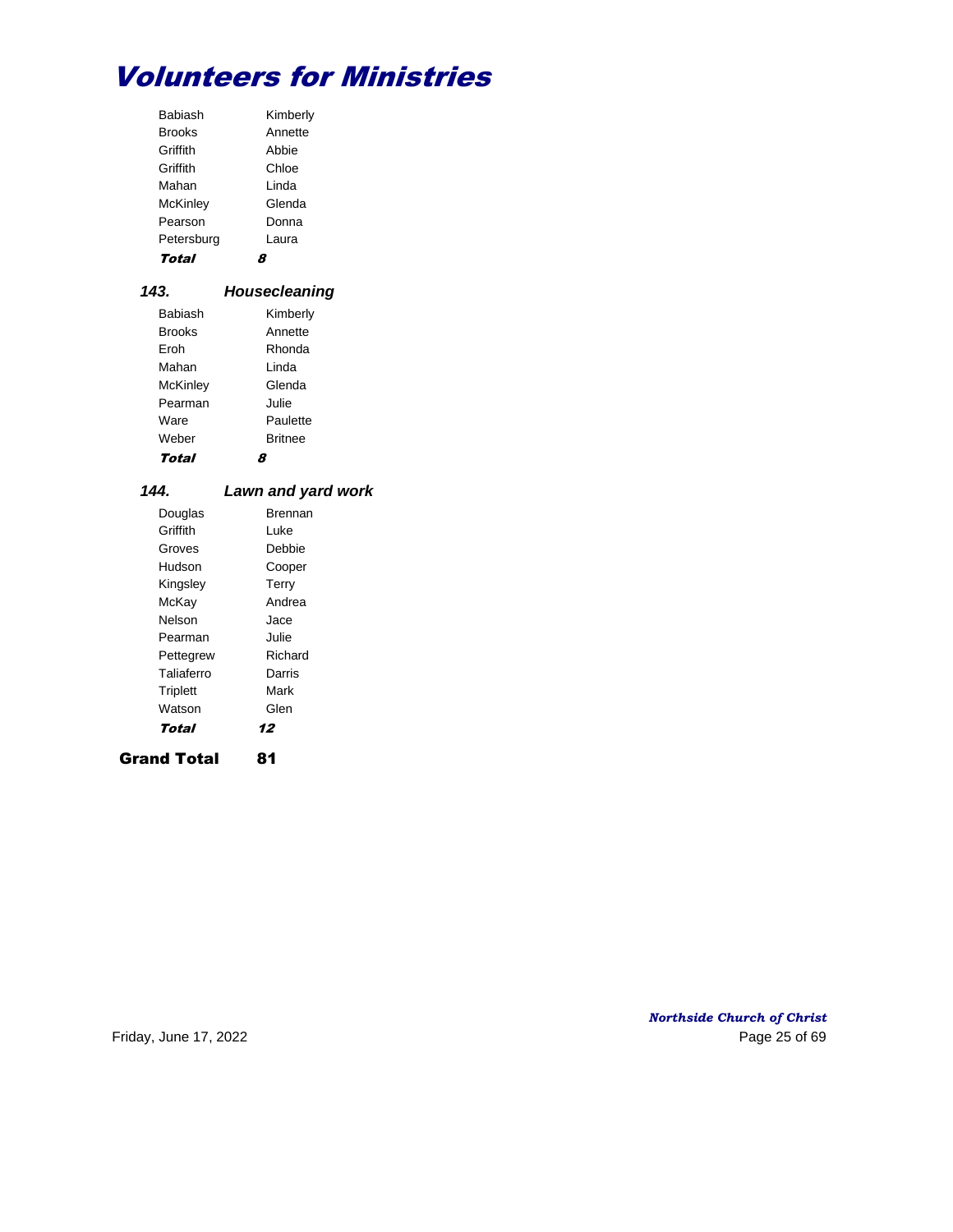## Holiday Baskets *Coordinator: Griffith*

## *78. Help make bows for the Holiday Baskets using provided material*

Babiash Kimberly Block Brenda Brooks Annette Brooks Katy Byers Pam Clothier Hazel Decker Scott Garrison Margaret Griffith Luke Harrold Donna Herrington Pat Heuer Stacey Lewis Cassidy Mahan Linda Nickel Becky Pearman Julie Petersburg Laura Sandlin Brenda Westwood Mia Total 19 Grand Total 19

*Northside Church of Christ* Friday, June 17, 2022 **Page 26 of 69**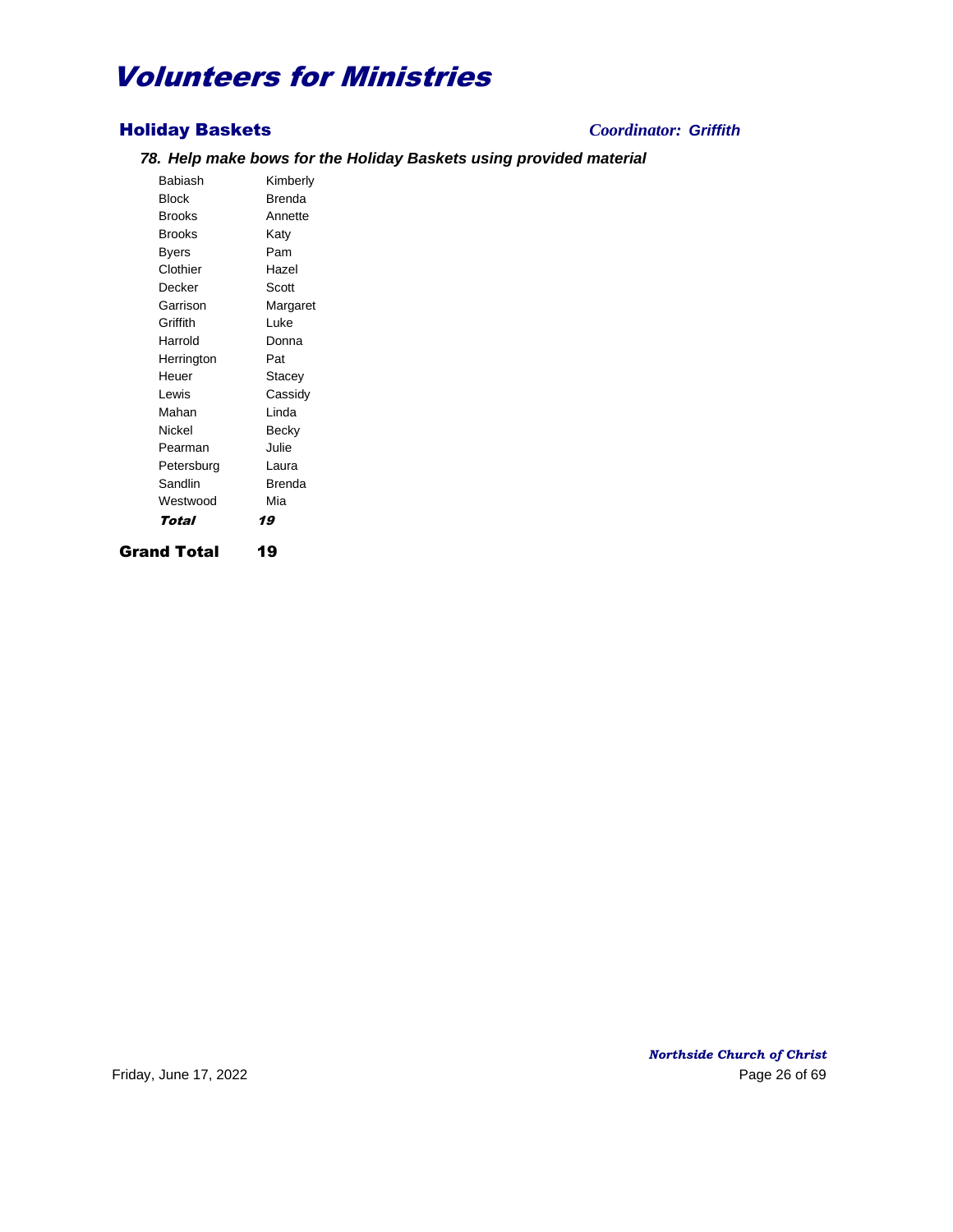## Know Your Bible *Coordinator: Tandy*

## *178. Answer calls from KYB viewers 10:00-10:30 Sunday mornings*

| Babiash  | Kimberly |
|----------|----------|
| Banning  | Brianne  |
| Banning  | Norma    |
| Bogart   | Virginia |
| Byers    | Pam      |
| Clothier | Hazel    |
| Fdwards  | Kelly    |
| Froh     | Rhonda   |
| Heller   | Brenda   |
| McKinley | Glenda   |
| Pearman  | Julie    |
| Waggoner | Cindy    |
| Ware     | Paulette |
| Total    | 13       |

# *179. Serve as a substitute KYB call taker*

| Babiash   | Kimberly       |
|-----------|----------------|
| Banning   | <b>Brianne</b> |
|           |                |
| Banning   | Norma          |
| Heller    | Brenda         |
| Pearman   | Julie.         |
| Pettegrew | Richard        |
| Waggoner  | Cindy          |
| Total     |                |

## *180. Grade printed Bible correspondence courses through mail*

| Andrews    | Freida   |
|------------|----------|
| Bogart     | Virginia |
| Byers      | Pam      |
| Crook      | Shannon  |
| Davis      | Brent    |
| Dopps      | Linda    |
| Eroh       | Rhonda   |
| Ford       | Betty    |
| Gentry     | Timothy  |
| Groves     | Debbie   |
| Levering   | Christy  |
| Mahan      | Linda    |
| Mauck      | Ginger   |
| Pearman    | James    |
| Pearman    | Julie    |
| Petersburg | Laura    |
| Pettegrew  | Richard  |

*Northside Church of Christ* Friday, June 17, 2022 Page 27 of 69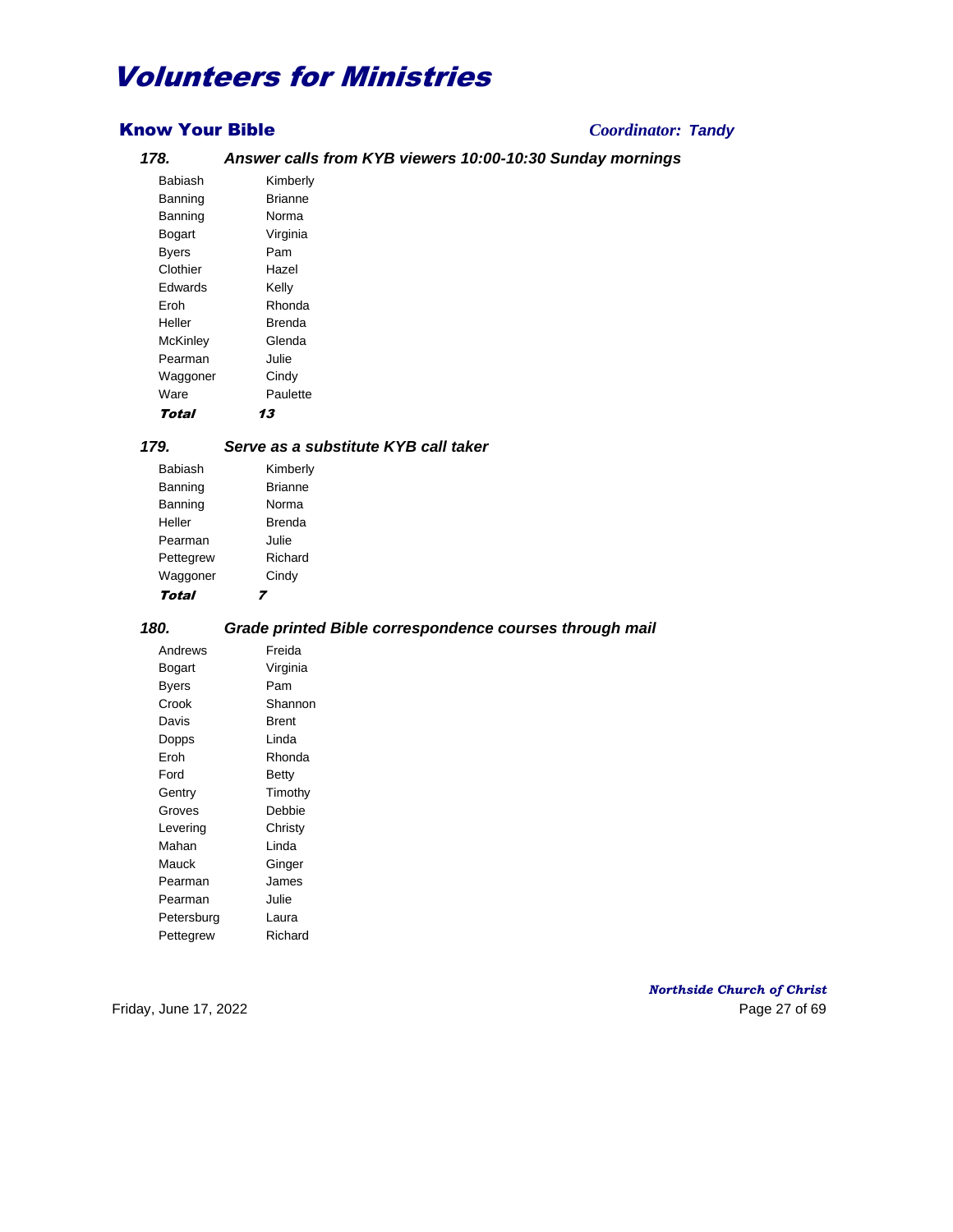| Total    | 21            |
|----------|---------------|
| Wilson   | Peggy         |
| Ware     | Paulette      |
| Waggoner | Cindy         |
| Sandlin  | <b>Brenda</b> |

| 181.          | Grade digital Bible correspondence courses online |
|---------------|---------------------------------------------------|
| <b>Bogart</b> | Virginia                                          |
| Crook         | Shannon                                           |
| Hastings      | Patricia                                          |
| Pettegrew     | Richard                                           |
| Waggoner      | Cindy                                             |
| Ware          | Paulette                                          |
| Total         | 6                                                 |

## *182. Prepare initial KYB Bible correspondence course packets for new students*

| Hall            | Trudy   |
|-----------------|---------|
| Mahan           | Linda   |
| <b>McKinley</b> | Glenda  |
| Petersburg      | Laura   |
| Pettegrew       | Richard |
| Sandlin         | Brenda  |
| Triplett        | Lindsay |
| Total           |         |

## *183. Deliver KYB certificates to Bible correspondence course graduates*

| Pettegrew | Richard |
|-----------|---------|
| Total     | 1       |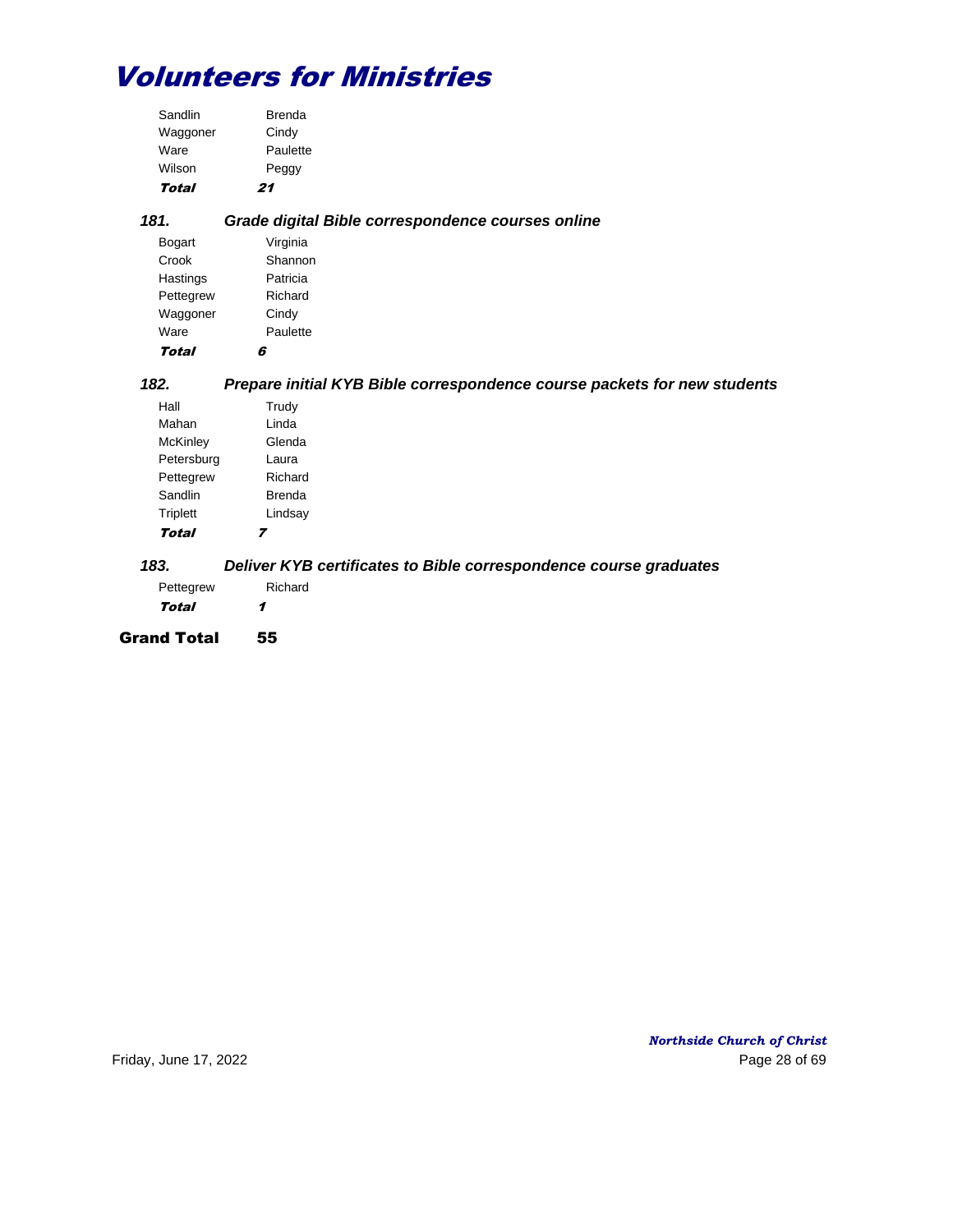## Ladies' Retreat *Coordinator: Vogel*

## *84. Help with retreat activities*

| Andrews       | Freida   |
|---------------|----------|
| Babiash       | Kimberly |
| Bogart        | Virginia |
| <b>Brooks</b> | Katy     |
| Harrold       | Donna    |
| Levering      | Christy  |
| Mauck         | Archie   |
| Snodgrass     | Makenna  |
| Total         |          |

## *85. Serve on planning committee*

| Total         |          |
|---------------|----------|
| Snodgrass     | Makenna  |
| Petersburg    | Laura    |
| Levering      | Christy  |
| <b>Byers</b>  | Pam      |
| <b>Brooks</b> | Katy     |
| Bogart        | Virginia |
| Andrews       | Freida   |
|               |          |

### *86. Help with meals*

| Andrews       | Freida   |
|---------------|----------|
| Babiash       | Kimberly |
| Bogart        | Virginia |
| <b>Brooks</b> | Katy     |
| Froh          | Rhonda   |
| Levering      | Christy  |
| Pearson       | Donna    |
| Petersburg    | l aura   |
| Sandlin       | Brenda   |
| Westwood      | Mia      |
| Total         |          |

## *87. Retreat registration*

| Andrews         | Freida   |
|-----------------|----------|
| Babiash         | Kimberly |
| <b>Brooks</b>   | Katy     |
| <b>Byers</b>    | Pam      |
| <b>McKinley</b> | Glenda   |
| Pearson         | Donna    |
| Snodgrass       | Makenna  |
| Total           |          |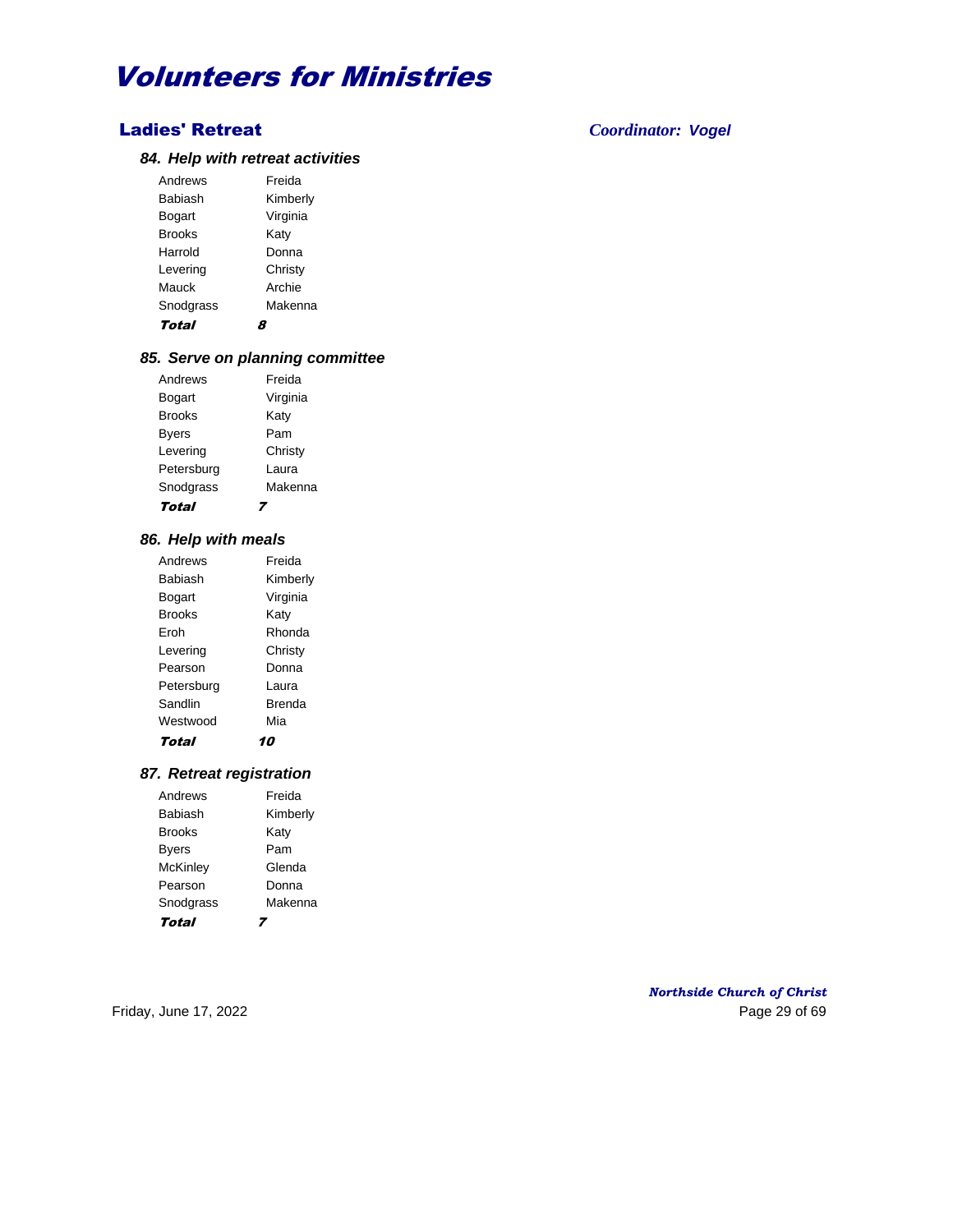## *88. Help coordinate the retreat*

| Andrews       | Freida  |
|---------------|---------|
| <b>Brooks</b> | Katy    |
| Snodgrass     | Makenna |
| Total         | 3       |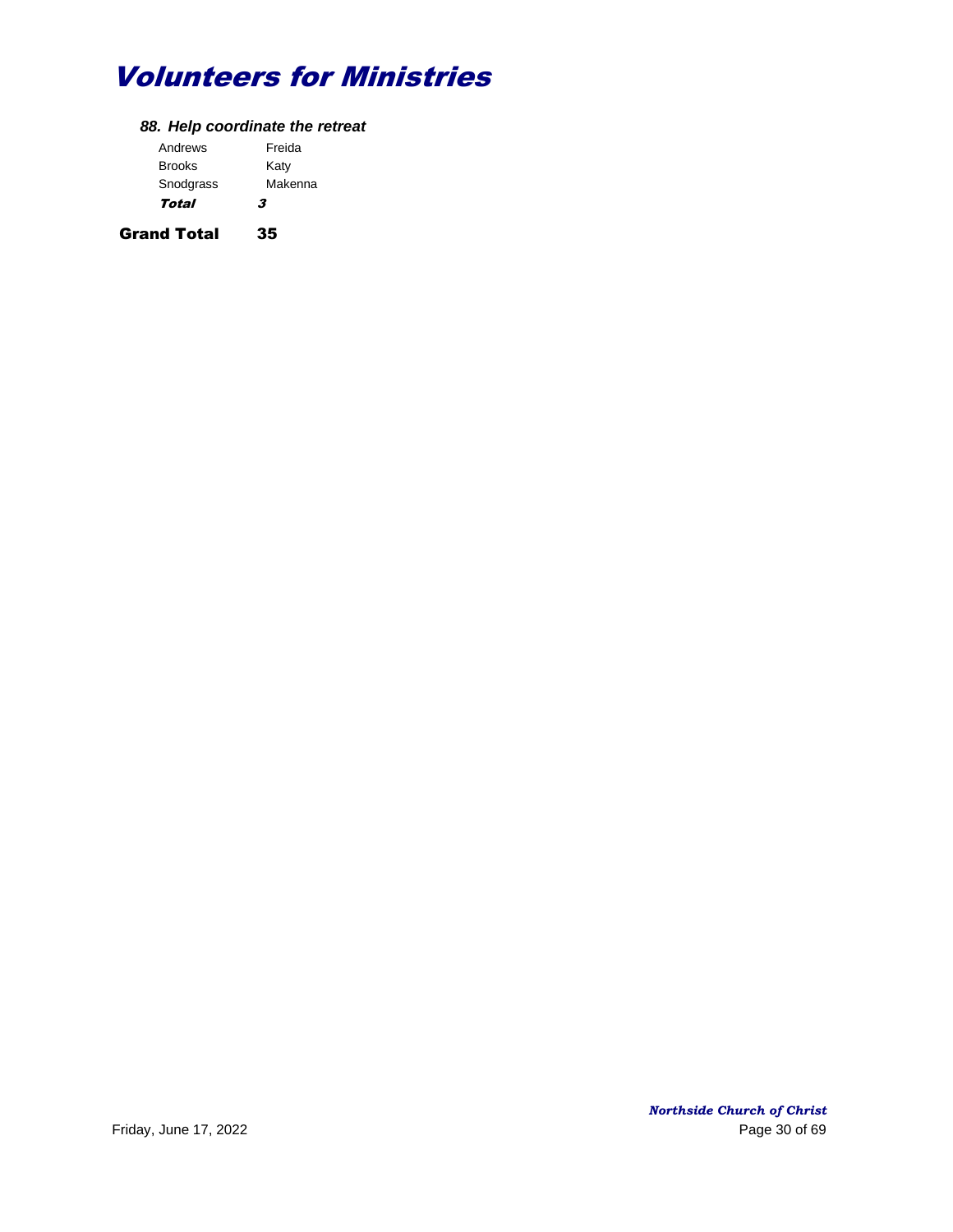## *6. Help with landscaping projects*

Andrews Jim Banning Norma Banning Sonny Block Brenda Griffith Eli Griffith Luke Groves Debbie Harrold Clark Ryan Heuer Ryan Hudson Adeline Huff Russell Kingsley Terry Lewis Carter Lewis Cassidy McKay Andrea Morris **Matt** Nelson Jace Pearman Alyssa Pearman Julie Pettegrew Richard Taliaferro Darris Triplett Mark Ware **Paulette** Watson **Glen** Weathers **Jim** Westwood Mia Yeakley **Mark** Total 27

Grand Total 27

Landscaping *Coordinator: Neisler*

*Northside Church of Christ* Friday, June 17, 2022 **Page 31 of 69**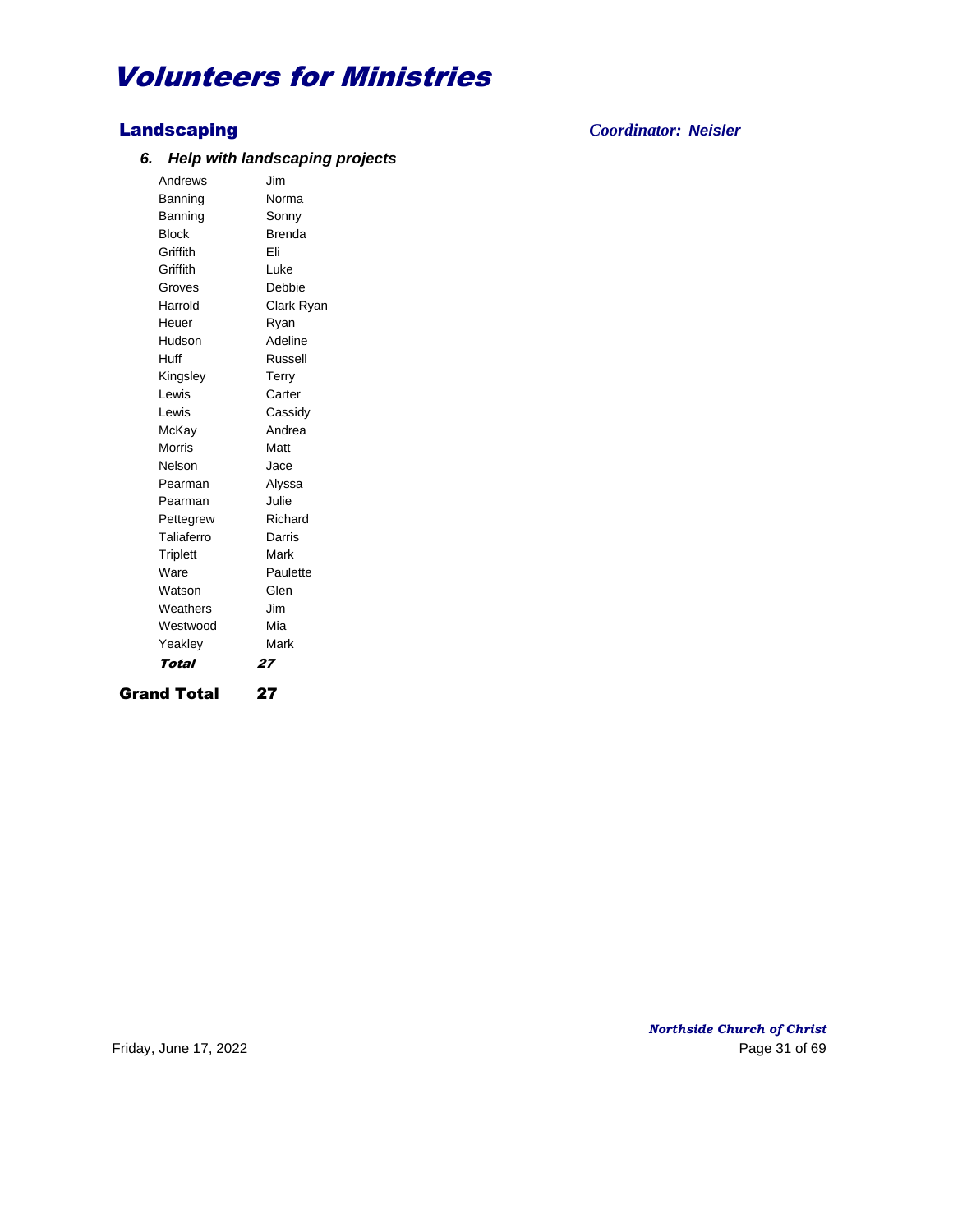## Library *Coordinator: Quadlander*

### *48. Catalog library materials*

| Yeakley<br>Total |           |
|------------------|-----------|
|                  | Kimberlee |
| Quadlander       | Barbara   |
| Hastings         | Patricia  |
| Hall             | Trudy     |
| Gentry           | Timothy   |
| Clothier         | Hazel     |
|                  |           |

## *49. Add a protective cover to new library books*

| Clothier   | Hazel     |
|------------|-----------|
| Gentry     | Timothy   |
| Hall       | Trudy     |
| Hastings   | Patricia  |
| Herrington | Pat       |
| Kennedy    | Jason     |
| Quadlander | Barbara   |
| Wilson     | Peggy     |
| Yeakley    | Kimberlee |
| Total      |           |

## *50. Check books for proper order on shelves*

| Clothier   | Hazel          |
|------------|----------------|
| Clothier   | Jerry          |
| Gentry     | Timothy        |
| Hall       | Trudy          |
| Hudson     | Cooper         |
| Quadlander | <b>Barbara</b> |
| Yeakley    | Kimberlee      |
| Total      |                |

#### *51. Catalogue materials used in adult education*

| Clothier   | Hazel   |
|------------|---------|
| Hall       | Trudy   |
| Quadlander | Barbara |
| Total      | 3       |

### *52. Review newly-added books*

| Hudson     | Cooper  |
|------------|---------|
| Quadlander | Barbara |
| Total      | 2       |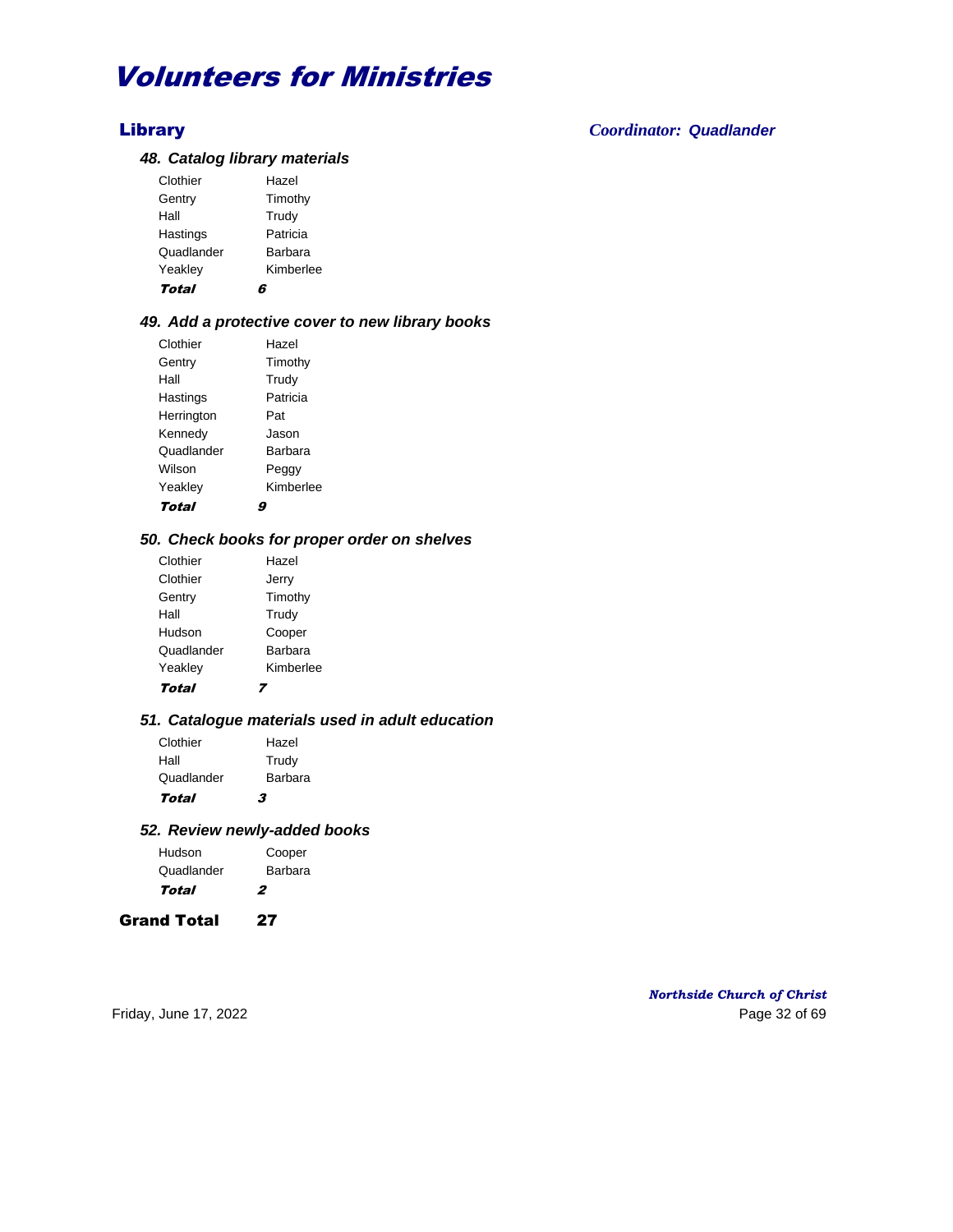Media *Coordinator: McKinley*

*53. Make Know Your Bible DVDs*

Kennedy Jason

Total 1

## *54. Upload Know Your Bible programs to the Northside website*

Hastings **Patricia** Total 1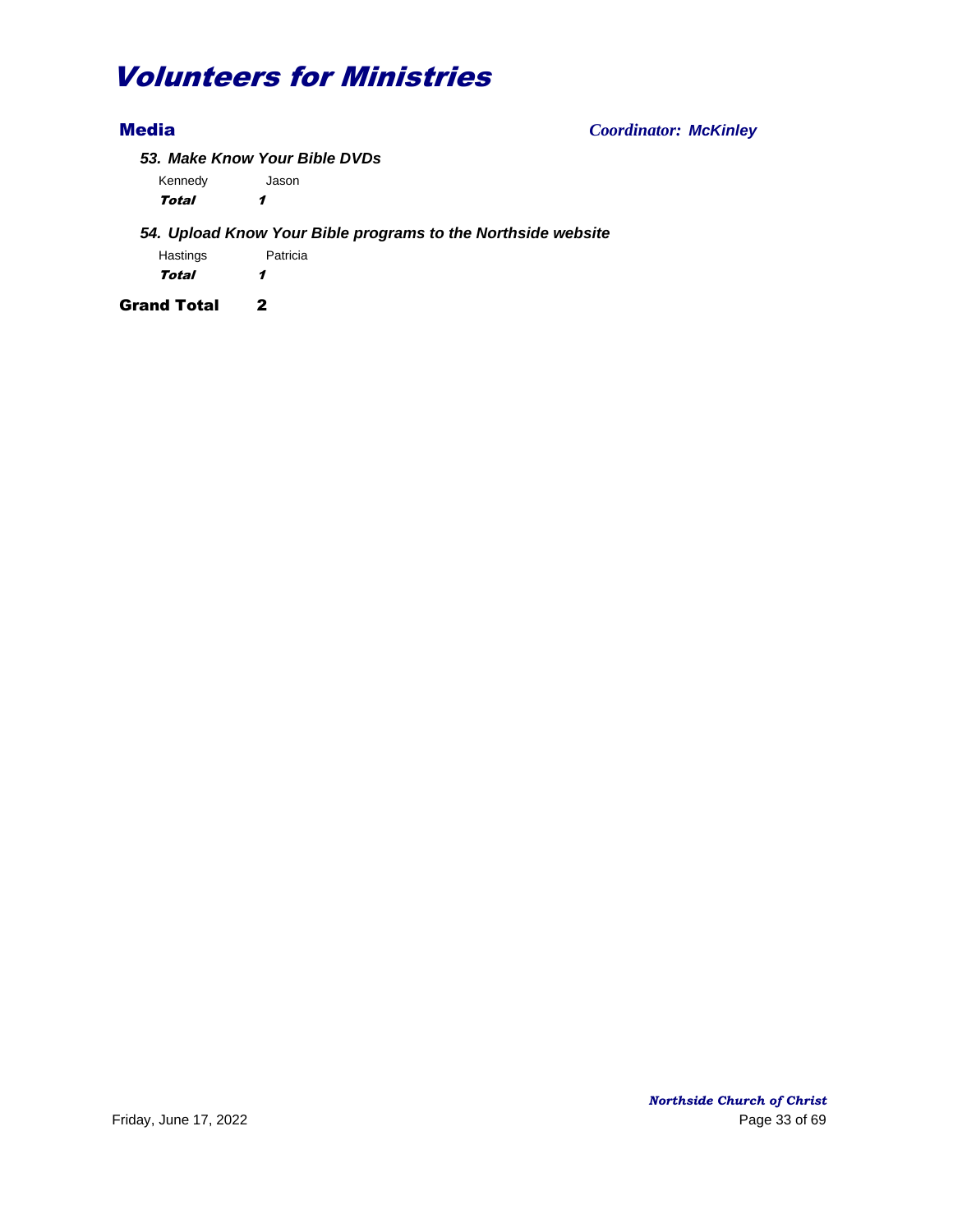| <b>Medical Emergencies</b> |          | Coordinator: Deffenbaugh                                                 |
|----------------------------|----------|--------------------------------------------------------------------------|
| 148.                       |          | Serve on the Medical Emergency Response Team (Medical training required) |
| <b>Babiash</b>             | Kimberly |                                                                          |
| Total                      |          |                                                                          |
| <b>Grand Total</b>         | 1        |                                                                          |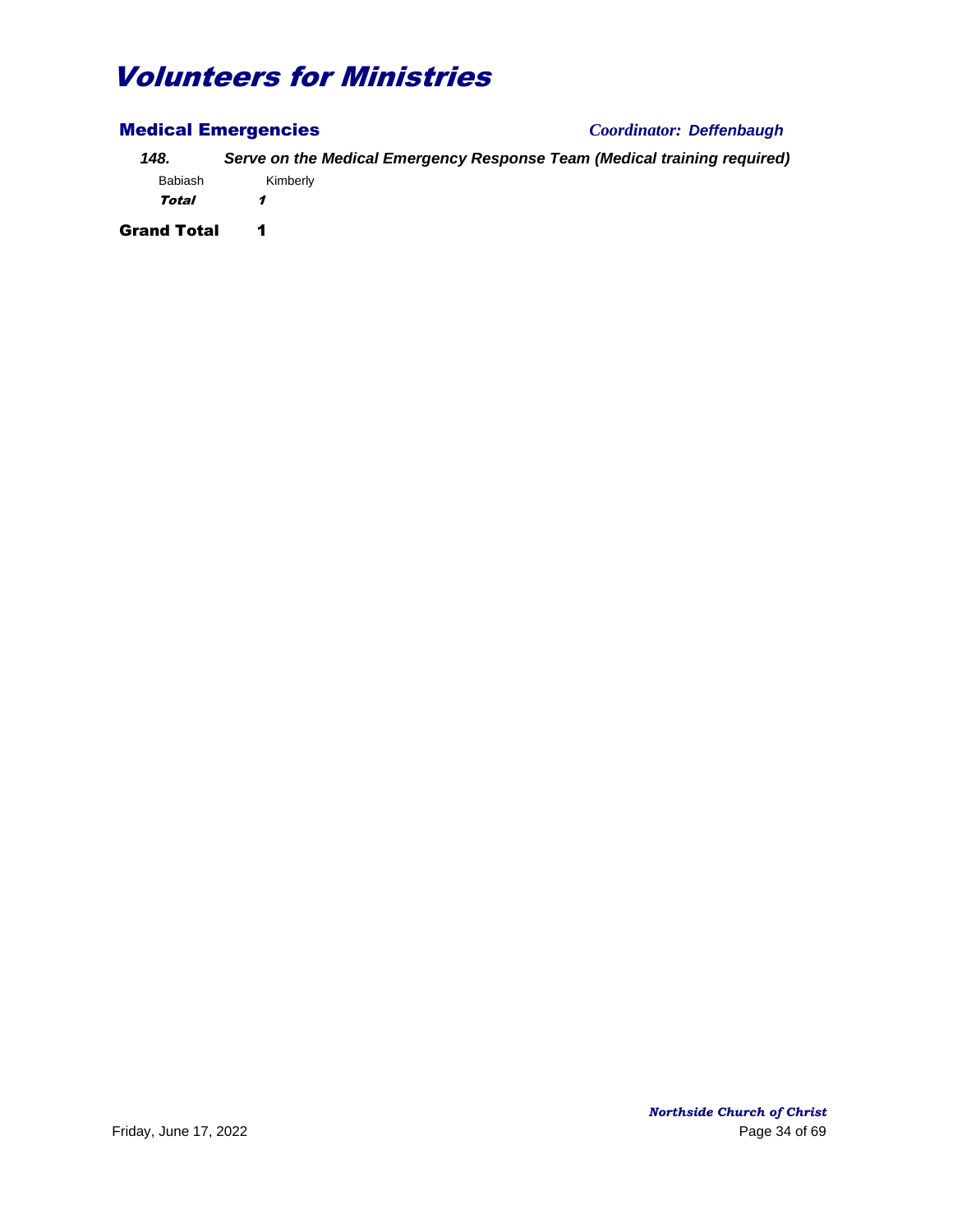## Missions *Coordinator: Yeakley*

## *184. Provide room and board for visiting missionaries* Babiash Kimberly

| вашаэн       | <b>INILIDEITY</b> |  |
|--------------|-------------------|--|
| Banning      | Norma             |  |
| Banning      | Sonny             |  |
| Eroh         | Rhonda            |  |
| Heller       | David             |  |
| Yeakley      | Mark              |  |
| <b>Total</b> | ĥ                 |  |
|              |                   |  |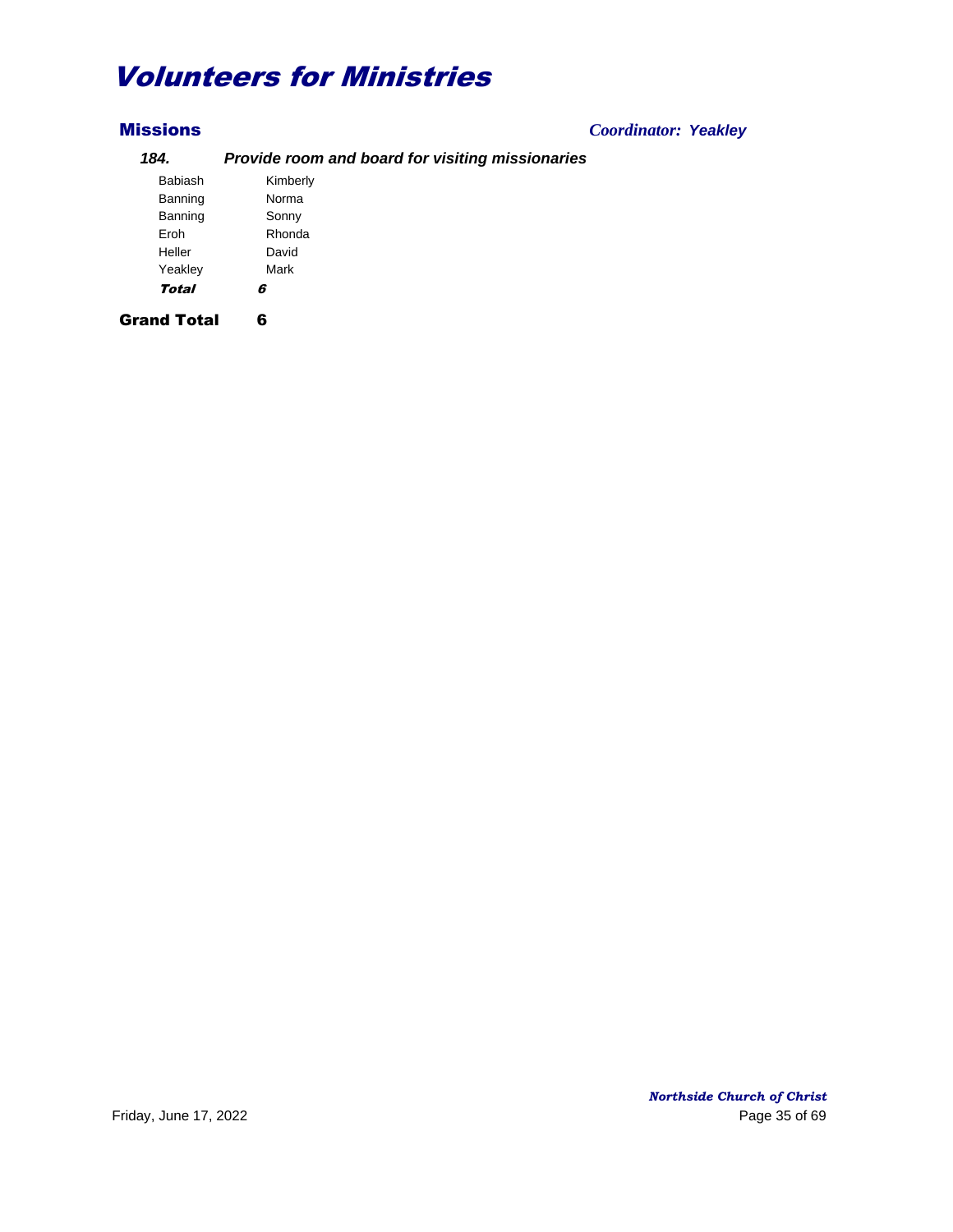## Northside Watchers *Coordinator: Pearman*

*7. Monitor parking lot, foyer, and halls during class/worship (Age 18+)*

Banning Sonny Campbell Austin Huff Russell Jackson Cheryl Mahan Darlan Miller Mike Moore David R Pearman James Pettegrew Richard Proctor David Triplett Mark Weathers **Brady** Weathers **Jim** Total 13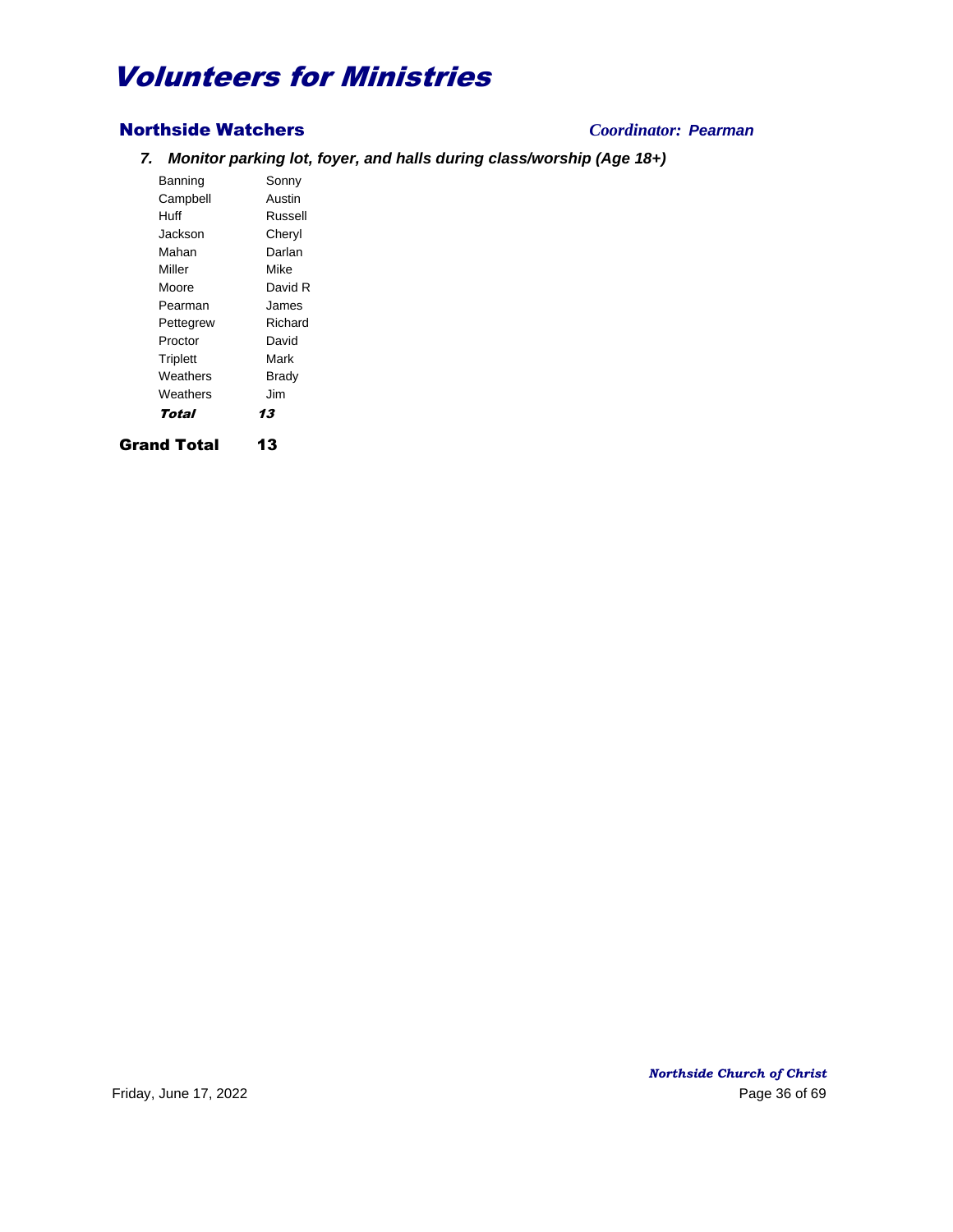## Nursery *Coordinator: Emery*

## *89. Provide nursery childcare during morning worship 3-4 times per year (Age 18+)*

Allen Mary Babiash Kimberly Banning Norma Block Brenda Campbell Cassidy Duncan Grace Eroh Rhonda Garrison Margaret Groves Debbie Herrington Pat Huff Kerry Mahan Linda McKinley Glenda Nickel Becky Pearman Julie Petersburg Laura Ware **Paulette** Weber Britnee Westwood Mia Wilson **Peggy** Womack Kaylee Total 21

## *90. Clean nursery toys 2-3 times per year on a rotating schedule*

| <b>Grand Total</b> | 26      |
|--------------------|---------|
| Total              | 5       |
| Pearman            | Julie   |
| Nickel             | Becky   |
| Moore              | Fern    |
| Mahan              | Linda   |
| Lewis              | Cassidy |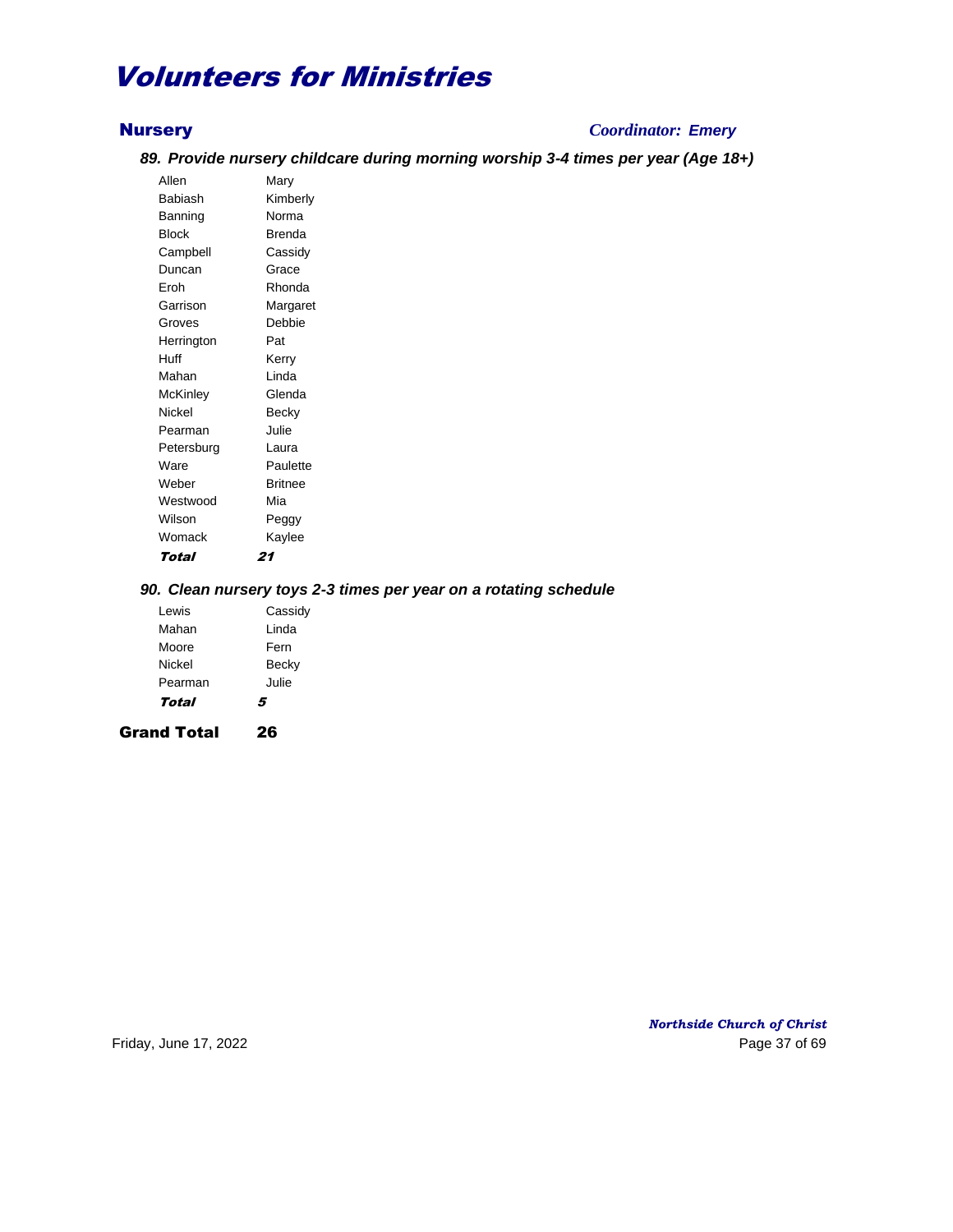## *8. Help with occasional office projects*

Andrews Freida Banning Norma Brooks Annette Brooks Katy Byers Pam Duquette Elsea Hall Trudy Harrold Donna Hastings **Patricia** Heller Brenda Herrington Pat Kennedy Jason Mahan Linda Mauck **Ginger** McKay Andrea Quadlander Barbara Triplett Lindsay Wilson **Peggy** Yeakley Kimberlee Total 19 Grand Total 19

*Northside Church of Christ* Friday, June 17, 2022 **Page 38 of 69** 

Office *Coordinator: Lytton*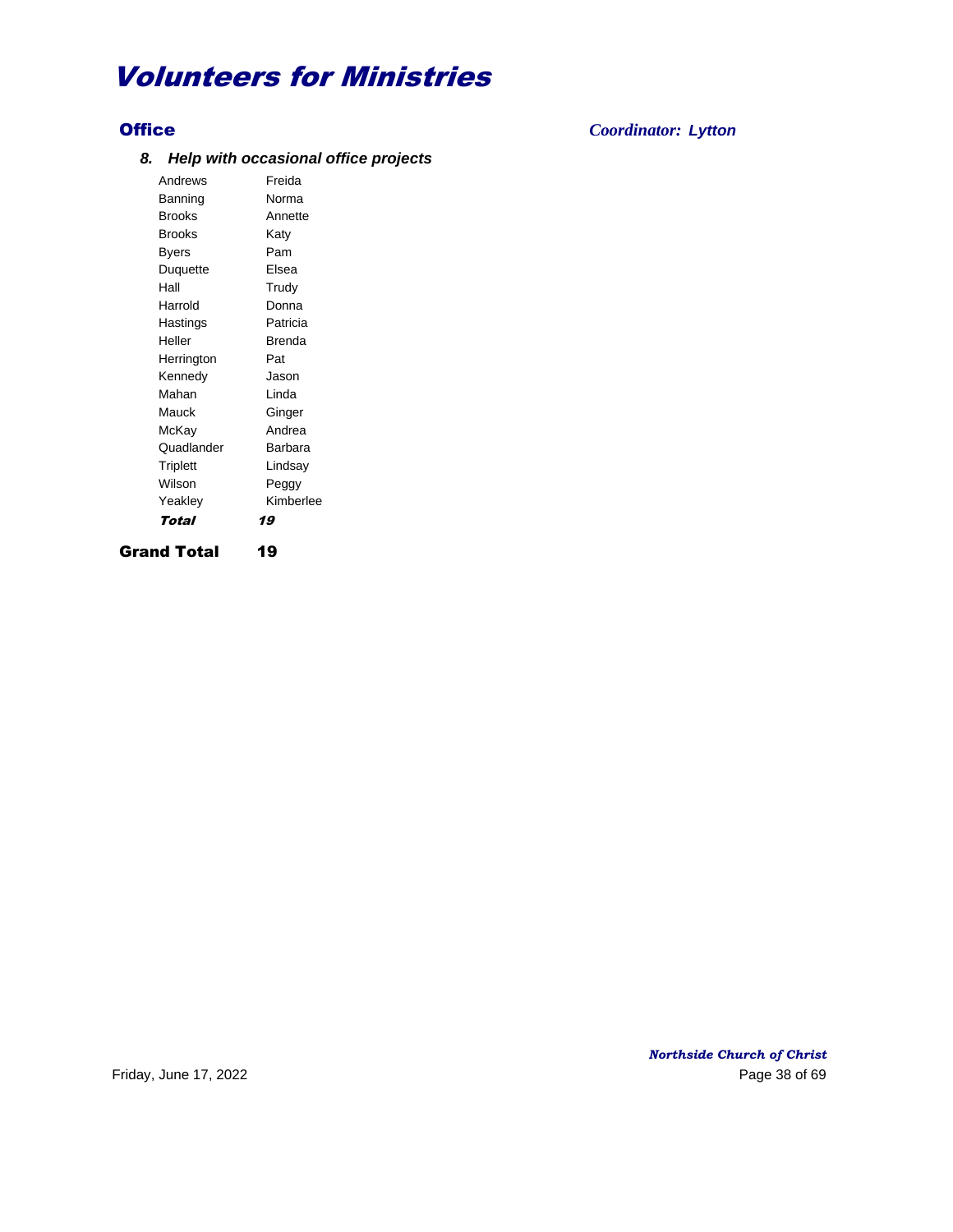## *149. Receive prayer requests via email*

Allen Mary Alliston Al Andrews Freida Andrews Jim Babiash Kimberly Banning Brianne Banning Norma Banning Sonny Bogart Virginia Brooks Katy Brown Gary Buttermore Pat Byers Pam Campbell Jennifer Davis Brent Decker Scott Dopps Linda Duncan Grace Eroh Rhonda Ford Shirley Garrison Margaret Groves Debbie Harrold Donna Heller Brenda Heller David Herrington Pat Kingsley Terry Levering Christy Mahan Linda Mauck Archie Mauck Ginger McKinley Glenda Nelson Jace Pearman James Sandlin Brenda Shady Margaret Triplett Lindsay Waggoner Cindy Ware **Paulette** Weber Britnee Weber Kristen Wilson **Peggy** Winegeart Connie Womack Kaylee

Prayer Tree *Coordinator: Mauck*

*Northside Church of Christ* Friday, June 17, 2022 **Page 39 of 69**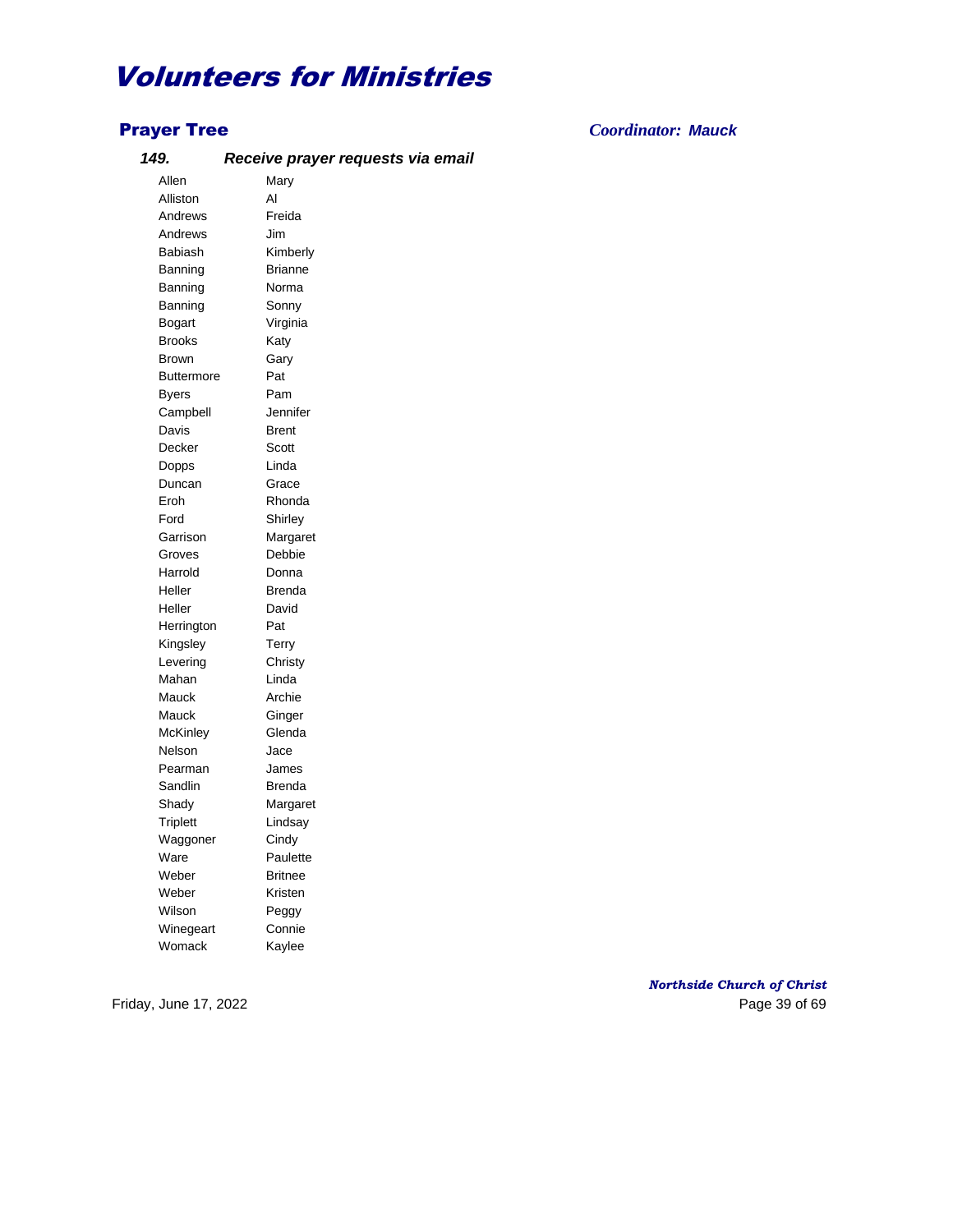| Kimberlee |  |
|-----------|--|
| Mark      |  |
| 46        |  |
|           |  |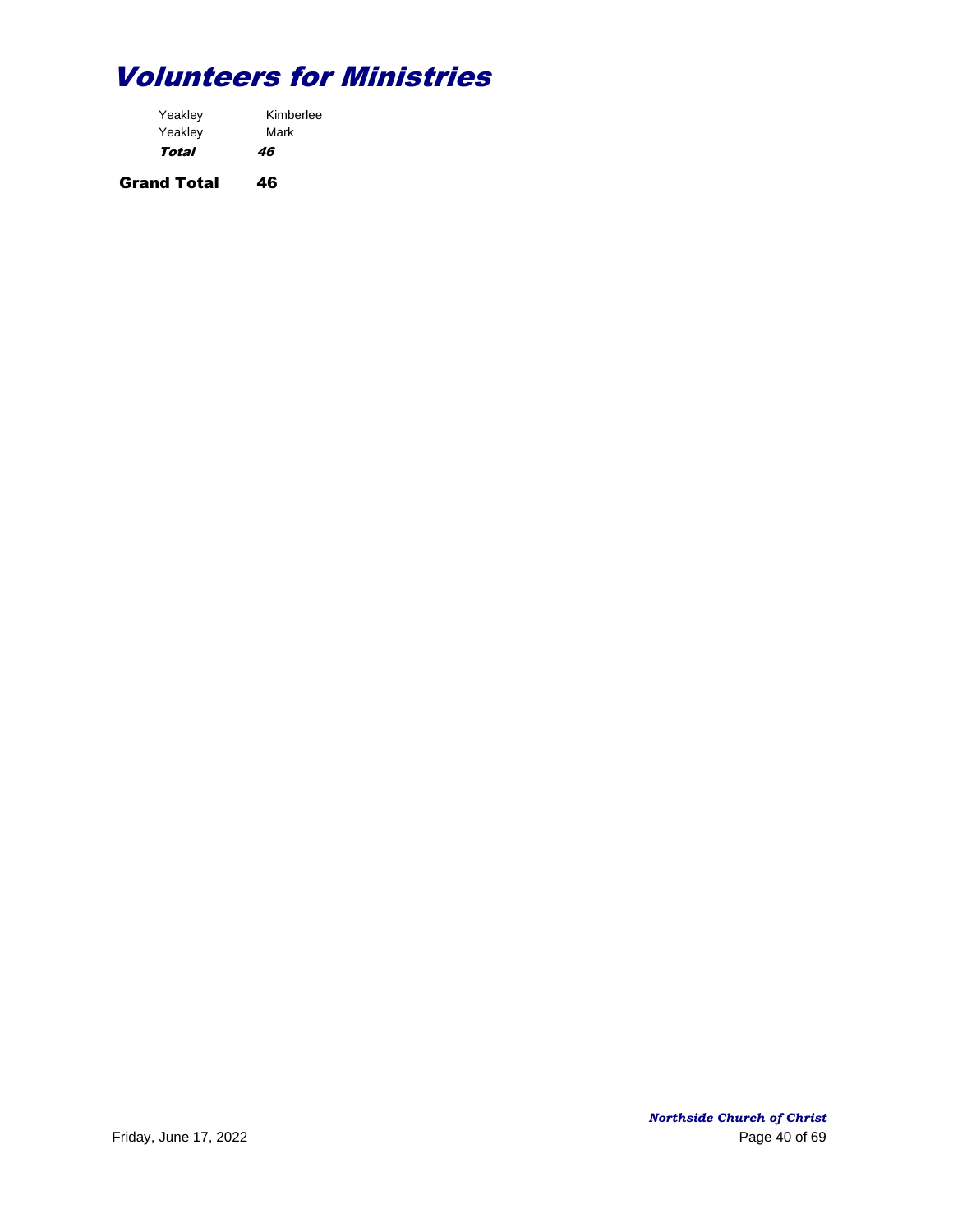## Senior Member Support *Coordinator: Heller*

## *150. General maintenance and home repairs (electrical, plumbing, home/lawn upkeep)*

| Crook           | Shannon |
|-----------------|---------|
| Griffith        | Abbie   |
| Heller          | Brenda  |
| Heller          | David   |
| Heuer           | Koen    |
| Heuer           | Ryan    |
| Heuer           | Teaque  |
| Huff            | Russell |
| Pettegrew       | Richard |
| <b>Triplett</b> | Mark    |
| Watson          | Glen    |
| Weathers        | Jim     |
| Total           | 12      |

## *151. Technology assistance (TV, DVD, computer, phone)*

| Total   | 4      |
|---------|--------|
| Shady   | Dan    |
| Heller  | David  |
| Heller  | Brenda |
| Cothran | Brent  |

### *152. Car repair* Heller **Brenda** Heller David Heuer Koen Heuer Ryan Heuer Teague Huff Russell Pettegrew Richard

Total 7

### *153. Transportation (rides to medical appointments, church, etc.)*

| Andrews       | .lim     |
|---------------|----------|
| Babiash       | Kimberly |
| <b>Brooks</b> | Annette  |
| Cross         | Cliff    |
| Heller        | Brenda   |
| Heller        | David    |
| Howell        | Kenneth  |
| Mahan         | I inda   |
| McKinley      | Glenda   |
| Petersburg    | l aura   |
| Proctor       | David    |

*Northside Church of Christ* Friday, June 17, 2022 **Page 41 of 69**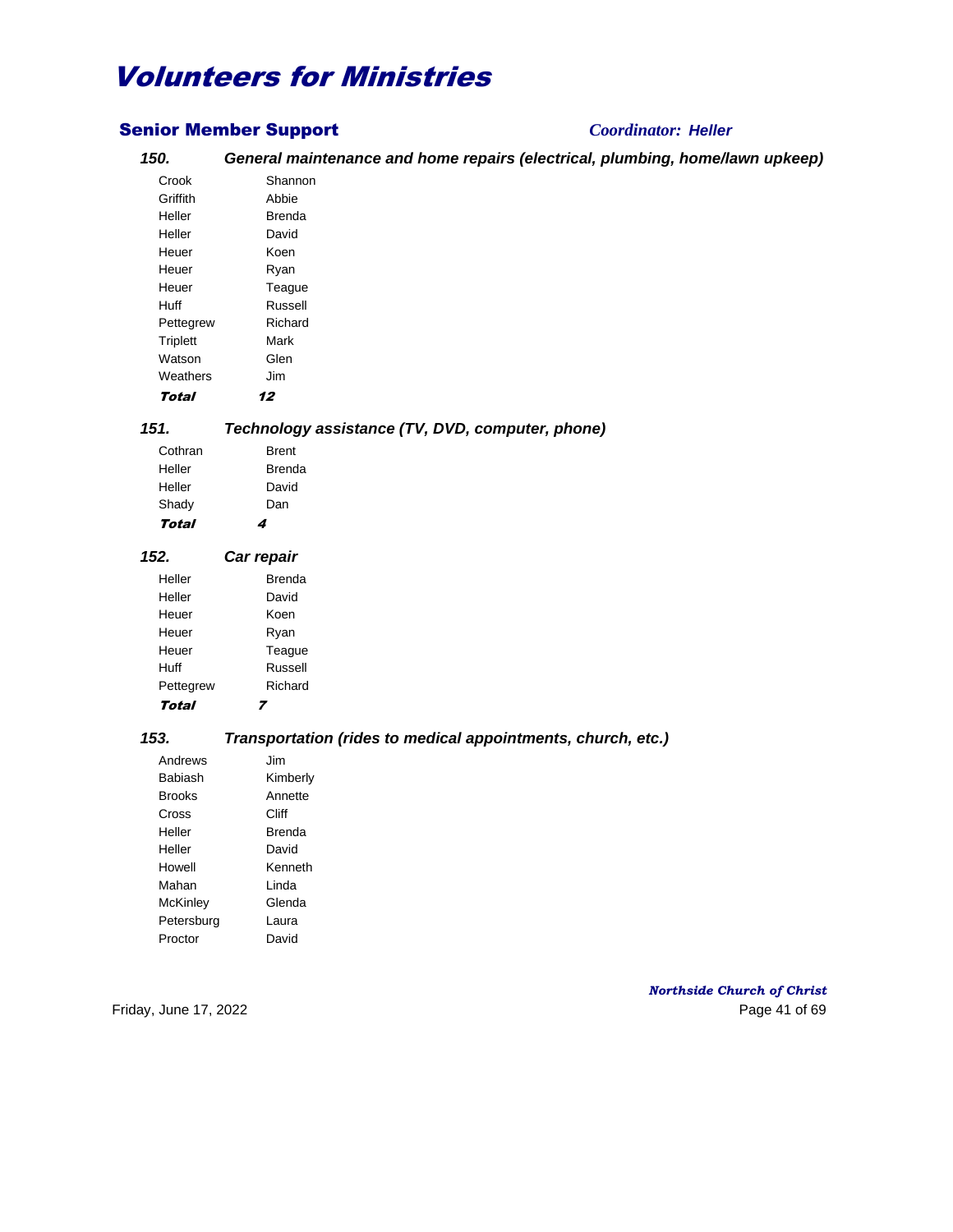| Wilson | Peggy |
|--------|-------|
| Total  | 12    |

## *154. Periodic contact (short visit, phone call, send note/card)*

Andrews Freida Andrews Jim Babiash Kimberly Brooks Annette Brown Gary Buttermore Pat Eroh Rhonda Griffith Abbie Griffith Chloe Heller Brenda Heller David Heuer Elly Howell Kenneth Huff Russell Kirkland Don Mahan Linda McKinley Glenda Moore David R Sandlin Brenda Ware **Paulette** Wilson Peggy Total 21

#### *155. Ongoing participation*

| Total    |        |
|----------|--------|
| Miller   | Kiley  |
| Mahan    | Linda  |
| Heuer    | Koen   |
| Heller   | David  |
| Heller   | Brenda |
| Griffith | Chloe  |
| Andrews  | Freida |
|          |        |

#### *156. Occasional participation*

| Andrews       | Freida  |
|---------------|---------|
| <b>Brooks</b> | Annette |
| Dopps         | Rob     |
| Heller        | Brenda  |
| Heller        | David   |
| Heuer         | Ryan    |
| Heuer         | Teague  |
| Howell        | Kenneth |
| Huff          | Russell |

### *Northside Church of Christ* Friday, June 17, 2022 **Page 42 of 69**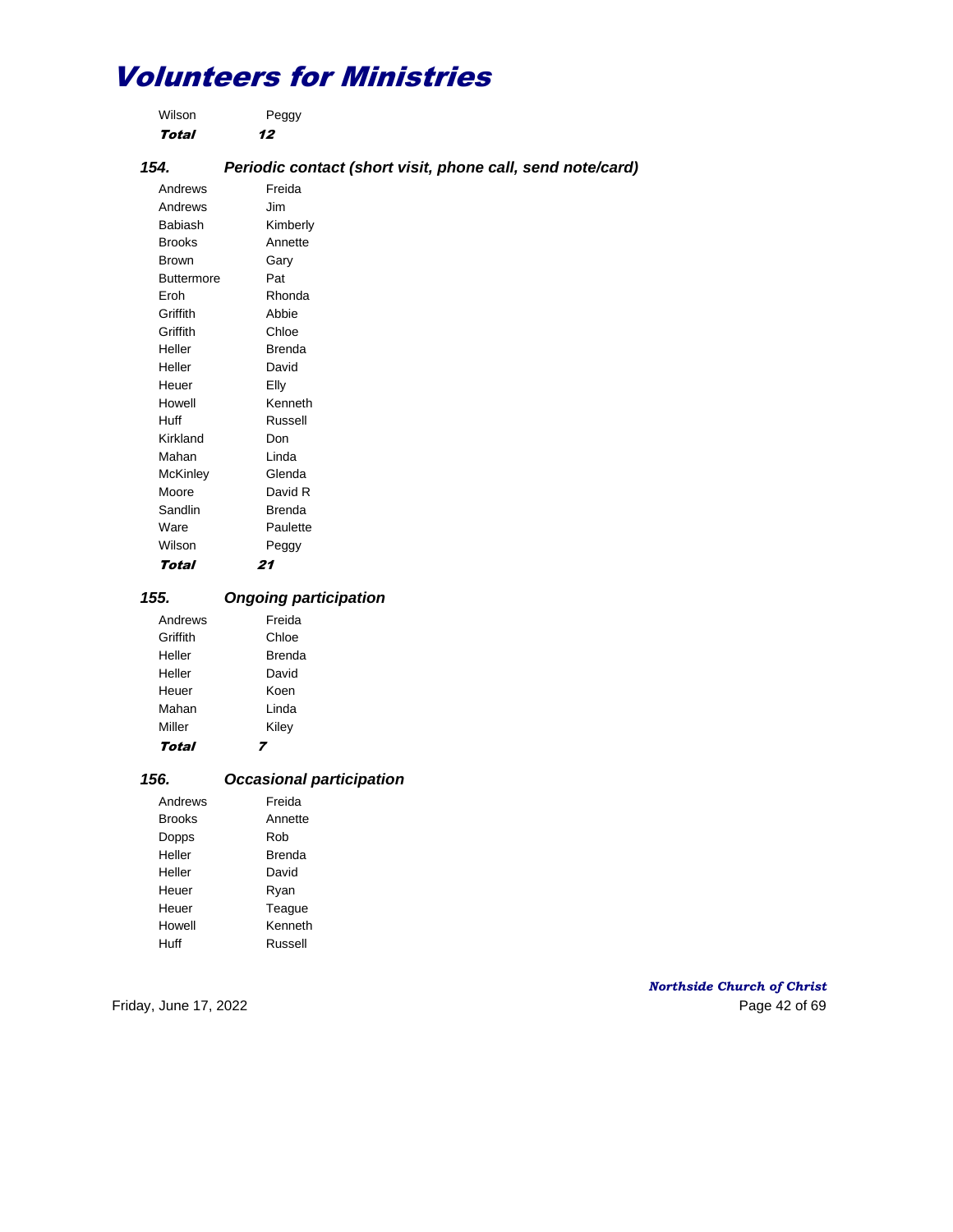| Total    | 14    |
|----------|-------|
| Wilson   | Peggy |
| Weathers | Jim   |
| Sandlin  | Aia   |
| Miller   | Kiley |
| Kirkland | Don   |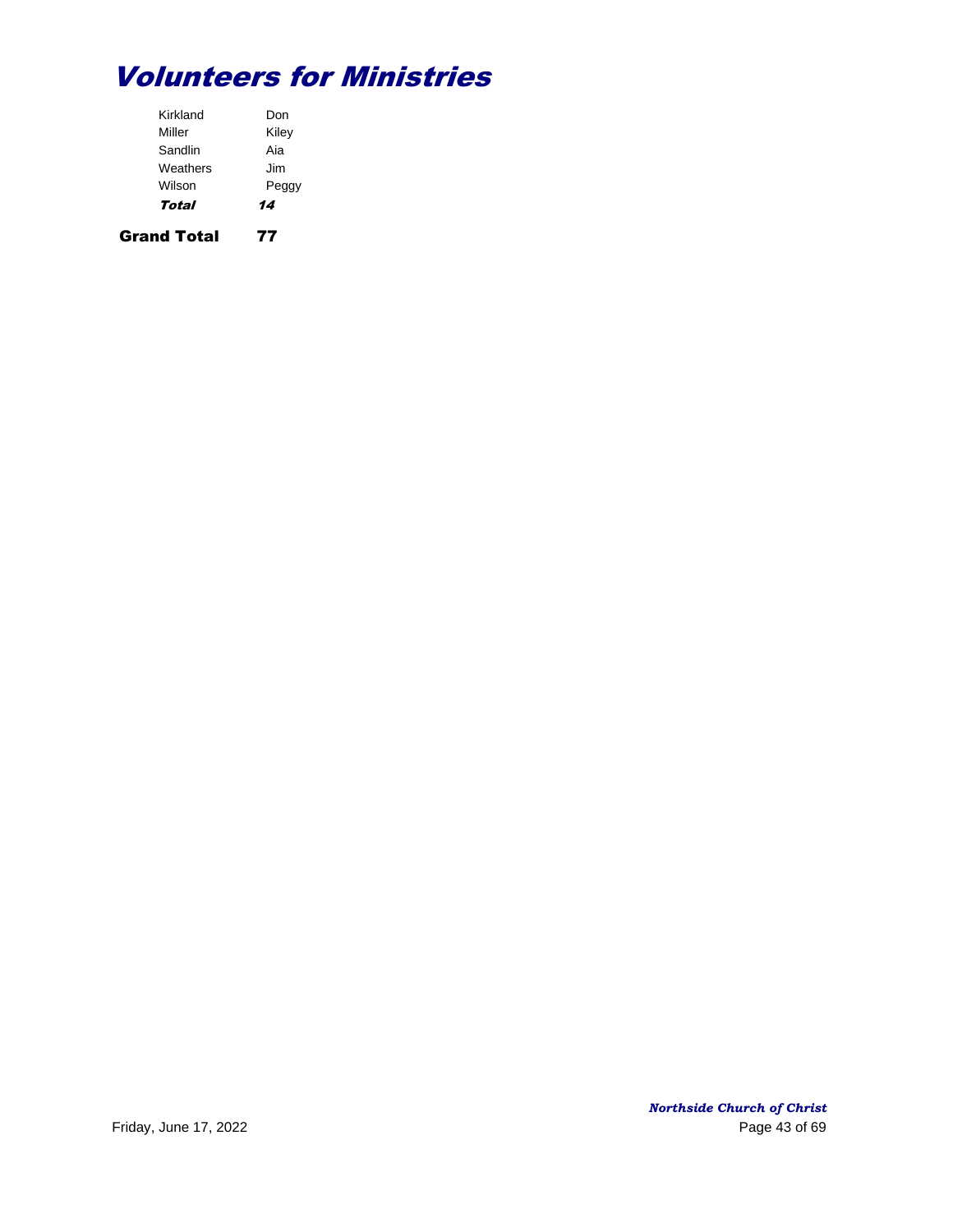#### *59. Participate in a small group Bible study*

Andrews Freida Andrews Jim Banning Norma Banning Sonny Bogart Virginia Brooks Katy Campbell Jennifer Clothier Hazel Clothier Jerry Decker Scott Dopps Linda Dopps Rob Eroh Rhonda Garrison Jeff Garrison Margaret Griffith Abbie Griffith Chloe Groves Debbie Hanshaw Echo Harrold Donna Hastings **Patricia** Heuer Elly Heuer Ryan Heuer Stacey Kingsley Beth Ann Kingsley Ed Kirkland Don Levering Christy Mahan Linda Mauck Ginger Miller Kiley Moore Fern Morris Matt Nickel Becky Sandlin Brenda Waggoner Cindy Weber Britnee Weber Tyler Westwood Mia Wilson **Peggy** Yeakley **Kimberlee** Yeakley **Mark** Total 42

Small Groups *Coordinator: Garrison*

*Northside Church of Christ* Friday, June 17, 2022 **Page 44 of 69**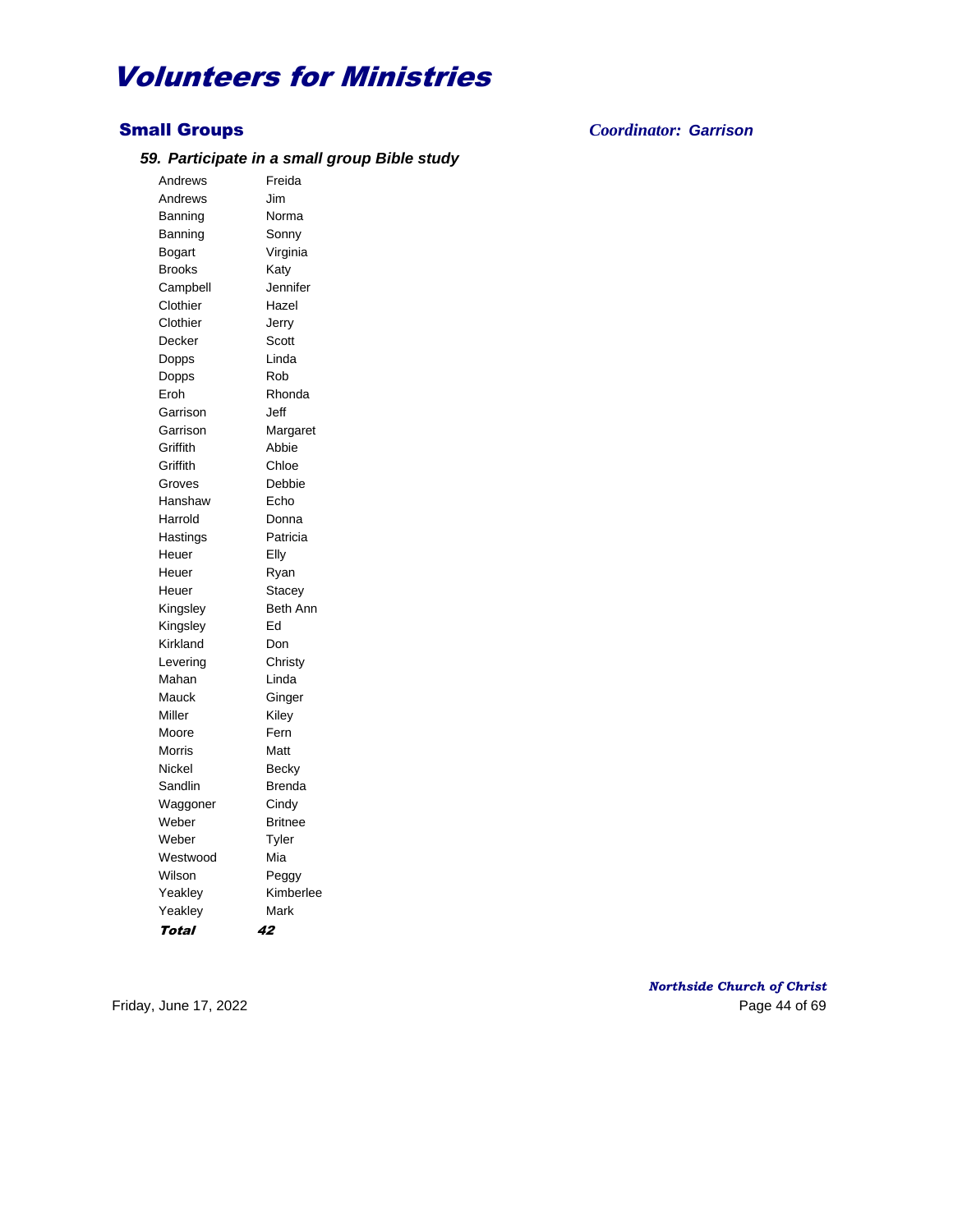## *60. Lead a small group Bible study*

| Campbell | Jennifer.      |
|----------|----------------|
| Dopps    | Rob            |
| Garrison | Jeff           |
| Morris   | Matt           |
| Weber    | <b>Britnee</b> |
| Yeakley  | Mark           |
| Total    | G              |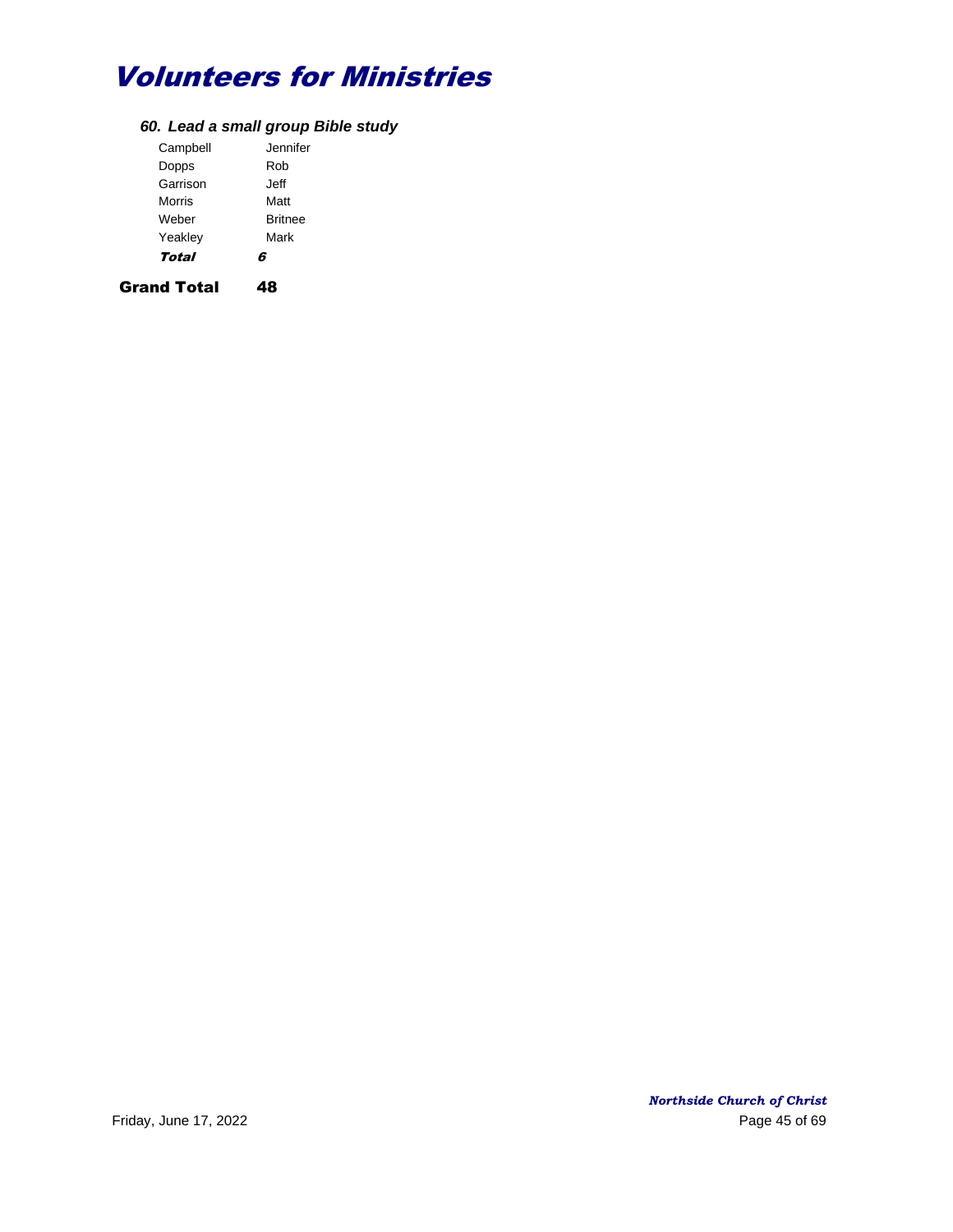## Sunday Morning Handouts *Coordinator: Winegeart*

#### *13. Distribute Sunday morning handouts*

Babiash Kimberly Brooks Annette Douglas **Brennan** Duquette Elsea Edwards Kelly Foster Bill Garrison Jeff Garrison Margaret Griffith Abbie Griffith Chloe Griffith Eli Hanshaw Echo Harrold Donna Herrington Pat Heuer Elly Hudson Adeline Jackson Cheryl Kirkland Don Lewis Carter Lewis Cassidy Moore David R Moore Fern Nickel Becky Pearman Alyssa Pearson Donna Shady Aaron James Triplett Lindsay Triplett Madison Triplett Mark Waggoner Cindy Westwood Mia Winegeart Connie Winegeart Richie Total 33

#### *14. Coordinate Sunday morning handout distributors*

| Winegeart | Richie |
|-----------|--------|
| Total     | 1      |

Grand Total 34

*Northside Church of Christ* Friday, June 17, 2022 **Page 46 of 69**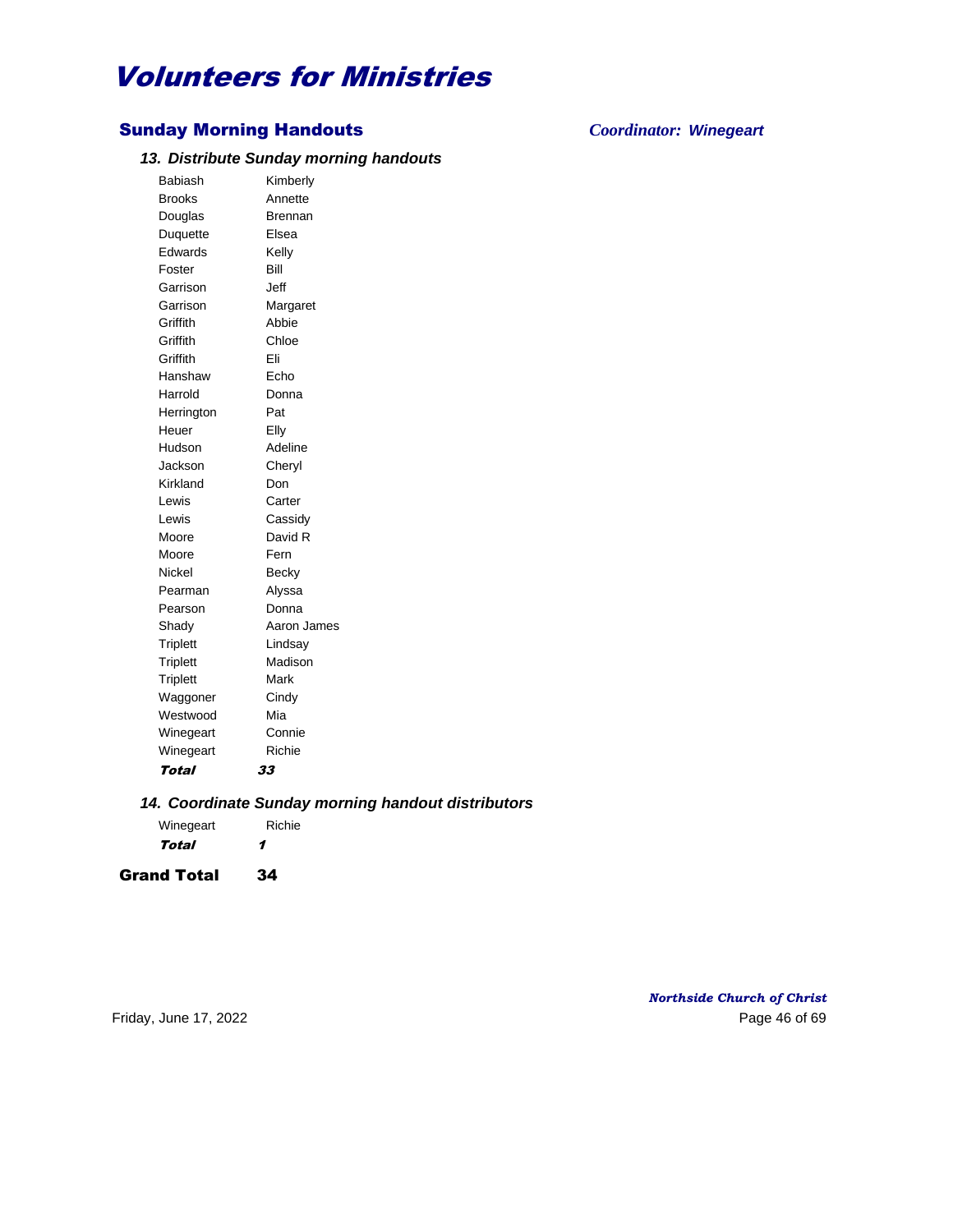## Teen Activities *Coordinator: Martin*

## *187. Teach teen Bible class*

| Garv         |
|--------------|
| Jennifer     |
| Jonah        |
| <b>Brent</b> |
| Rob          |
| Ryan         |
| Kiley        |
| James        |
| Laura        |
|              |
|              |

## *188. Host teen activity at your house*

| Andrews       | Jim            |
|---------------|----------------|
| Banning       | <b>Brianne</b> |
| Bogart        | Virginia       |
| <b>Brooks</b> | Annette        |
| Brown         | Gary           |
| Campbell      | Jennifer       |
| Douglas       | Brennan        |
| Griffith      | Fli            |
| Griffith      | l uke          |
| Groves        | Debbie         |
| Harrold       | Donna          |
| Kirkland      | Don            |
| Levering      | Christy        |
| Miller        | Kiley          |
| Pearman       | James          |
| Pearman       | Julie          |
| Taliaferro    | Darris         |
| Vogel         | Brooke         |
| Waggoner      | Cindy          |
| Ware          | Paulette       |
| Weber         | Kristen        |
| Total         | 21             |

## *189. Facilitate a small group discussion*

| <b>Brooks</b> | Annette      |
|---------------|--------------|
| <b>Brooks</b> | Katy         |
| <b>Brown</b>  | Gary         |
| Campbell      | Jennifer     |
| Davis         | <b>Brent</b> |
| Groves        | Debbie       |
| Harrold       | Donna        |
|               |              |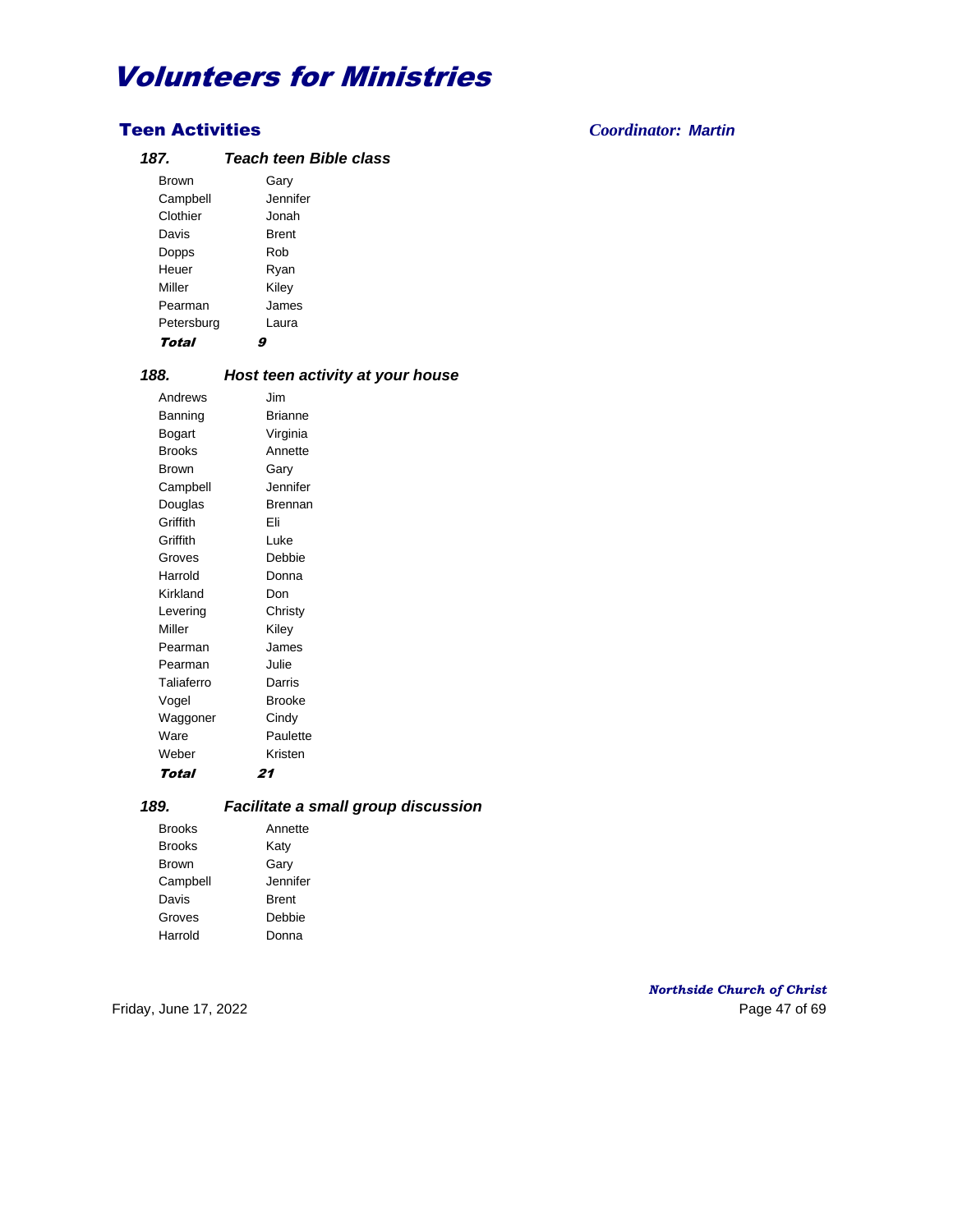| Total      |        |
|------------|--------|
| Petersburg | Laura  |
| Pearman    | Julie  |
| Pearman    | James  |
| Nelson     | Jace   |
| Miller     | Kiley  |
| Heuer      | Teaque |
| Heuer      | Koen   |

## *190. Drive church van or your vehicle to teen activity*

| Bogart     | Virginia |
|------------|----------|
| Brown      | Gary     |
| Campbell   | Jennifer |
| Groves     | Debbie   |
| Harrold    | Donna    |
| Kirkland   | Don      |
| Levering   | Christy  |
| Miller     | Kiley    |
| Pearman    | James    |
| Pearman    | Julie    |
| Shady      | Dan      |
| Taliaferro | Darris   |
| Total      |          |

## *191. Teen event setup/cleanup*

| Banning    | Brianne   |
|------------|-----------|
| Brooks     | Annette   |
| Brown      | Gary      |
| Campbell   | Jennifer. |
| Douglas    | Brennan   |
| Griffith   | Fli       |
| Griffith   | Luke      |
| Harrold    | Donna     |
| Heuer      | Ryan      |
| Levering   | Christy   |
| Miller     | Kiley     |
| Nelson     | Jace      |
| Pearman    | Julie     |
| Taliaferro | Darris    |
| Total      | 14        |

## *192. Anonymous financial assistance for teens*

| Andrews      | Jim      |
|--------------|----------|
| <b>Brown</b> | Gary     |
| Campbell     | Jennifer |
| Groves       | Debbie   |
| Kirkland     | Don      |

### *Northside Church of Christ* Friday, June 17, 2022 Page 48 of 69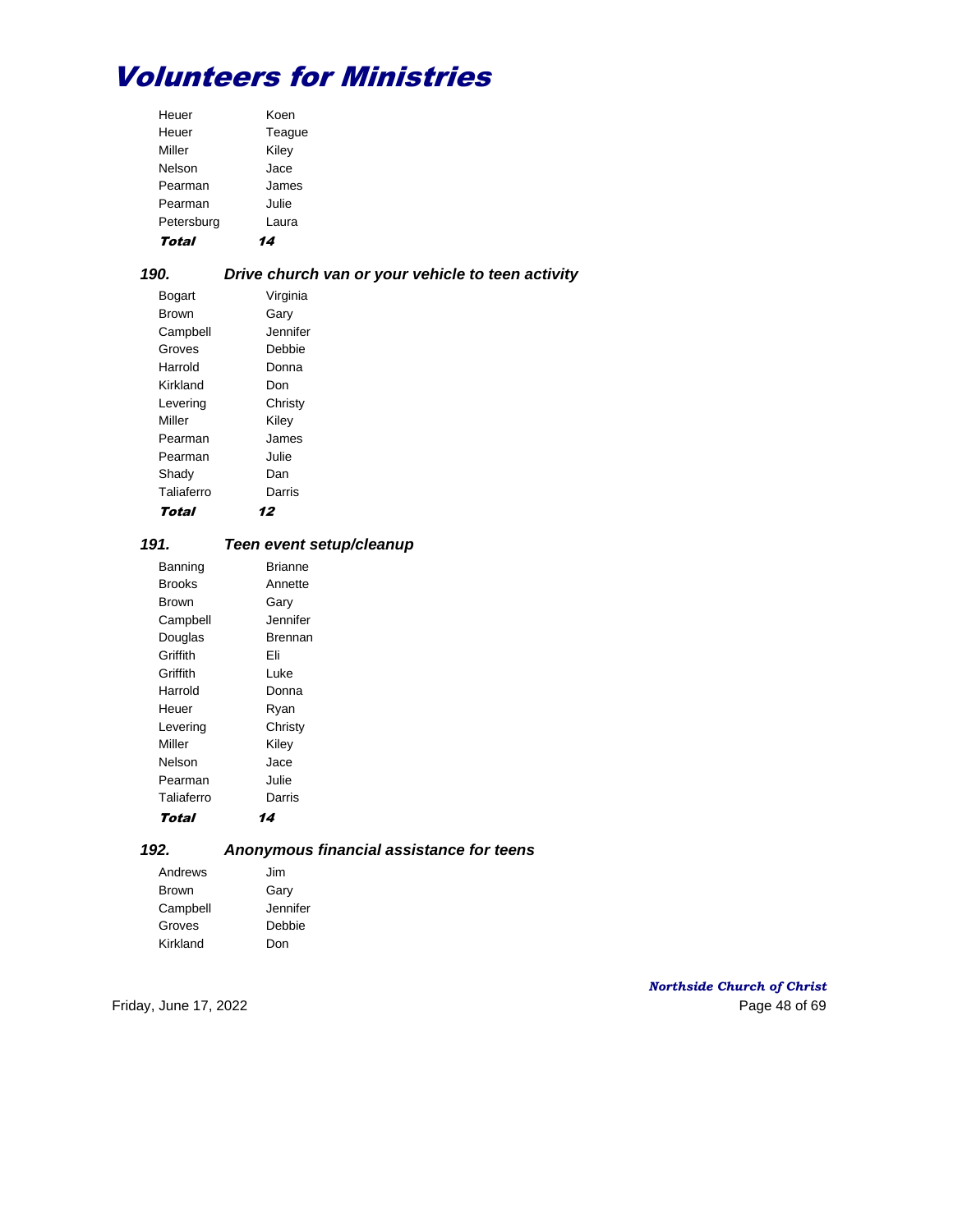| Total    | g             |
|----------|---------------|
| Weathers | Jim           |
| Sandlin  | <b>Brenda</b> |
| Miller   | Kiley         |
| Mahan    | Linda         |

## *193. Serve on a planning or education team*

| Banning       | <b>Brianne</b> |
|---------------|----------------|
| <b>Brooks</b> | Annette        |
| <b>Brown</b>  | Gary           |
| Campbell      | Jennifer.      |
| Dopps         | Rob            |
| Groves        | Debbie         |
| Harrold       | Donna          |
| Miller        | Kiley          |
| Nelson        | Jace           |
| Pearman       | Julie          |
| Total         |                |

## *194. Help prepare meals for youth group events*

| Grand Total |                |
|-------------|----------------|
| Total       | 12             |
| Petersburg  | Laura          |
| Pearman     | James          |
| Nelson      | Jace           |
| Miller      | Kiley          |
| Levering    | Christy        |
| Harrold     | Donna          |
| Clothier    | Hazel          |
| Campbell    | Jennifer       |
| Brown       | Garv           |
| Brooks      | Annette        |
| Bogart      | Virginia       |
| Banning     | <b>Brianne</b> |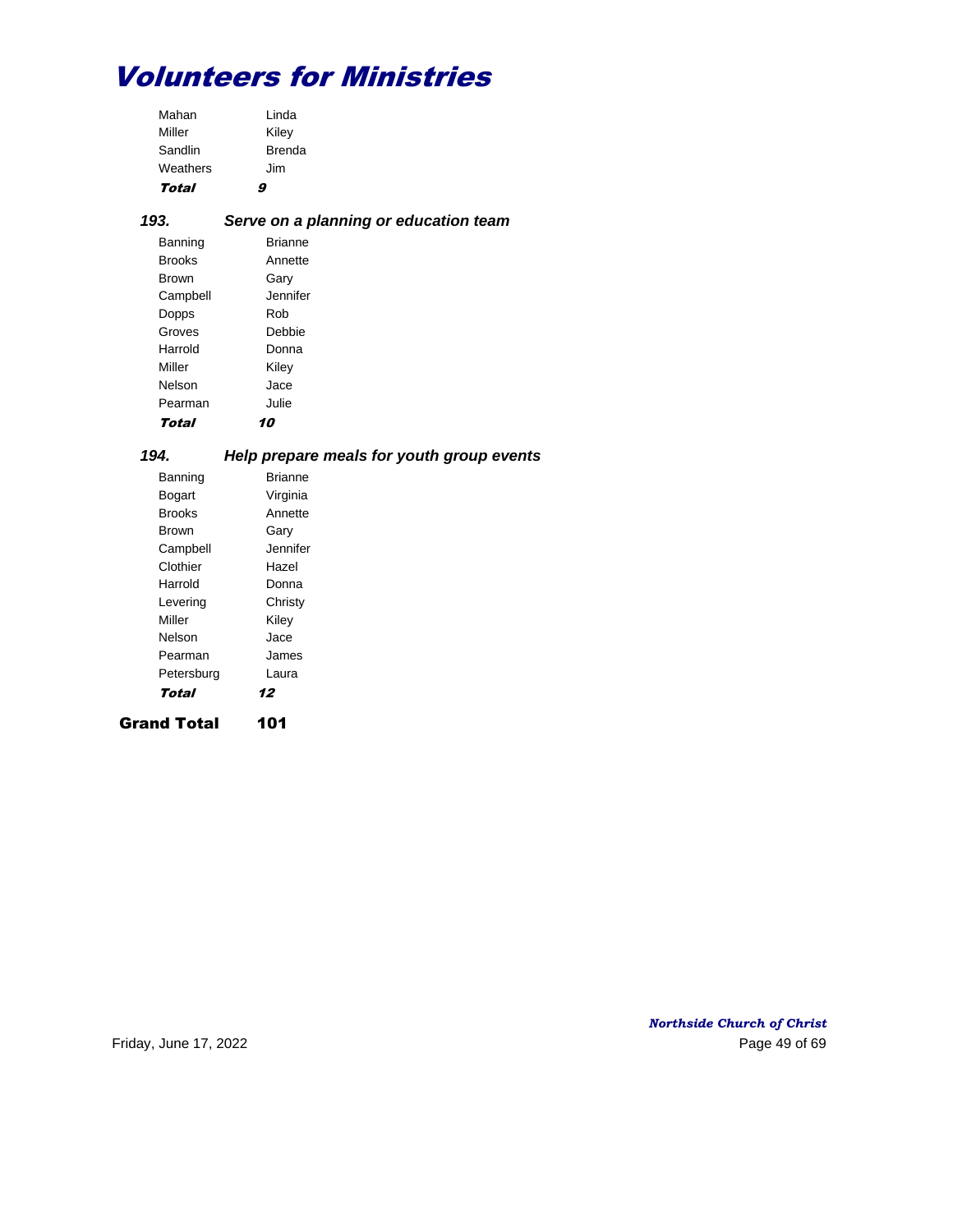*171. Lead worship for The Landing* Davis Brent Total 1

Grand Total 1

The Landing *Coordinator: Williams*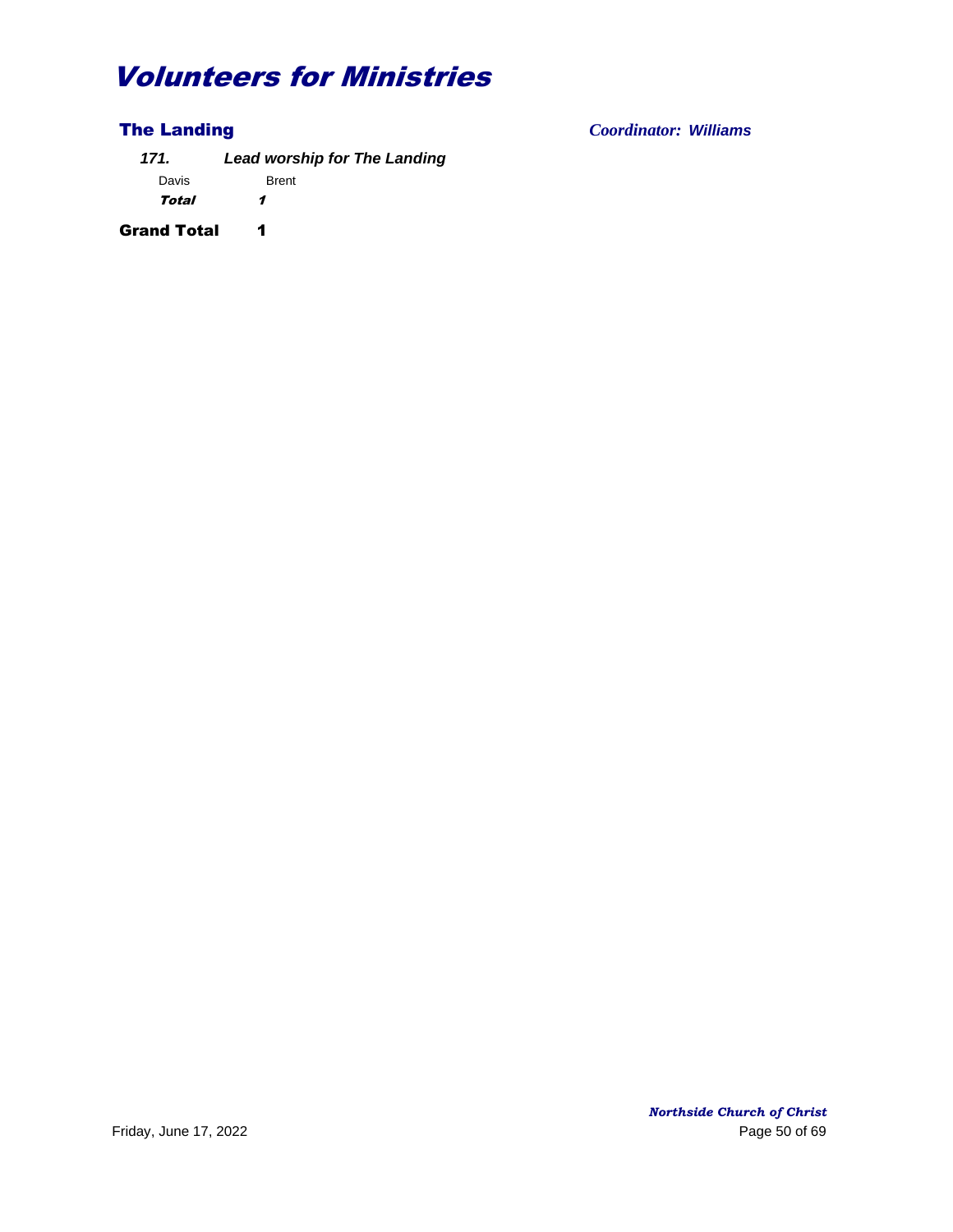## Titus 2 *Coordinator: Andrews*

### *61. Participate in a Titus 2 group*

Andrews Freida Banning Norma Bogart Virginia Brooks Katy Campbell Jennifer Dopps Linda Eroh Rhonda Foster Cindy Griffith Abbie Hall Trudy Harrold Donna Herrington Pat Huff Kerry Levering Christy Mahan Linda Mauck Archie Mauck **Ginger** McKay Andrea McKinley Glenda Miller Kiley Pearson Donna Sandlin Brenda Snodgrass Makenna Waggoner Cindy Ware **Paulette** Weber Britnee Weber Kristen Westwood Mia Womack Kaylee Total 29

Grand Total 29

*Northside Church of Christ* Friday, June 17, 2022 **Page 51 of 69**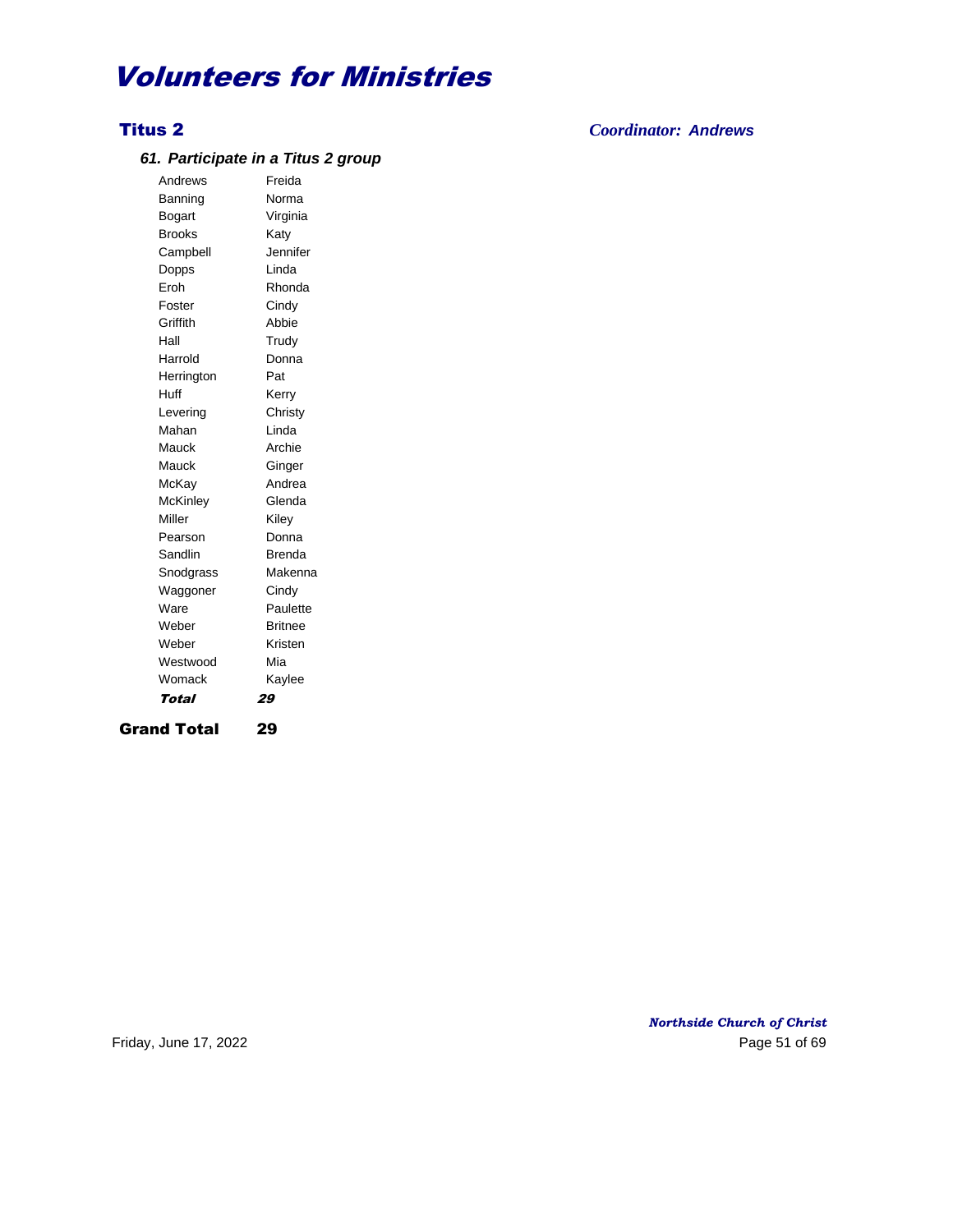#### *92. Serve on a planning and coordination team*

| Total    |          |
|----------|----------|
| Pearman  | Julie    |
| Duncan   | Grace    |
| Campbell | Jennifer |
| Bogart   | Virginia |
| Allen    | Mary     |

#### *93. Decorate your personal vehicle and hand out candy*

Allen Mary Andrews Freida Babiash Kimberly Banning **Brianne** Block Brenda Bogart Virginia Brooks Annette Brooks Katy Campbell Jennifer Clothier Hazel Duncan Grace Griffith Abbie Griffith Chloe Griffith Eli Griffith Luke Hanshaw Echo Harrold Donna Heller **Brenda** Heuer Koen Heuer Teague Kirkland Don Levering Christy Lewis Cassidy Morris **Matt** Nickel Becky Pearman James Pearman Julie Pearson Donna Taliaferro Darris Triplett Lindsay Vogel Brooke Waggoner Cindy Weber Britnee Weber Kristen Weber Tyler

Trunk-or-Treat *Coordinator: Campbell*

*Northside Church of Christ* Friday, June 17, 2022 **Page 52 of 69**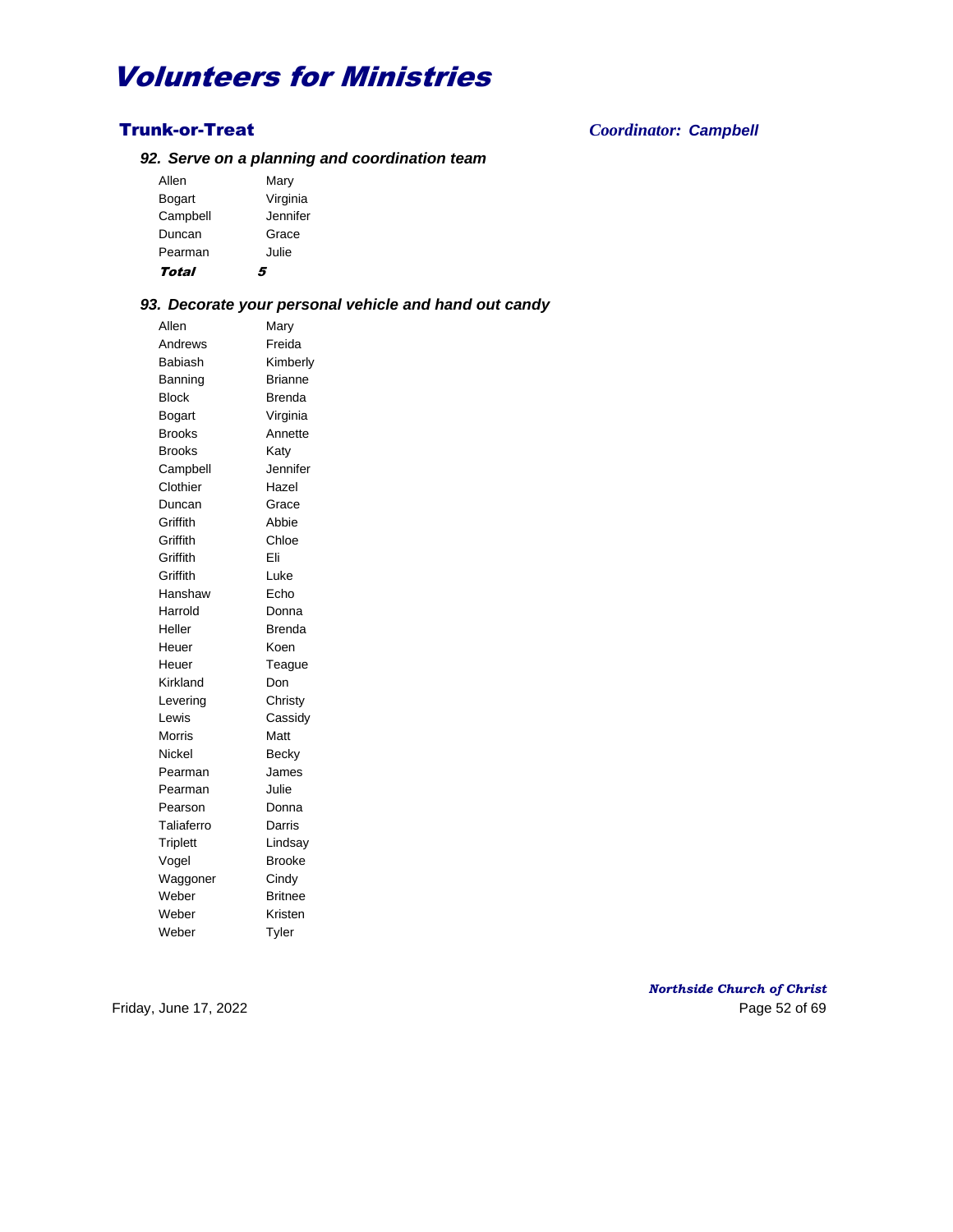| Total  | 37     |
|--------|--------|
| Womack | Kaylee |
| Womack | Clay   |

## *94. Donate candy, prizes, and/or funds*

| Allen            |                  |
|------------------|------------------|
| Alliston         | Mary<br>AI       |
| Andrews          | Freida           |
| Babiash          | Kimberly         |
| Banning          | Brianne          |
| Banning          | Norma            |
| Banning          | Sonny            |
| Block            | <b>Brenda</b>    |
|                  | Virginia         |
| Bogart<br>Brooks | Annette          |
|                  |                  |
| <b>Brown</b>     | Gary<br>Jennifer |
| Campbell         | Linda            |
| Davis            |                  |
| Duncan           | Grace            |
| Duquette         | Elsea            |
| Eroh             | Rhonda           |
| Ford             | Shirley          |
| Foster           | Cindy            |
| Hanshaw          | Echo             |
| Harrold          | Donna            |
| Heuer            | Ryan             |
| Heuer            | Stacey           |
| Jackson          | Cheryl           |
| Levering         | Christy          |
| Lewis            | Cassidy          |
| Mahan            | Linda            |
| Mauck            | Archie           |
| Morris           | Matt             |
| Nelson           | Jace             |
| Nickel           | Becky            |
| Pearman          | James            |
| Pearson          | Donna            |
| Sandlin          | <b>Brenda</b>    |
| Taliaferro       | Darris           |
| <b>Triplett</b>  | Lindsay          |
| Vogel            | <b>Brooke</b>    |
| Waggoner         | Cindy            |
| Weber            | <b>Britnee</b>   |
| Weber            | Kristen          |
| Weber            | Tyler            |
| Westwood         | Mia              |
| Total            | 41               |

*Northside Church of Christ* Friday, June 17, 2022 2008 and the extent of the extent of the Page 53 of 69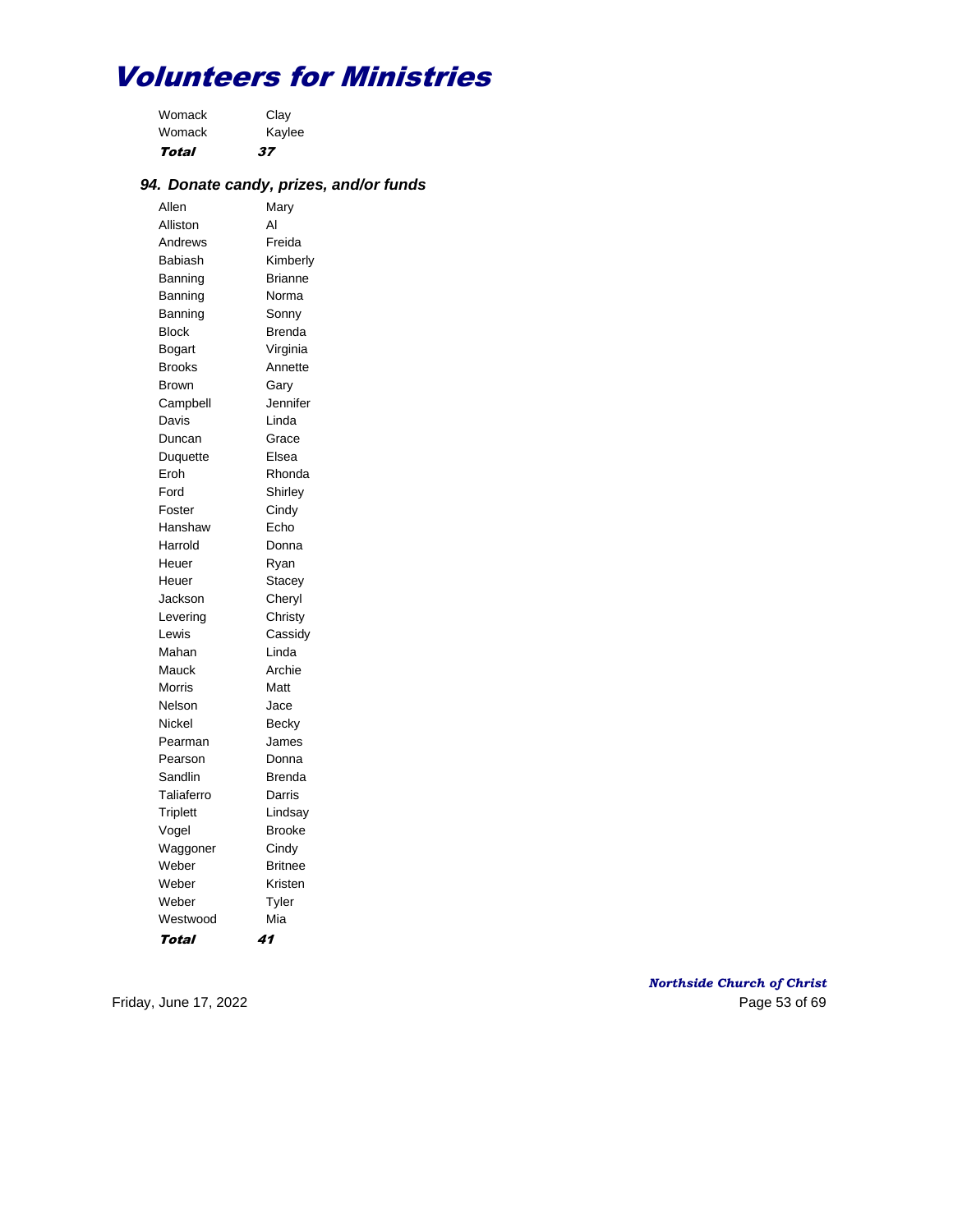### *95. Help with crowd control and traffic flow*

| Andrews    | Freida   |
|------------|----------|
| Brown      | Garv     |
| Campbell   | Jennifer |
| Duncan     | Grace    |
| Hudson     | Cooper   |
| Morris     | Matt     |
| Nelson     | Jace     |
| Taliaferro | Darris   |
| .          |          |

Total 8

## *96. Serve at food table, bounce house or face painting*

| Andrews  | Freida        |
|----------|---------------|
| Brown    | Garv          |
| Campbell | Jennifer      |
| Duncan   | Grace         |
| Froh     | Rhonda        |
| Hudson   | Cooper        |
| Jackson  | Cheryl        |
| Kennedy  | Jason         |
| Lowrey   | Drew          |
| Pearson  | Donna         |
| Sandlin  | Brenda        |
| Vogel    | <b>Brooke</b> |
| Total    | 12            |

### *97. Serve as a greeter*

| Alliston     | ΑI       |
|--------------|----------|
| Andrews      | Freida   |
| <b>Brown</b> | Garv     |
| Campbell     | Jennifer |
| Duncan       | Grace    |
| Hudson       | Cooper   |
| Kirkland     | Don      |
| Lewis        | Cassidy  |
| Morris       | Matt     |
| Total        |          |

## *98. Serve as a candy runner*

| Andrews  | Freida   |
|----------|----------|
| Campbell | Jennifer |
| Douglas  | Brennan  |
| Duncan   | Grace    |
| Griffith | Luke     |
| Hanshaw  | Echo     |
| Hudson   | Cooper   |

## *Northside Church of Christ* Friday, June 17, 2022 Page 54 of 69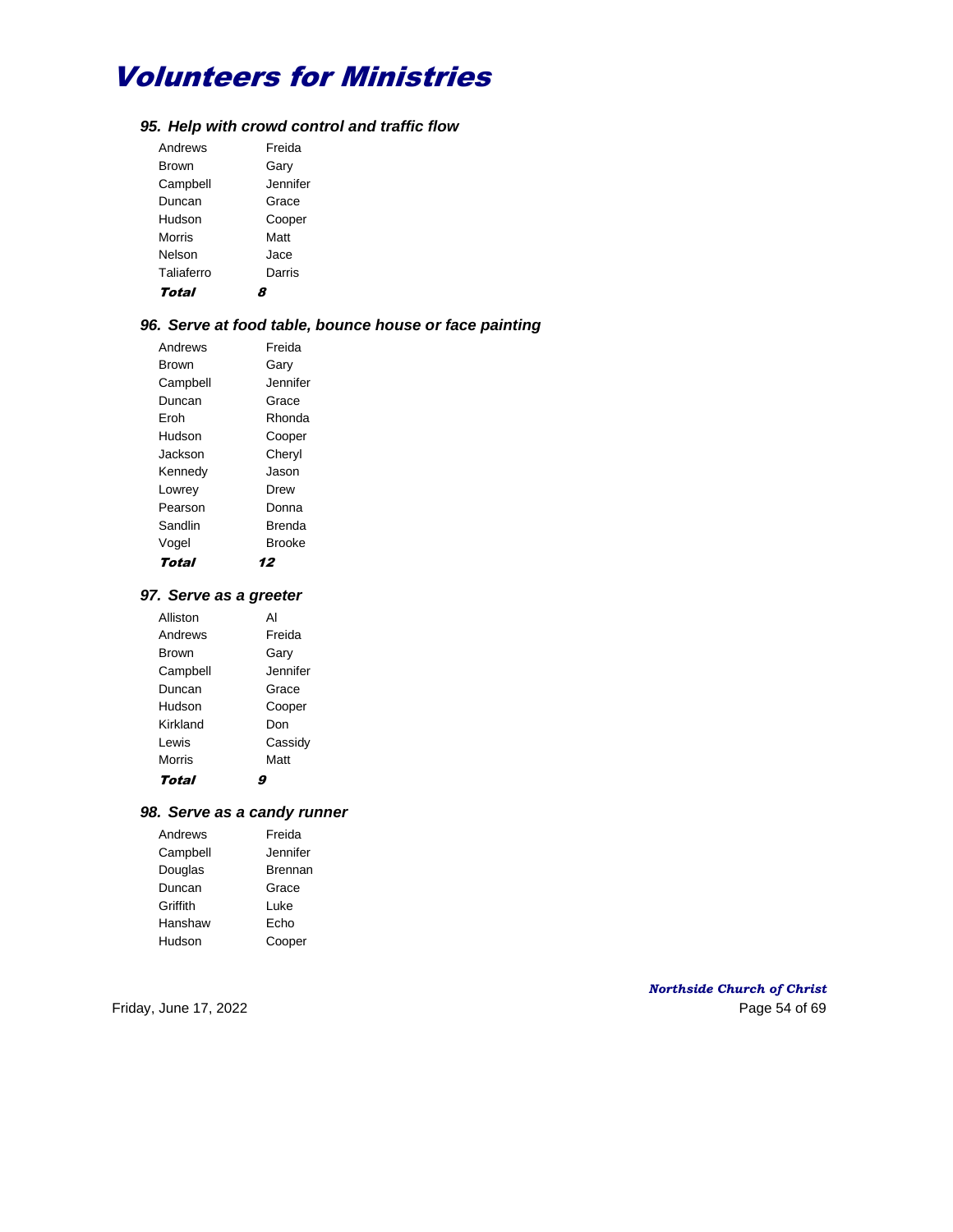| I ewis   | Carter      |
|----------|-------------|
| Lewis    | Cassidy     |
| Nelson   | Jace        |
| Pearman  | Alyssa      |
| Shady    | Aaron James |
| Westwood | Mia         |
| Woodard  | Sydney      |
| Total    |             |

## *99. Set up and/or clean up*

| Grand Total | 136       |
|-------------|-----------|
| Total       | 10        |
| Womack      | Clay      |
| Pearman     | Alyssa    |
| Nelson      | Jace      |
| Morris      | Matt      |
| I ewis      | Cassidy   |
| Griffith    | l uke     |
| Duncan      | Grace     |
| Campbell    | Jennifer. |
| Babiash     | Kimberly  |
| Andrews     | Freida    |

*Northside Church of Christ* Friday, June 17, 2022 2008 and the state of the Page 55 of 69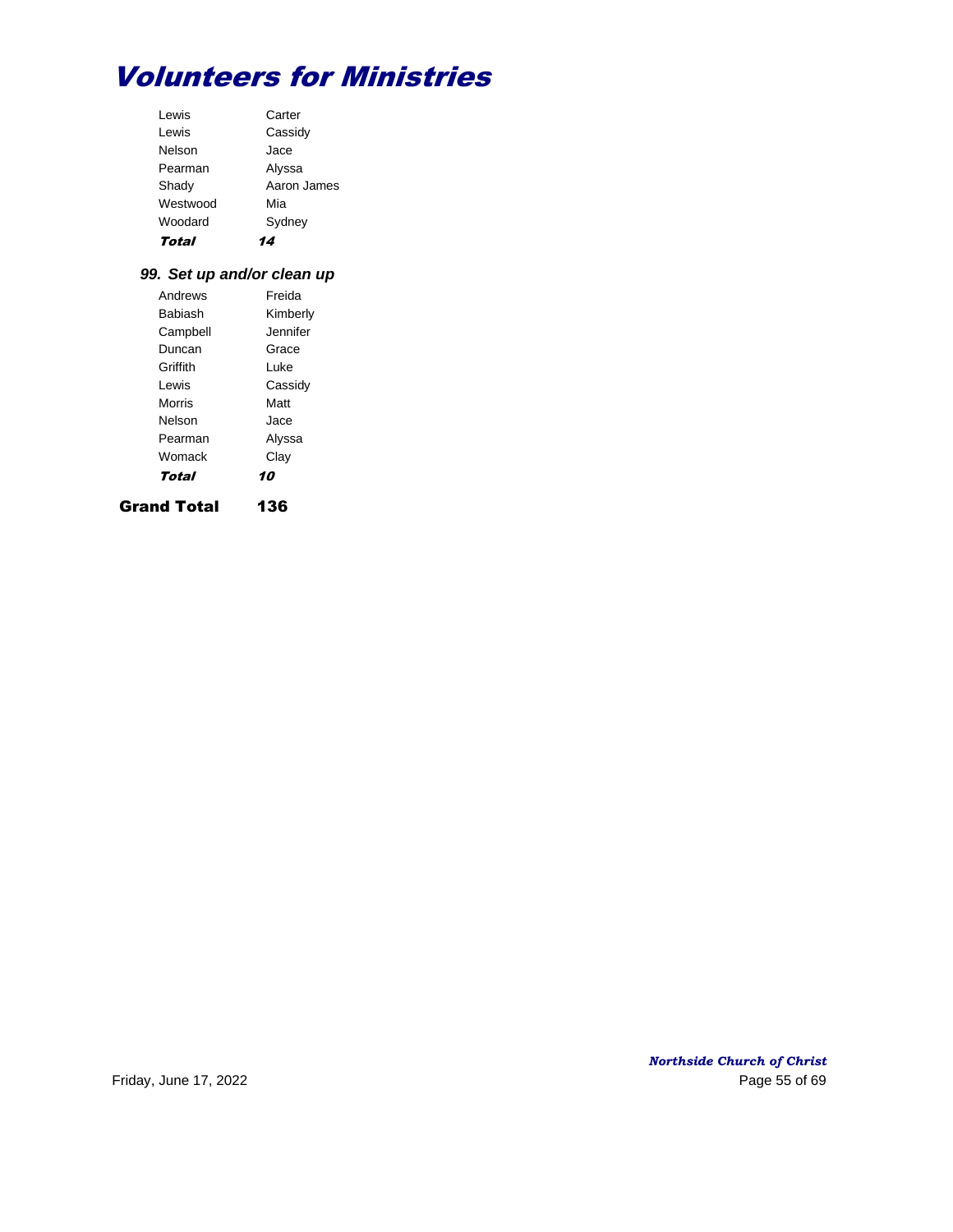## Ushers *Coordinator: Kucharo*

### *15. Serve as an usher*

| Cothran   | <b>Brent</b> |
|-----------|--------------|
| Dopps     | Rob          |
| Morris    | Matt         |
| Pearman   | James        |
| Winegeart | Richie       |
| Total     | 5            |

Grand Total 5

*Northside Church of Christ* Friday, June 17, 2022 2008 and the extent of the extent of the Page 56 of 69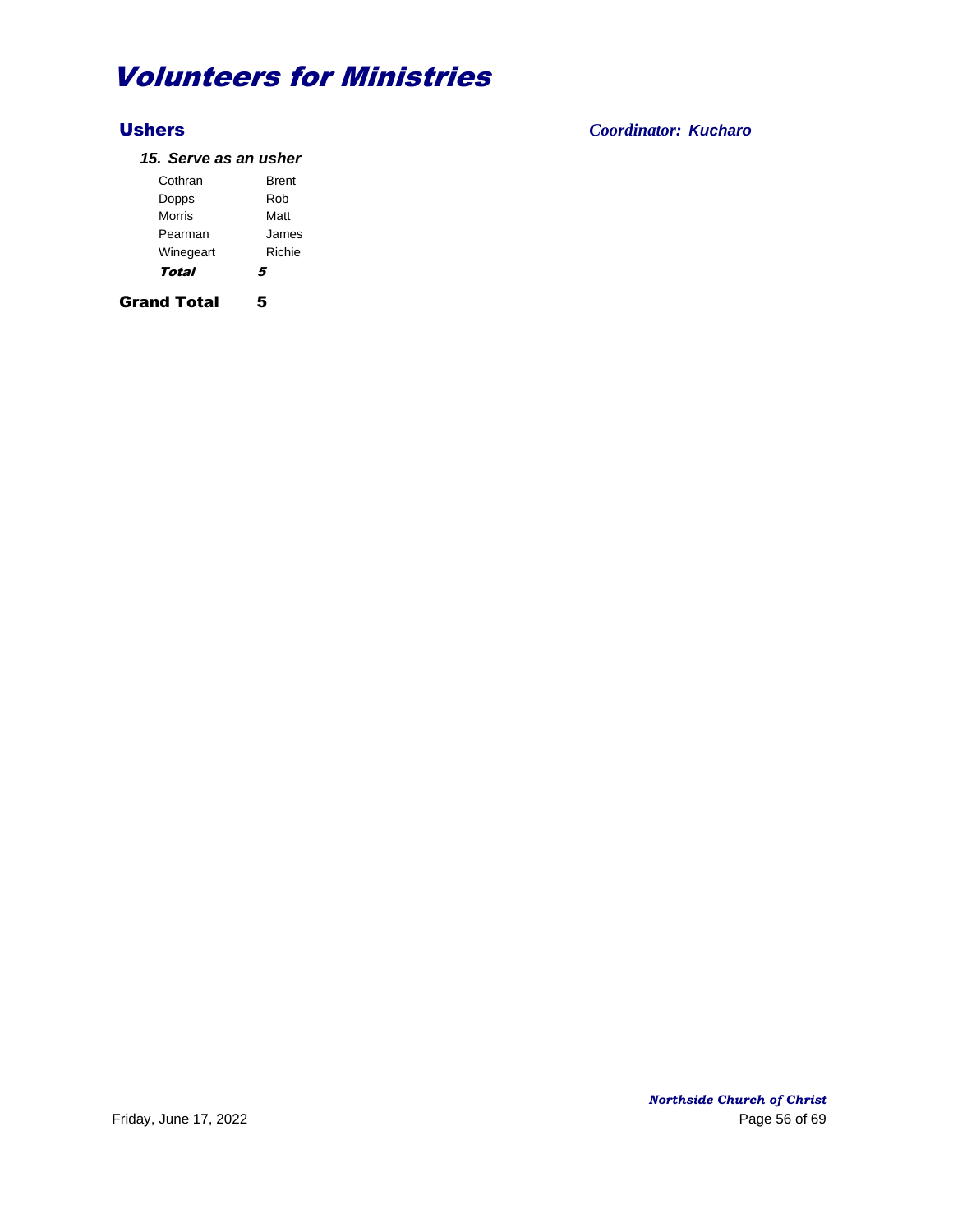## Valet Parking *Coordinator: Holt*

## *16. Serve as a valet parking host*

| Campbell | Austin |
|----------|--------|
| Pearman  | James  |
| Weathers | Brady  |
| Total    | 3      |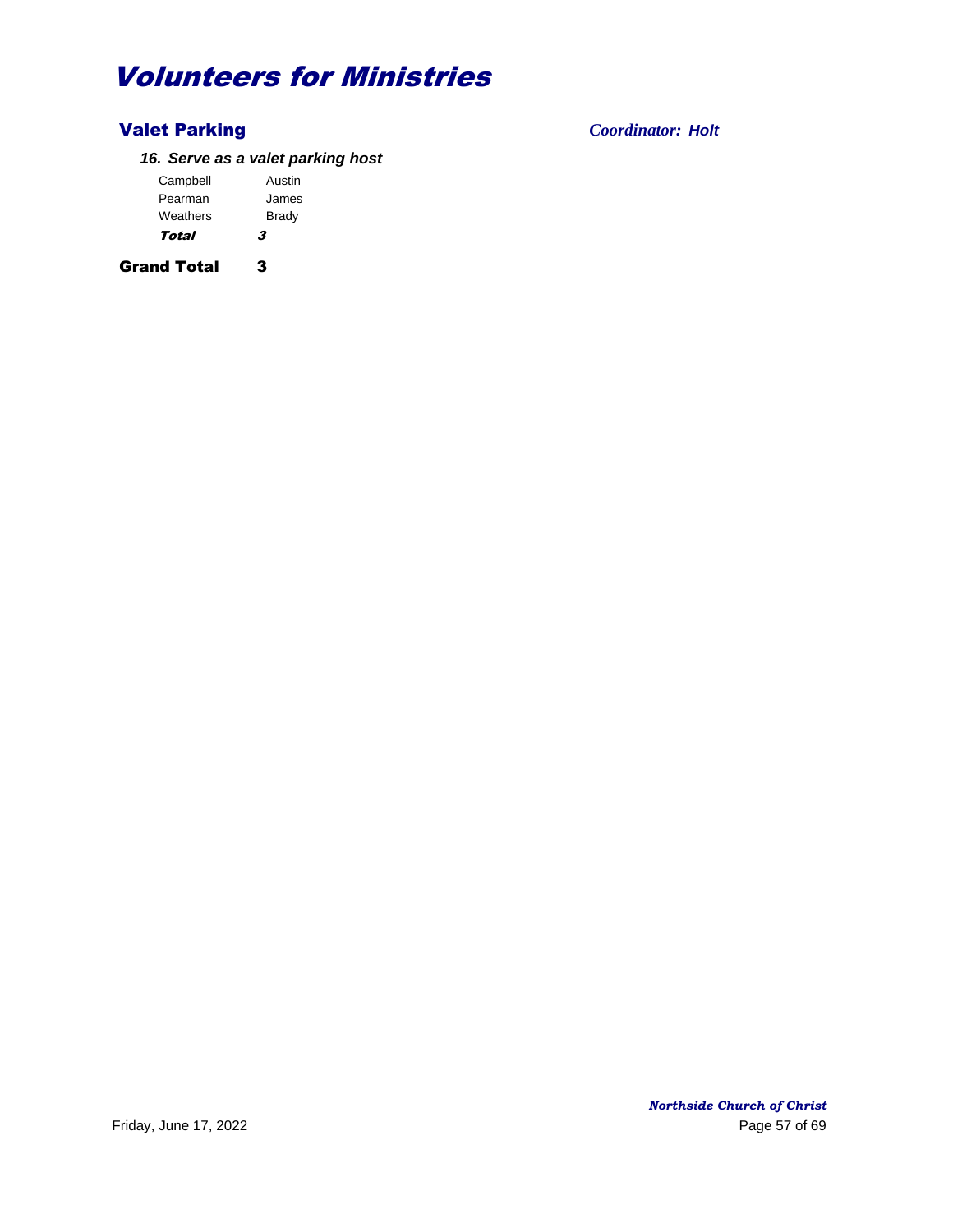## Video Ministry *Coordinator: Lowrey*

*10. Video events, projects or segments for Toby's use in sermons or announcements* Lowrey Drew

Total 1

*11. Edit sermons or other projects (Must have video editing program; training available)*

| Total      | 3      |
|------------|--------|
| Taliaferro | Darris |
| Lowrey     | Drew   |
| Kennedy    | Jason  |

*9. Operate balcony video cameras for AM sermons (18 yrs and up; training available)*

| Total    | 4            |
|----------|--------------|
| Lowrey   | Drew         |
| Dopps    | Rob          |
| Cothran  | <b>Brent</b> |
| Clothier | Noah         |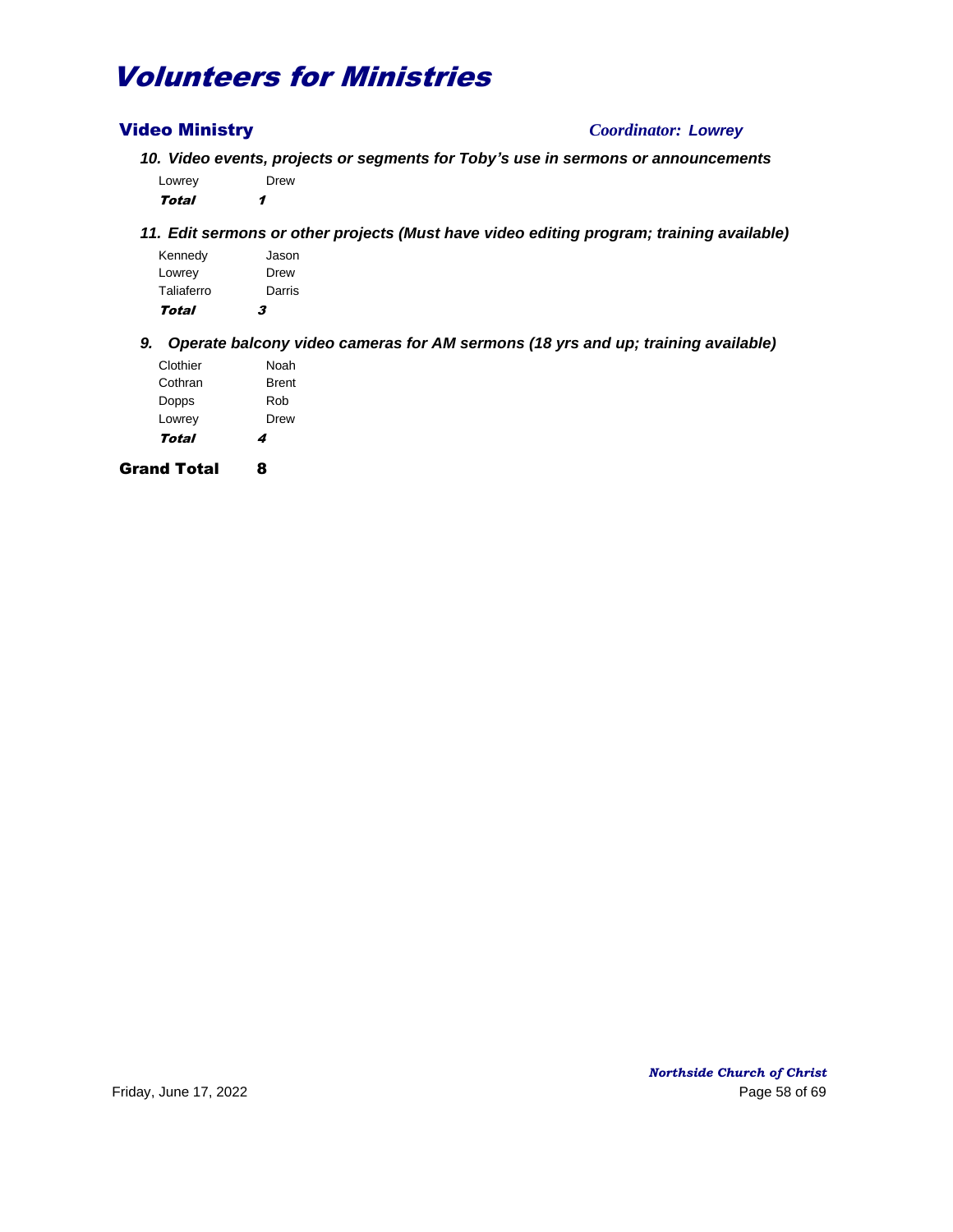## Wichita Work Camp *Coordinator: Lowrey*

| 100.       | Lead a work crew (adult) |
|------------|--------------------------|
| Heller     | <b>Brenda</b>            |
| Heller     | David                    |
| Heuer      | Ryan                     |
| Lowrey     | Drew                     |
| Miller     | Kiley                    |
| Petersburg | Laura                    |
| Pettegrew  | Richard                  |
| Total      |                          |

## *101. Help on a work crew (adult)*

| Heller     | <b>Brenda</b> |
|------------|---------------|
| Heller     | David         |
| Heuer      | Ryan          |
| McKay      | Andrea        |
| Miller     | Kiley         |
| Pettegrew  | Richard       |
| Taliaferro | Darris        |
| Triplett   | Mark          |
| Womack     | Clay          |
| Womack     | Kaylee        |
| Total      |               |

## *102. Adult crew supporter (Encourage teens and support all crew members)*

| Banning         | <b>Brianne</b> |
|-----------------|----------------|
| Clothier        | Jonah          |
| Foster          | Cindy          |
| Heller          | Brenda         |
| Miller          | Kiley          |
| Pearson         | Donna          |
| Pettegrew       | Richard        |
| <b>Triplett</b> | Mark           |
| . .             |                |

Total 8

## *103. Host out-of-town teen and adult workers at your house overnight*

| Banning       | <b>Brianne</b> |
|---------------|----------------|
| <b>Brooks</b> | Annette        |
| Groves        | Debbie         |
| Heller        | <b>Brenda</b>  |
| McKay         | Andrea         |
| Miller        | Kiley          |
| Total         |                |

## *104. Help in kitchen (adult)*

*Northside Church of Christ* Friday, June 17, 2022 **Page 59 of 69**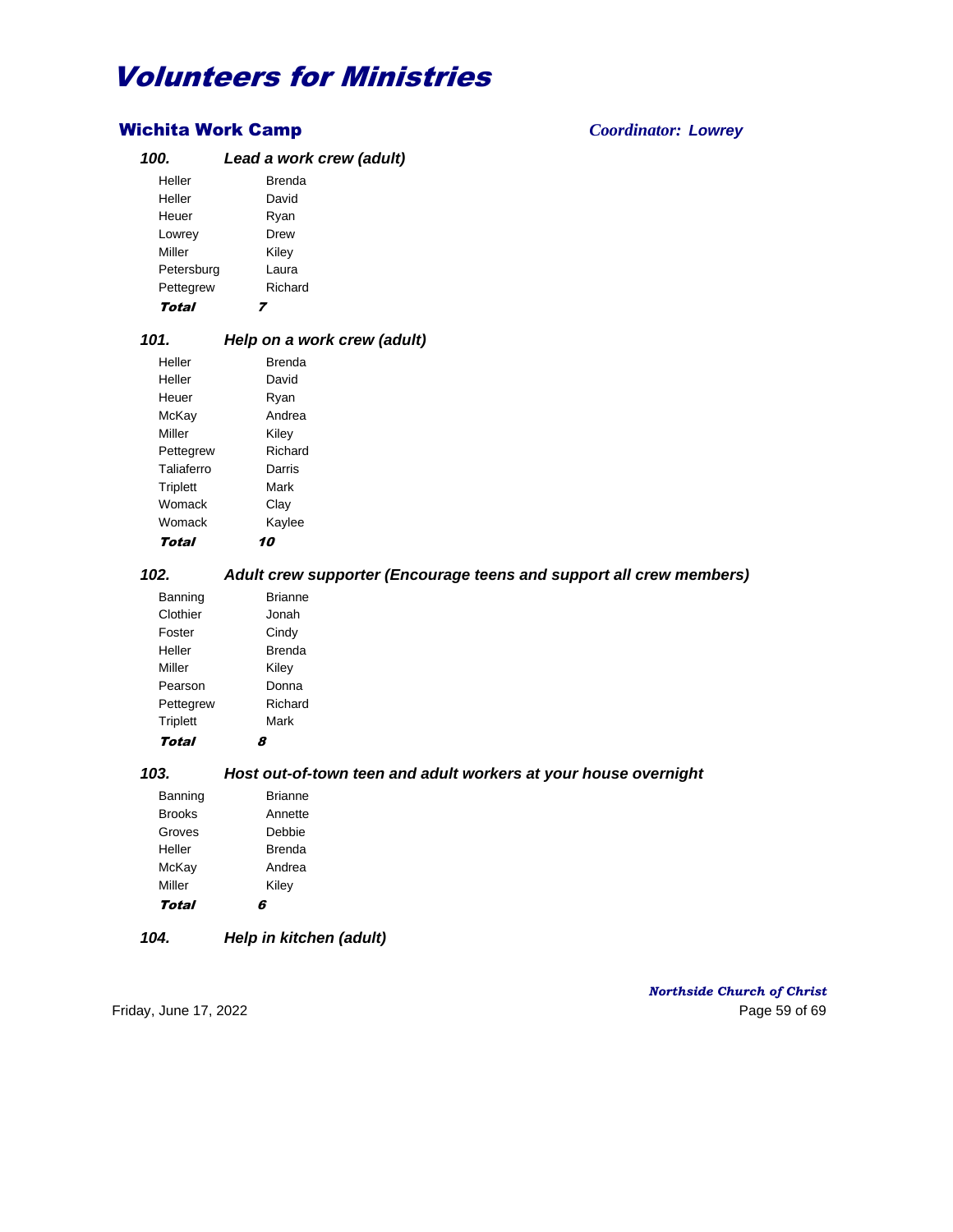| Andrews    | Freida  |
|------------|---------|
| Bellew     | Ramona  |
| Brooks     | Annette |
| Buttermore | Pat     |
| Clothier   | Hazel   |
| Froh       | Rhonda  |
| Harrold    | Donna   |
| Kirkland   | Don     |
| Levering   | Christy |
| Mauck      | Archie  |
| McKay      | Andrea  |
| McKinley   | Glenda  |
| Miller     | Kilev   |
| Westwood   | Mia     |
| Wilson     | Peggy   |
| Winegeart  | Connie  |
| Total      | 16      |

| 105.    | Serve evening meals (adult) |
|---------|-----------------------------|
| Allen   | Mary                        |
| Andrews | Freida                      |

| AINEWS            | -ieiud  |
|-------------------|---------|
| <b>Bellew</b>     | Ramona  |
| <b>Brooks</b>     | Annette |
| <b>Buttermore</b> | Pat     |
| Duquette          | Elsea   |
| Eroh              | Rhonda  |
| Ford              | Shirley |
| Groves            | Debbie  |
| Harrold           | Donna   |
| Kirkland          | Don     |
| Koehn             | Arden   |
| Levering          | Christy |
| McKay             | Andrea  |
| McKinley          | Glenda  |
| Miller            | Kiley   |
| Sandlin           | Brenda  |
| <b>Triplett</b>   | Lindsay |
| Westwood          | Mia     |
| Wilson            | Peggy   |
| Winegeart         | Connie  |
| Total             | 21      |

*building*

## *106. Babysit children of Northside members serving meals in the evenings at the*

| rumy     |        |
|----------|--------|
| McKinley | Glenda |
| Miller   | Kiley  |

Total 2

*Northside Church of Christ* Friday, June 17, 2022 Page 60 of 69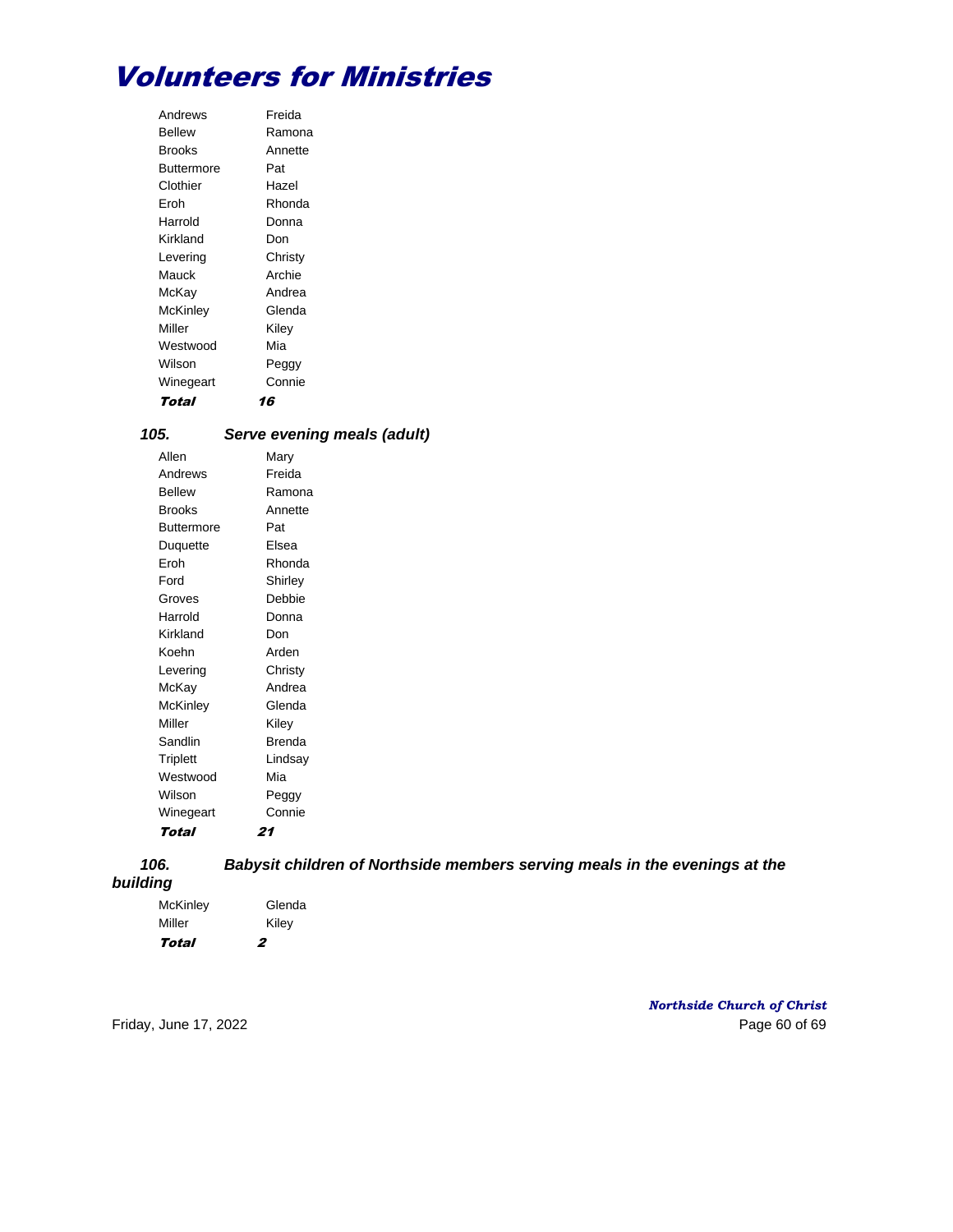| 107.          | Donate money or painting supplies                                                 |
|---------------|-----------------------------------------------------------------------------------|
| Andrews       | Jim                                                                               |
| Kirkland      | Don                                                                               |
| Koehn         | Arden                                                                             |
| Mauck         | Archie                                                                            |
| Miller        | Kiley                                                                             |
| Total         | 5                                                                                 |
| 108.          |                                                                                   |
|               | Help manage and deliver supplies                                                  |
| Heller        | <b>Brenda</b>                                                                     |
| Kirkland      | Don                                                                               |
| Miller        | Kiley                                                                             |
| Total         | 3                                                                                 |
| 109.          | Provide contact information about houses to be considered for the service project |
| Griffith      | Abbie                                                                             |
| Miller        | Kiley                                                                             |
| Total         | $\boldsymbol{z}$                                                                  |
| 110.          | Deliver refreshments to work crews                                                |
| Decker        | Scott                                                                             |
| Griffith      | Abbie                                                                             |
| Griffith      | Chloe                                                                             |
| Herrington    | Pat                                                                               |
| Kirkland      | Don                                                                               |
| McKay         | Andrea                                                                            |
| Miller        | Kiley                                                                             |
| Pearman       | Julie                                                                             |
| <b>Total</b>  | 8                                                                                 |
| 111.          | Loan a trailer (Drop off June 5. Pick up June 12.)                                |
|               |                                                                                   |
| Miller        | Kiley                                                                             |
| Pettegrew     | Richard                                                                           |
| <b>Total</b>  | $\boldsymbol{z}$                                                                  |
| 112.          | Loan a step ladder or extension ladder (Drop off June 5. Pick up June 12.)        |
| Alliston      | Al                                                                                |
| <b>Bogart</b> | Virginia                                                                          |
| Cothran       | <b>Brent</b>                                                                      |
| Crook         | Shannon                                                                           |
| Dopps         | Rob                                                                               |
| Foster        | Cindy                                                                             |
| Groves        | Debbie                                                                            |
| Harrold       | Donna                                                                             |
| Heller        | <b>Brenda</b>                                                                     |
| Heller        | David                                                                             |
|               |                                                                                   |

*Northside Church of Christ* Friday, June 17, 2022 Page 61 of 69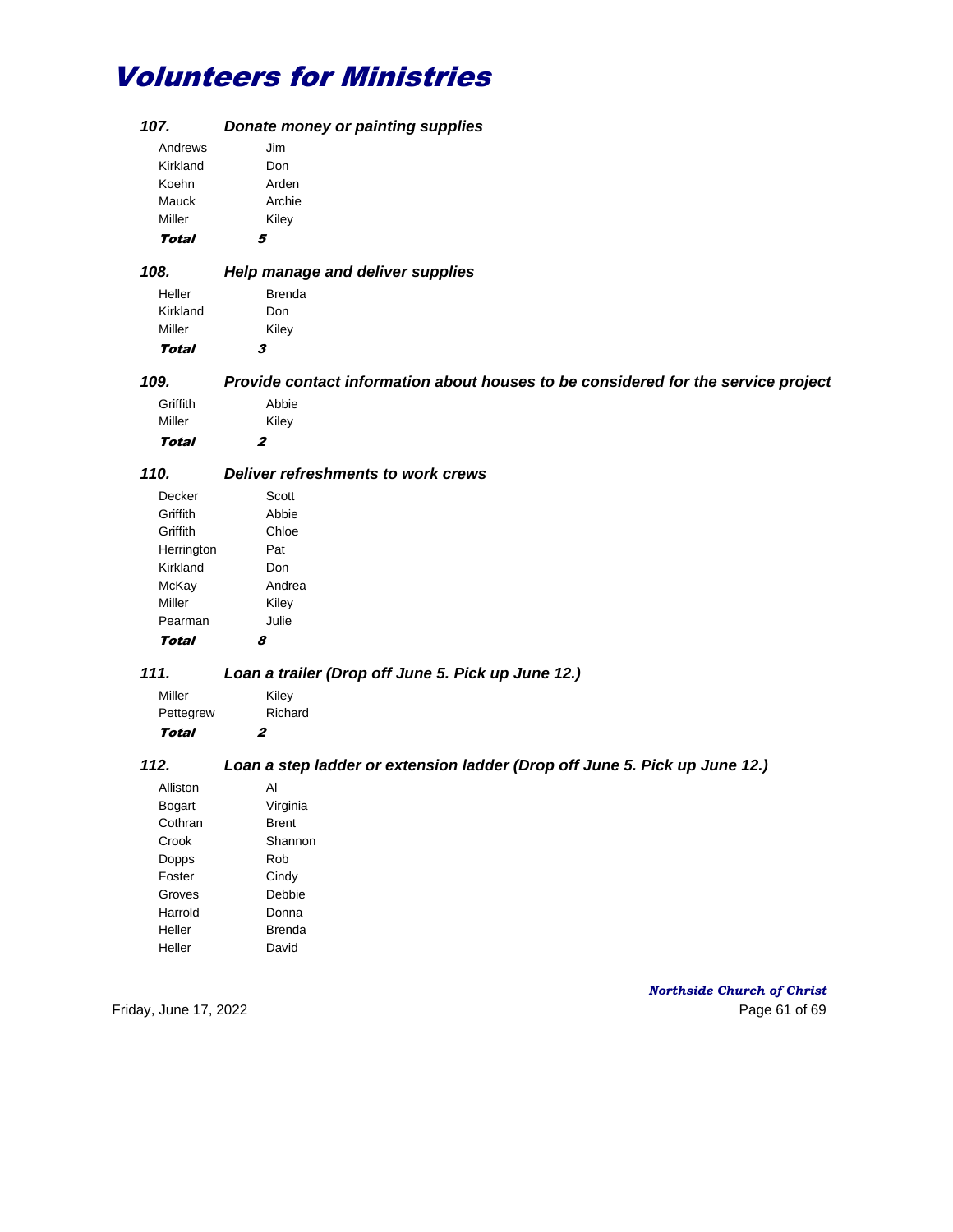| Heuer              | Ryan                                                                  |
|--------------------|-----------------------------------------------------------------------|
| Kirkland           | Don                                                                   |
| Koehn              | Arden                                                                 |
| Levering           | Christy                                                               |
| Lewis              | Cassidy                                                               |
| Miller             | Kiley                                                                 |
| Moore              | David R                                                               |
| Pearman            | James                                                                 |
| Pearson            | Donna                                                                 |
| Pettegrew          | Richard                                                               |
| Winegeart          | Connie                                                                |
| <b>Total</b>       | 21                                                                    |
| 113.               | Loan a water jug and/or ice chest (Drop off June 5. Pick up June 12.) |
| <b>Bogart</b>      | Virginia                                                              |
| <b>Brooks</b>      | Annette                                                               |
| <b>Brown</b>       | Gary                                                                  |
| Cothran            | <b>Brent</b>                                                          |
| Crook              | Shannon                                                               |
| Dopps              | Rob                                                                   |
| Groves             | Debbie                                                                |
| Harrold            | Donna                                                                 |
| Koehn              | Arden                                                                 |
| Levering           | Christy                                                               |
| Lewis              | Cassidy                                                               |
| Miller             | Kiley                                                                 |
| Pearman            | James                                                                 |
| Winegeart          | Connie                                                                |
| <b>Total</b>       | 14                                                                    |
| <b>Grand Total</b> | 125                                                                   |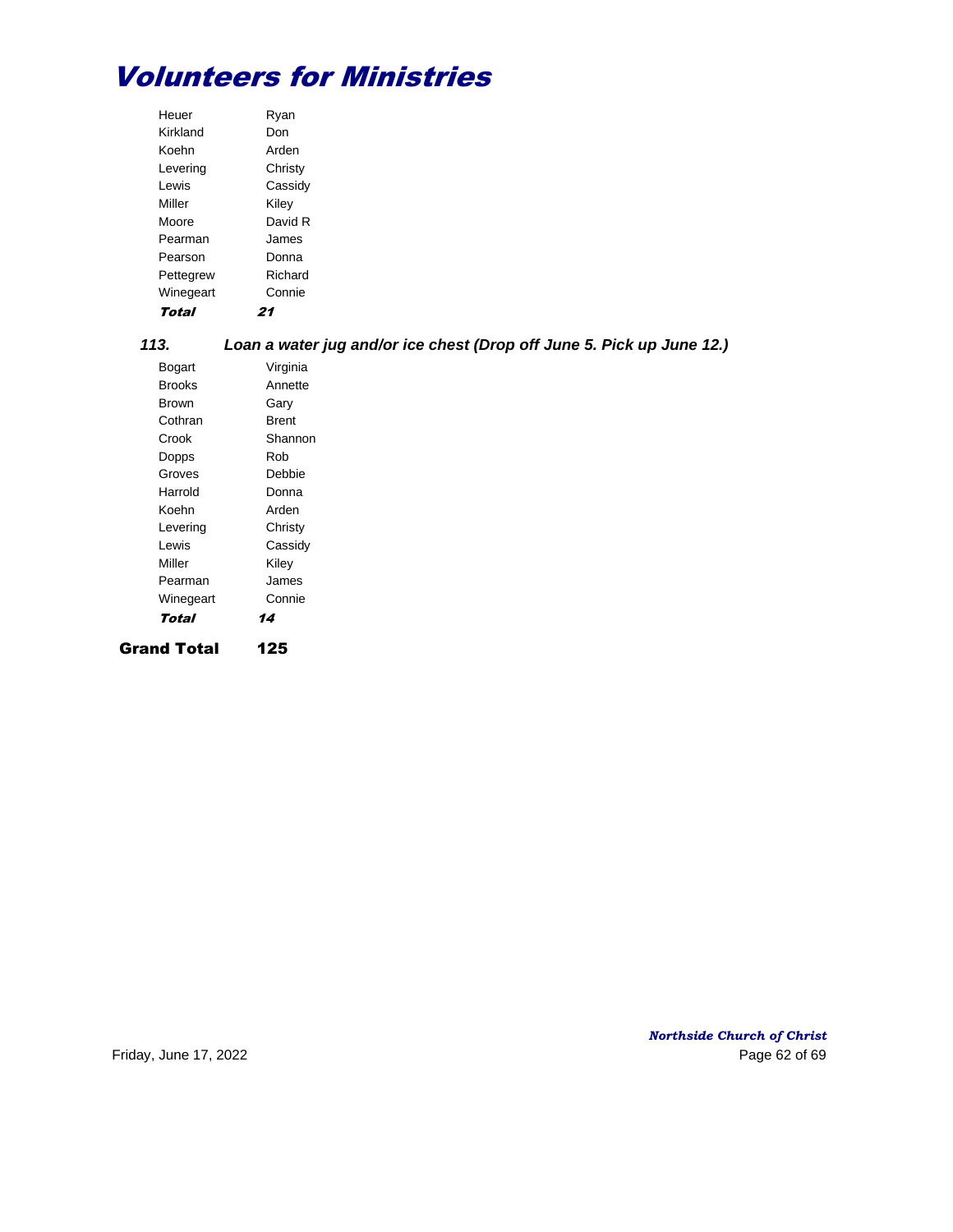## Women's Classes *Coordinator: Corcoran*

*63. Provide childcare Tuesday mornings*

Levering Christy Total 1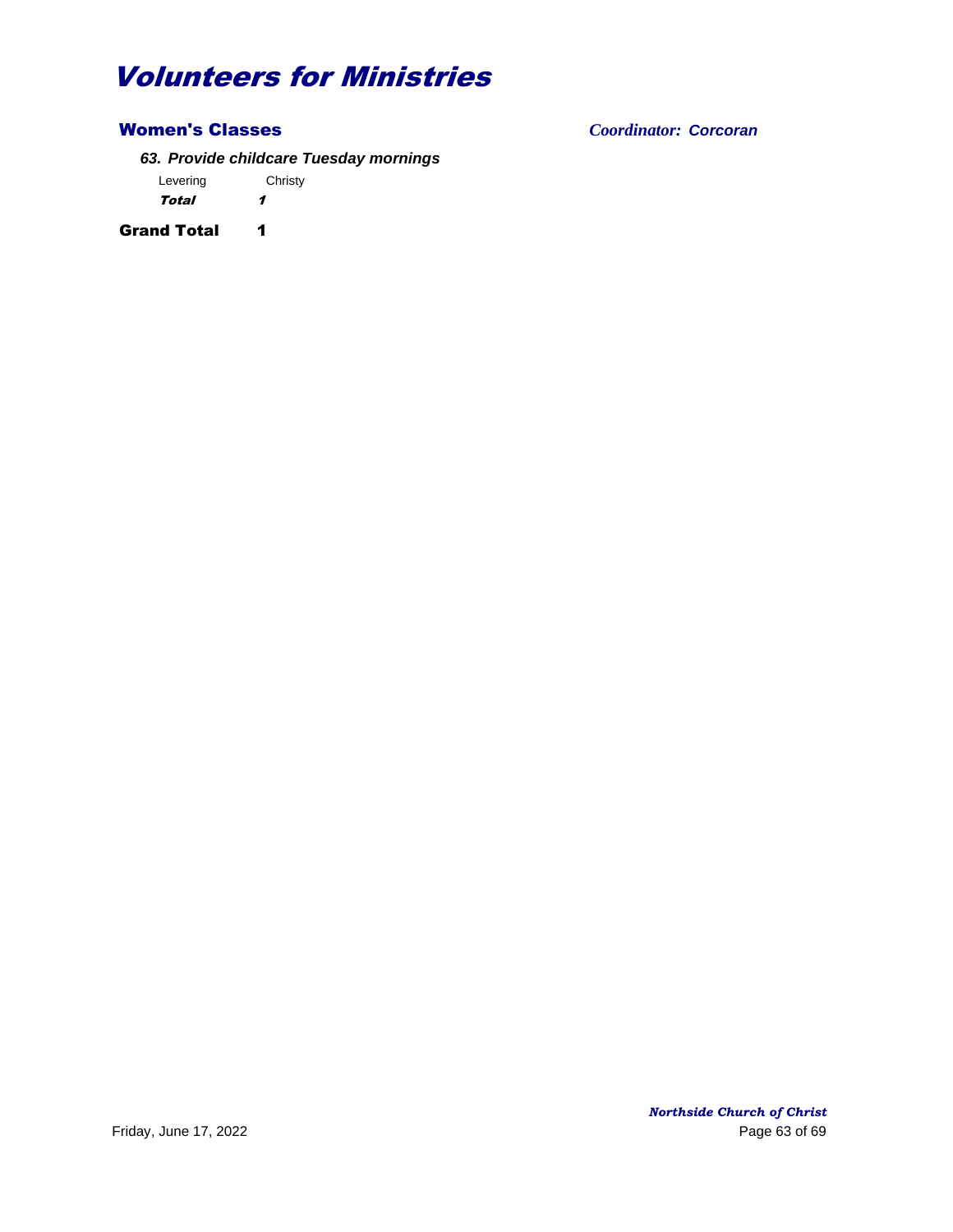## Women's Summer Study Groups *Coordinator: Sandlin*

## *64. Host a women's summer Bible study group weekly in your home*

| Total   | 5        |
|---------|----------|
| Sandlin | Brenda   |
| Pearman | Julie    |
| Groves  | Debbie   |
| Froh    | Rhonda   |
| Bogart  | Virginia |

## *65. Facilitate a women's summer Bible study group that meets weekly in a home*

| Bogart  | Virginia |
|---------|----------|
| Sandlin | Brenda   |
| Total   | 2        |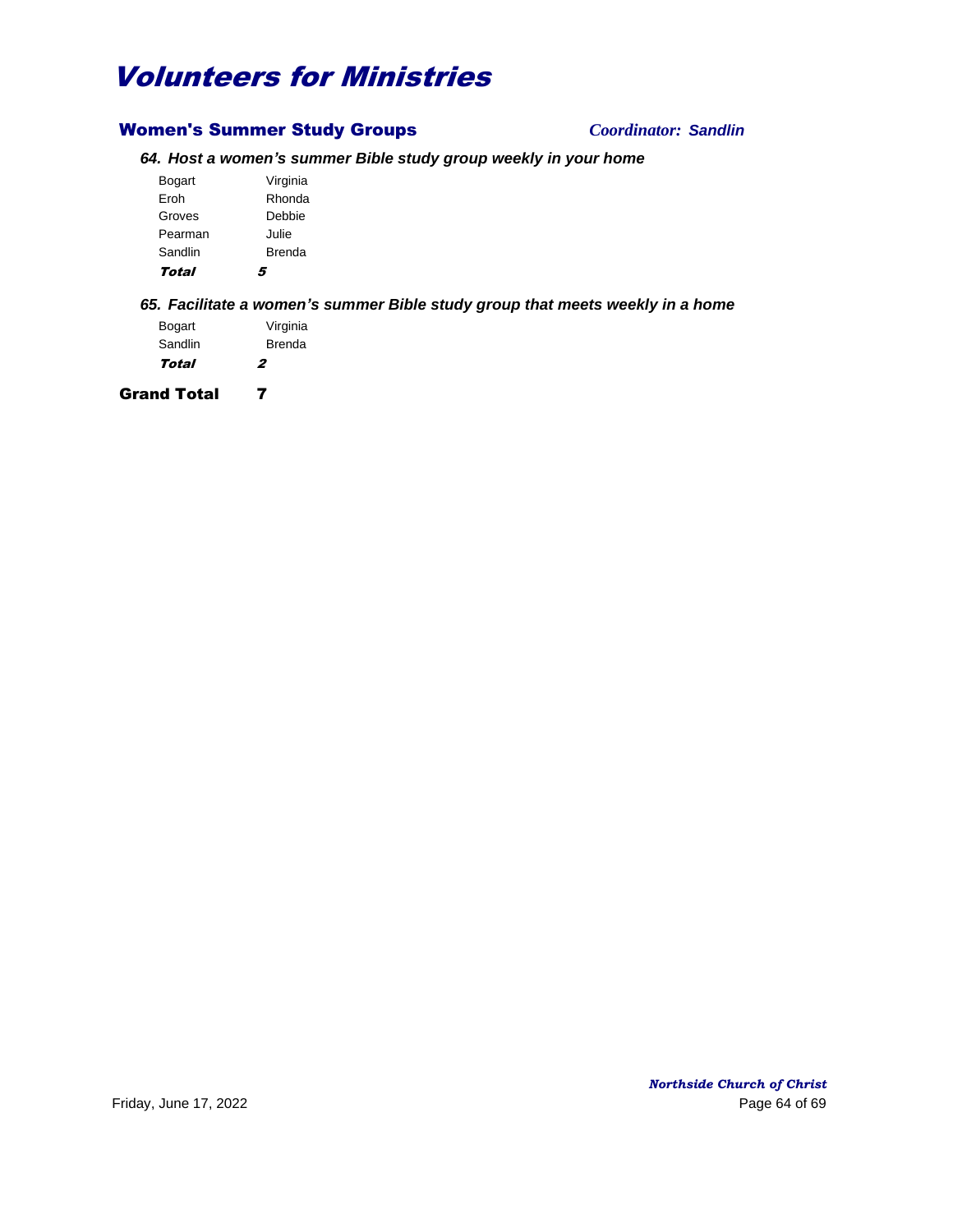### *17. Lead prayer*

Andrews Jim Banning Sonny Brown Gary Clothier Jonah Crook Shannon Davis **Brent** Decker Scott Dopps Rob Foster Bill Garrison Jeff Gentry Timothy Heller David Helm Roy Heuer Ryan Holmes Joe Kingsley Terry Kirkland Don Morris Matt Pearman James Sandlin Drew Shady Aaron James Shady Dan Shortt Randy Triplett Mark Weathers **Brady** Weathers **Jim** Weber Tyler Winegeart Richie Total 28

#### *18. Make comments, lead communion prayers*

Andrews Jim Banning Sonny Brown Gary Clothier Jonah Crook Shannon Davis **Brent** Decker Scott Dopps Rob Gentry Timothy Heller David Helm Roy Heuer Ryan

Worship *Coordinator: Yeakley*

*Northside Church of Christ* Friday, June 17, 2022 **Page 65 of 69**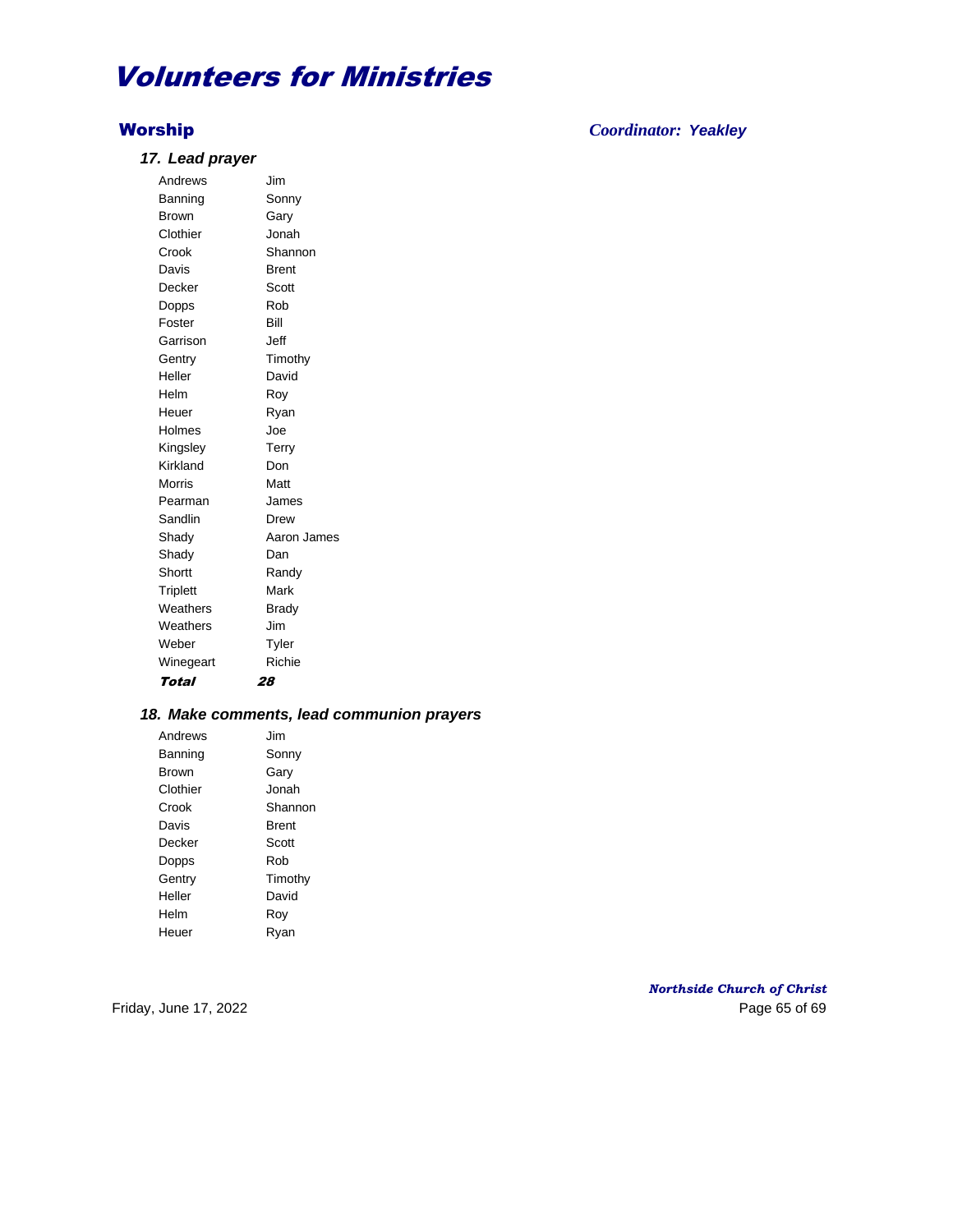| Total    |              |
|----------|--------------|
| Weber    | Tyler        |
| Weathers | Jim          |
| Weathers | <b>Brady</b> |
| Shortt   | Randy        |
| Sandlin  | Drew         |
| Pearman  | James        |
| Kirkland | Don          |
| Kingsley | Terry        |
| Holmes   | .Joe         |

## *19. Make comments, lead offering prayer*

| Grand Total     | 71      |
|-----------------|---------|
| Total           | 22      |
| Weber           | Tyler   |
| Weathers        | Jim     |
| Weathers        | Brady   |
| <b>Triplett</b> | Mark    |
| Shortt          | Randy   |
| Sandlin         | Drew    |
| Pearman         | James   |
| Kirkland        | Don     |
| Kingsley        | Terry   |
| Holmes          | Joe     |
| Heuer           | Ryan    |
| Helm            | Rov     |
| Heller          | David   |
| Gentry          | Timothy |
| Dopps           | Rob     |
| Decker          | Scott   |
| Davis           | Brent   |
| Crook           | Shannon |
| Clothier        | Jonah   |
| Brown           | Gary    |
| Banning         | Sonny   |
| Andrews         | Jim     |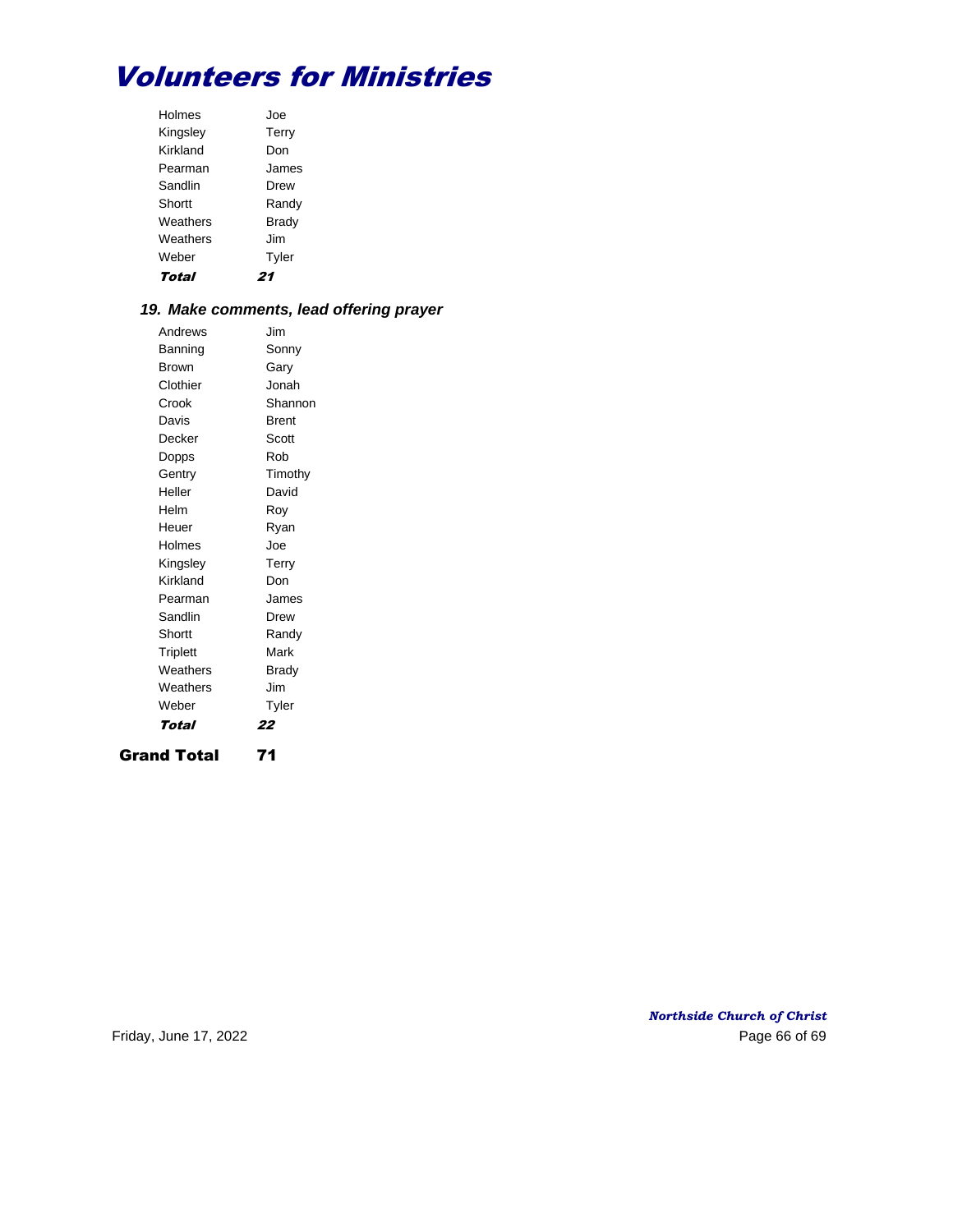## WWW/God Conference *Coordinator: Dopps*

| 114.              | <b>Registration</b>                                                      |
|-------------------|--------------------------------------------------------------------------|
| <b>Byers</b>      | Pam                                                                      |
| Eroh              | Rhonda                                                                   |
| Ford              | <b>Betty</b>                                                             |
| Huff              | Kerry                                                                    |
| McKinley          | Glenda                                                                   |
| Quadlander        | Barbara                                                                  |
| Snodgrass         | Makenna                                                                  |
| Waggoner          | Cindy                                                                    |
| Winegeart         | Connie                                                                   |
| <b>Total</b>      | 9                                                                        |
| 116.              | Video (Make and edit promotional videos) [women or men]                  |
| Moore             | David R                                                                  |
| Total             | 1                                                                        |
|                   |                                                                          |
| 117.              | Email (Monitor conference email account and forward to appropriate team  |
| members)          |                                                                          |
| Hastings          | Patricia                                                                 |
| <b>Total</b>      | 1                                                                        |
|                   |                                                                          |
| 118.              | <b>Decorating</b>                                                        |
| <b>Brooks</b>     | Katy                                                                     |
| McKay             | Andrea                                                                   |
| Petersburg        | Laura                                                                    |
| Waggoner          | Cindy                                                                    |
| Westwood          | Mia                                                                      |
| Total             | 5                                                                        |
| 119.              | Marketing (design, print, social media, ads, writing)                    |
| <b>Brooks</b>     | Katy                                                                     |
| Dopps             | Amy                                                                      |
| Hastings          | Patricia                                                                 |
| <b>Total</b>      | 3                                                                        |
| 120.<br>colleges) | Outreach (Communicating with and/or visiting local churches, businesses, |
| Andrews           | Freida                                                                   |
| <b>Brooks</b>     | Katy                                                                     |
| Ford              | Shirley                                                                  |
| <b>Total</b>      | 3                                                                        |
| 121.              | Prayer team [women or men]                                               |
| Andrews           | Freida                                                                   |
| Groves            | Debbie                                                                   |
| Petersburg        | Laura                                                                    |

*Northside Church of Christ* Friday, June 17, 2022 Page 67 of 69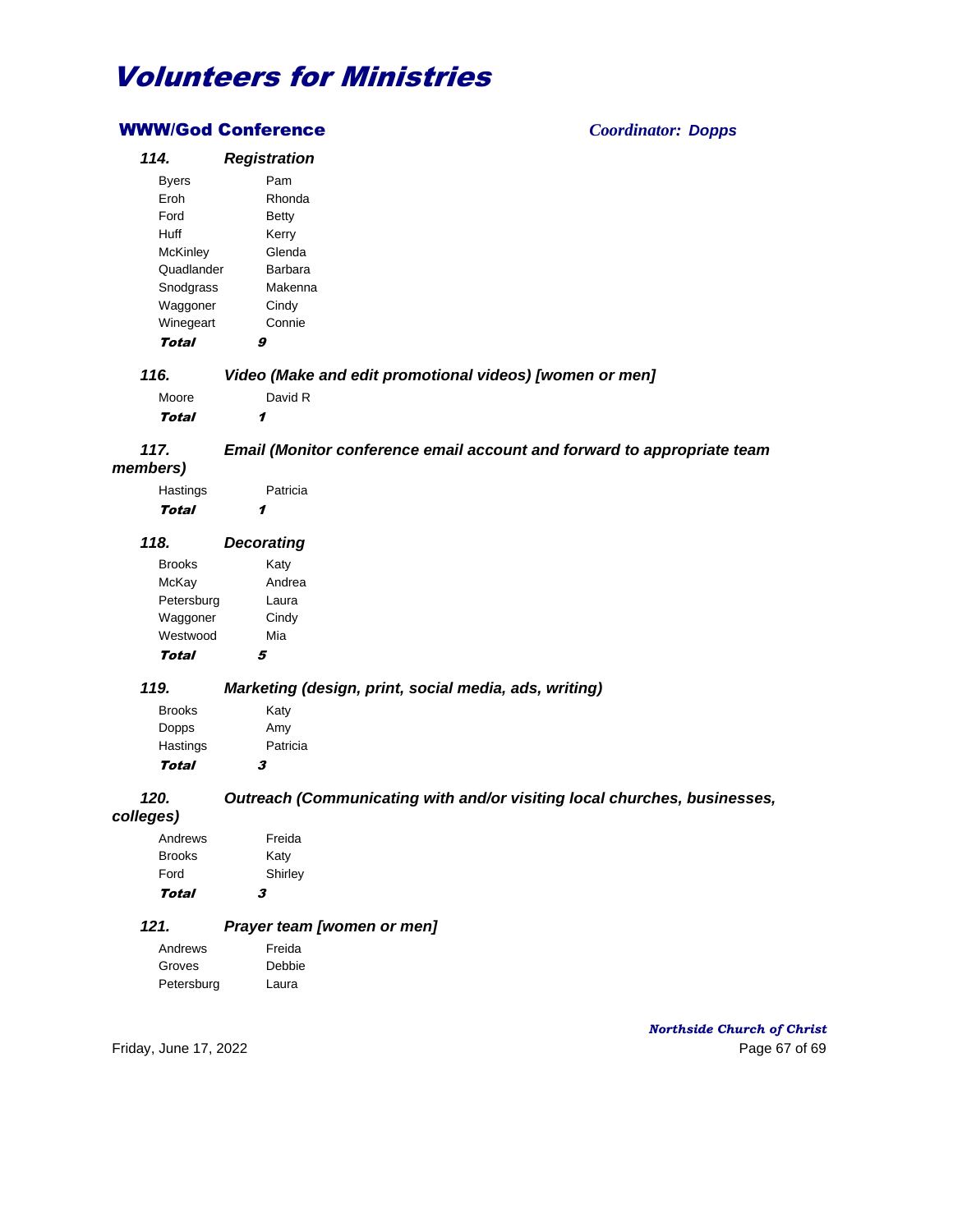| Winegeart  | Connie                 |
|------------|------------------------|
| Yeakley    | Kimberlee              |
| Total      | 5                      |
| 122.       | <b>Greeters/ushers</b> |
| Bogart     | Virginia               |
| Herrington | Pat                    |
| Westwood   | Mia                    |

Total 3

## *123. Facility preparation/takedown [women or men]*

| Bogart          | Virginia     |
|-----------------|--------------|
| <b>Brown</b>    | Gary         |
| Cothran         | <b>Brent</b> |
| Holmes          | .Joe         |
| Lowrey          | Drew         |
| McKay           | Andrea       |
| <b>McKinley</b> | Glenda       |
| Tota            |              |

| 124. | Café |
|------|------|
|      |      |

| Bogart          | Virginia |
|-----------------|----------|
| Harrold         | Donna    |
| Mahan           | I inda   |
| McKay           | Andrea   |
| <b>McKinley</b> | Glenda   |
| Westwood        | Mia      |
| Total           |          |

## *125. Exhibits*

| Mahan      | Linda   |
|------------|---------|
| Petersburg | Laura   |
| Quadlander | Barbara |
| Total      | 3       |

## *126. Boutique/bookstore*

| Bogart        | Virginia       |
|---------------|----------------|
| <b>Brooks</b> | Katy           |
| Groves        | Debbie         |
| Harrold       | Donna          |
| Huff          | Kerry          |
| Mahan         | I inda         |
| McKinley      | Glenda         |
| Quadlander    | <b>Barbara</b> |
| Waggoner      | Cindy          |
| Weber         | <b>Britnee</b> |
| Winegeart     | Connie         |

*Northside Church of Christ* Friday, June 17, 2022 Page 68 of 69